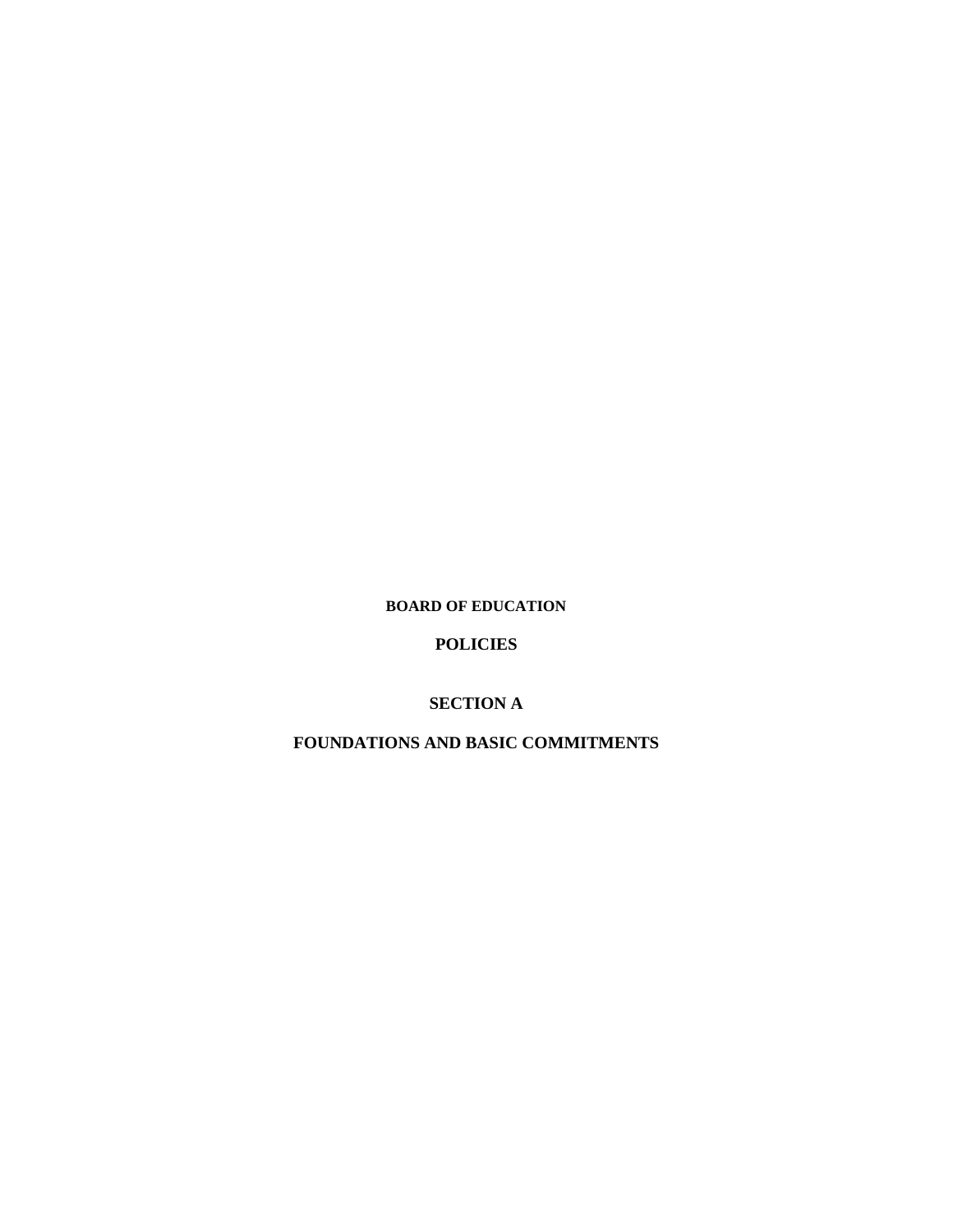## **AA SCHOOL DISTRICT LEGAL STATUS**

 The United States Constitution grants the individual states responsibility for public education. The Ohio General Assembly is under mandate by the Ohio Constitution to provide for the organization, administration and control of the public school system supported by public funds.

 The Ohio Constitution also mandates a State Board of Education (SBOE) and a Superintendent of Public Instruction are administered and has established specific types of school districts.

 The Indian Creek Local School District is classified as a local school district governed by a locally elected Board of Education.

NOTE: Senate Bill (SB) 3 (2016) revised several of the requirements made by House Bill 59 (2013), impacting the governance structure of JVSD boards. Members are to be appointed to a JVSD board for a three-year term and no longer are limited to two consecutive terms. SB 3 also removed specific qualifications board members must meet. A member must be appointed by the appointing district in accordance with the JVSD plan and the member may be:

- A current elected board member of a JVSD member school board or
- An individual who has experience or knowledge regarding the labor needs of the state and region with an understanding of the skills, training and education needed for current and future employment opportunities in the state.

Adopted: January 15, 2004 Revised: November 21, 2013; February 22, 2017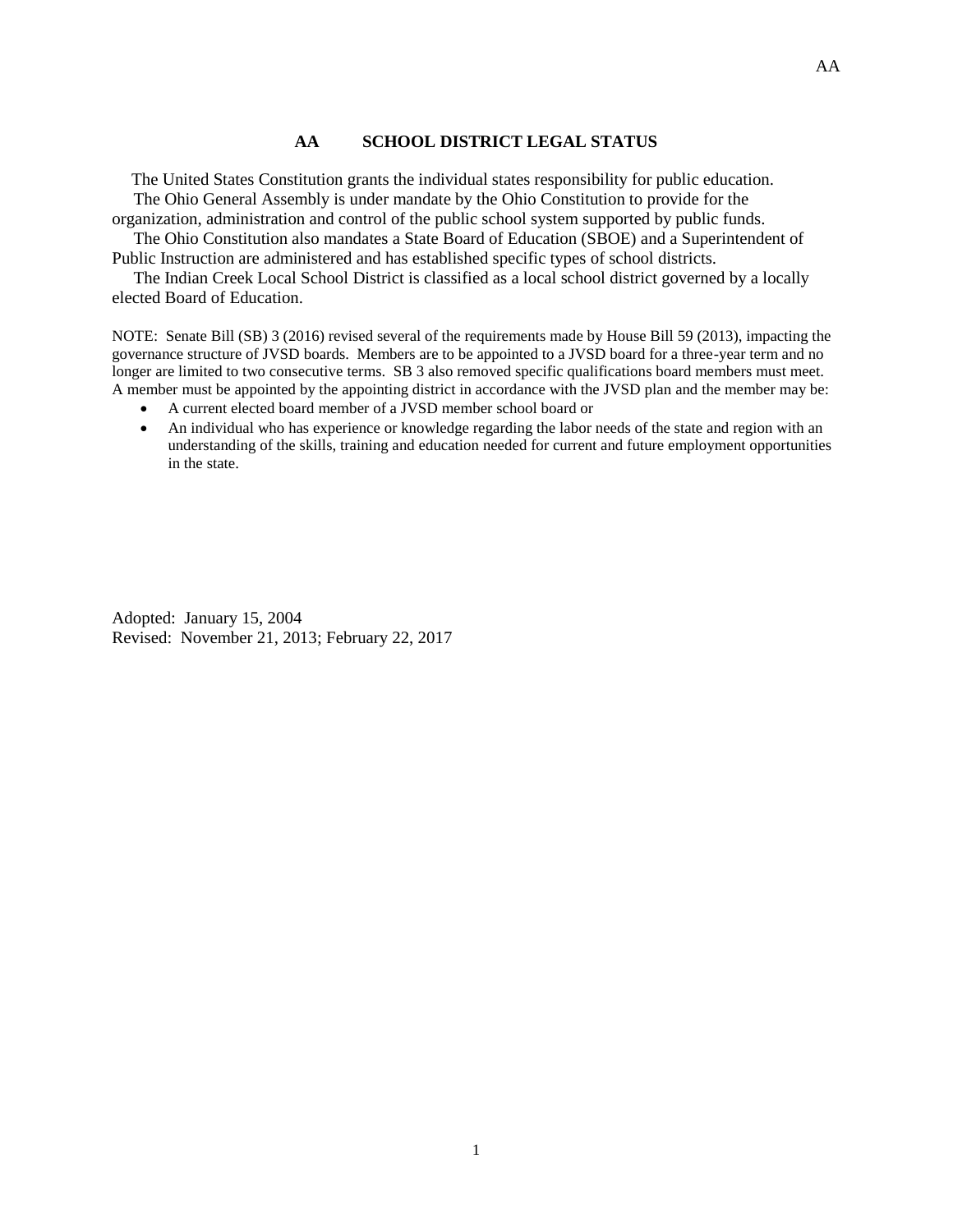### **AC NONDISCRIMINATION**

The Board is committed to an environment in which all individuals, including students, staff, job applicants, the general public and individuals with whom it does business, are treated with dignity and respect. The Board prohibits discrimination based on race, color, national origin, ancestry, citizenship status, religion, sex, economic status, age, disability, military status or legally acquired genetic information.

#### **District Compliance Officer(s)**

The Board designates the following individual(s) to serve as the District's compliance officer:

Title: T. C. Chappelear, Superintendent

Address: 100 Park Drive, Wintersville, Ohio 43953

Phone number: 740-264-3502

Email: TC.CHAPPELEAR@ICLSD.ORG

The name, title, and contact information of this individual is annually published in District handbooks and on the District website.

The compliance officer is responsible for coordinating the District's efforts to comply with applicable Federal and State laws and regulations, including, but not limited to, Title II of the Americans with Disabilities Act, Title VI and Title VII of the Civil Rights Act of 1964, Title IX of the Education Amendment Act of 1972, Section 504 of the Rehabilitation Act of 1973, and the Age Discrimination in Employment Act of 1975.

The compliance officer is responsible for addressing any inquiries or complaints regarding discrimination or retaliation in a prompt and equitable manner.

#### **Reports and Complaints of Unlawful Discrimination/Harassment**

Individuals who feel they have been subjected to unlawful discrimination or retaliation may file a complaint, either orally or in writing, with the compliance officer or an administrator, supervisor or other district-level administrator. Employees are required to promptly report to the compliance officer or an administrator, supervisor or other district-level administrator when they become aware of incidents of unlawful discrimination or retaliation. All other persons associated with the District are encouraged to promptly report when they become aware of such incidents. Any administrator, supervisor or district-level administrator who receives such a complaint must forward it to the compliance officer.

The Board has developed complaint procedures, which are made available to every member of the school community. The complaint procedures are not intended to interfere with the rights of any individual to pursue action through State and/or Federal law, contact law enforcement, or file a complaint with the United States Department of Education, Office of Civil Rights, the Ohio Civil Rights Commission or the Equal Employment Opportunity Commission.

The Board has adopted separate policies and procedures for sexual harassment, including the identification of the Title IX Coordinator. All sexual harassment reports must be managed in accordance with the sexual harassment policy and procedure.

#### **Interim Measures and Responsive Action**

Upon receiving a complaint, the compliance officer will consider whether any interim measures should be taken to restore or preserve equal access to the District's education program or activity without unreasonably burdening the other party, including measures designed to protect the safety of all parties or the District's educational environment, or deter discrimination.

The District shall enforce its prohibitions against unlawful discrimination by taking responsive action reasonably calculated to stop and prevent further misconduct. Employees or students who engage in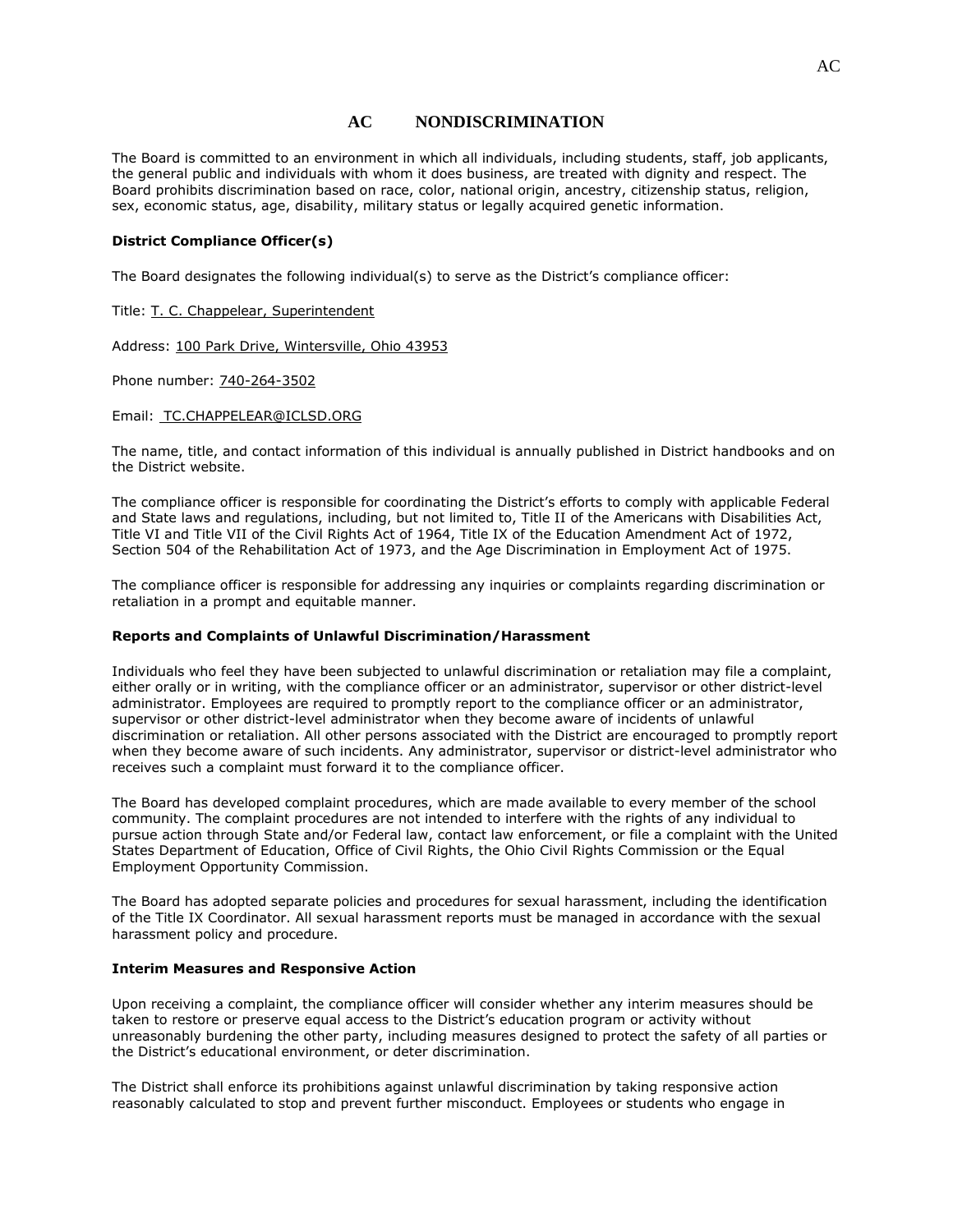unlawful discrimination or retaliation may be subject to disciplinary action. The Board has identified disciplinary penalties, which may be imposed on the offender(s).

#### **Confidentiality**

Matters, including the identity of both the reporting party and the responding party, are kept confidential to the extent possible.

#### **Retaliation**

No one shall retaliate against an employee or student because he/she files a grievance; assists or participates in an investigation, proceeding or hearing regarding the charge of discrimination of an individual; or because he/she has opposed language or conduct that violates this policy. Any administrator, supervisor or district-level administrator who is aware of such retaliation shall forward it to the compliance officer. Reported acts of retaliation will be promptly investigated and addressed.

LEGAL REFS:

Civil Rights Act, Title VI; 42 USC 2000d et seq. Civil Rights Act, Title VII; 42 USC 2000e et seq. Education Amendments of 1972, Title IX; 20 USC 1681 et seq. Executive Order 11246, 1965, amended by Executive Order 11375 Equal Pay Act; 29 USC 206 Genetic Information Nondiscrimination Act of 2008; 42 USC 2000ff et seq. Rehabilitation Act; 29 USC 794 Individuals with Disabilities Education Act; 20 USC 1400 et seq. Age Discrimination in Employment Act; 29 USC 623 Immigration Reform and Control Act; 8 USC 1324a et seq.

| Cross References: | ACB - Nondiscrimination on the Basis of Disability                           |
|-------------------|------------------------------------------------------------------------------|
|                   | EDE - Computer/Online Services (Acceptable Use and Internet<br>Safety)       |
|                   | GBA - Equal Opportunity Employment                                           |
|                   | GBO - Verification of Employment Eligibility                                 |
|                   | IGAB - Human Relations Education                                             |
|                   | IGBA - Programs for Students with Disabilities                               |
|                   | JB - Equal Educational Opportunities                                         |
|                   | JFC - Student Conduct (Zero Tolerance)                                       |
|                   | JFCEA - Gangs                                                                |
|                   | JFCF - Hazing and Bullying (Harassment, Intimidation and Dating<br>Violence) |
|                   |                                                                              |

Adopted: January 17, 1985 Revised: August 18, 1992, August 1, 1996, Re-Adopted by Revision: January 15, 2004; July 15, 2021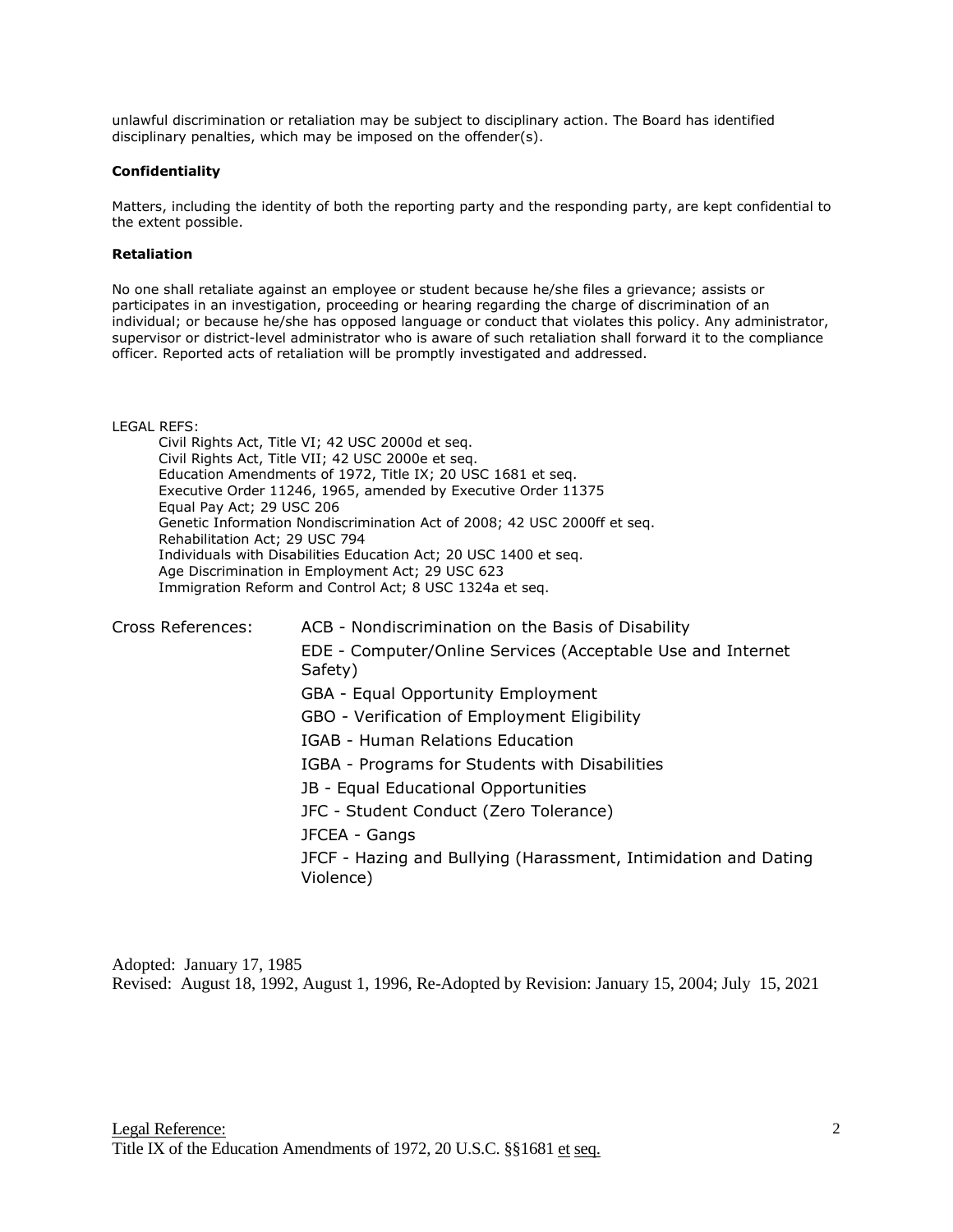## **ACA NONDISCRIMINATION ON THE BASIS OF SEX**

 The U.S. Department of Education has published regulations for implementing Title IX of the Education Amendment of 1972, which prohibits sex discrimination in federally assisted education programs.

 Title IX state, in part: "No person in the United States shall, on the basis of sex, be excluded from participation in, be denied the benefits of or be subjected to discrimination under any education program or activity receiving federal financial assistance."

 The Board ensures compliance with Title IX of the Education Amendments of 1972, Title VI of the Civil Rights Act of 1964 and the regulations promulgated through the U.S. Department of Education.

 All persons associated with the District, including, but not limited to, the Board, administration, staff, students, and third parties are expected to conduct themselves at all times so as to provide an atmosphere free from sex discrimination and sexual harassment. Sex discrimination and sexual harassment, whether verbal or nonverbal, occurring inside or outside of District buildings, on other District-owned property or at school-sponsored social functions/activities, is illegal and unacceptable and will not be tolerated. The District may have an obligation to investigate and/or respond to sexual harassment occurring off school grounds, when the harassment creates a hostile environment within the school setting. Sexual harassment is strictly prohibited by this policy.

 The District takes measures to eliminate harassment, prevent its recurrence and remedy its effects, and will implement interim measures as deemed necessary.

Definition of Sexual Harassment: Unwelcome sexual advances, requests for sexual favors or other verbal, nonverbal, or physical conduct of a sexual nature may constitute sexual harassment when:

- 1. Submission to such conduct is made, either explicitly or implicitly, a term or condition of a person's employment or status in a class, educational program or activity;
- 2. Submission to, or rejection of, such conduct by an individual is used as the basis for employment or education decisions affecting such individual or
- 3. Such conduct is sufficiently severe, persistent, or pervasive and has the purpose or effect of unreasonably interfering with an individual's work or educational performance by creating an intimidating, hostile or abusive environment, or by interfering with one's ability to participate in or benefit from a class or educational program or activity.

 Sexual violence is a form of sexual harassment and refers to physical sexual acts perpetrated against a person's will, or where a person is incapable of giving consent. Examples of sexual violence include but are not limited to, rape, sexual assault, sexual battery, sexual abuse, and sexual coercion.

 Sexual harassment includes gender-based harassment, which refers to unwelcome conduct based on an individual's actual or perceived sex, (including harassment based on gender identity and nonconformity with sex stereotypes), and not necessarily involving conduct of a sexual nature.

 Examples of sexual harassment-type conduct may include, but are not limited to, unwanted sexual advances; demands for sexual favors in exchange for favorable treatment or continued employment; grooming, repeated sexual jokes, flirtations, advances or propositions, verbal abuse of a sexual nature, graphic verbal commentary relating to an individual's body, sexual prowess or sexual deficiencies; coerced sexual activities; any unwanted physical contact; sexually suggestive or obscene comments or gestures; or displays in the workplace of sexually suggestive or obscene objects or pictures. Whether any act or comment constitutes sexual harassment-type conduct is often dependent on the individual recipient.

All of these types of harassment are considered forms of sex discrimination prohibited by Title IX.

 The Board has developed informal and formal discrimination and harassment complaint procedures. The procedures provide for a prompt and equitable investigation and resolution of complaints of sex discrimination, including sexual misconduct. The Board also has identified disciplinary measures that may be imposed upon the offender. Nothing in this policy or procedure prevents an individual from pursuing action through State and/or Federal law, contacting law enforcement, or from filing a complaint with the United States Department of Education, Office of Civil Rights, the Ohio Civil Rights Commission or the Equal employment Opportunity Commission.

Legal Reference: Civil Rights Act, Title VI; 42 USC 2000d et seq; Civil Rights Act, Title VII; 42 USC 2000e et seq; Education Amendments of 1972; Title IX; 20 USC 1681 et seq; Executive Order 11246, as amended by Executive Order 11375; Equal Pay Act; 29 USC 206; Ohio Const. Art. I, Section 2; ORC Chapter 4112.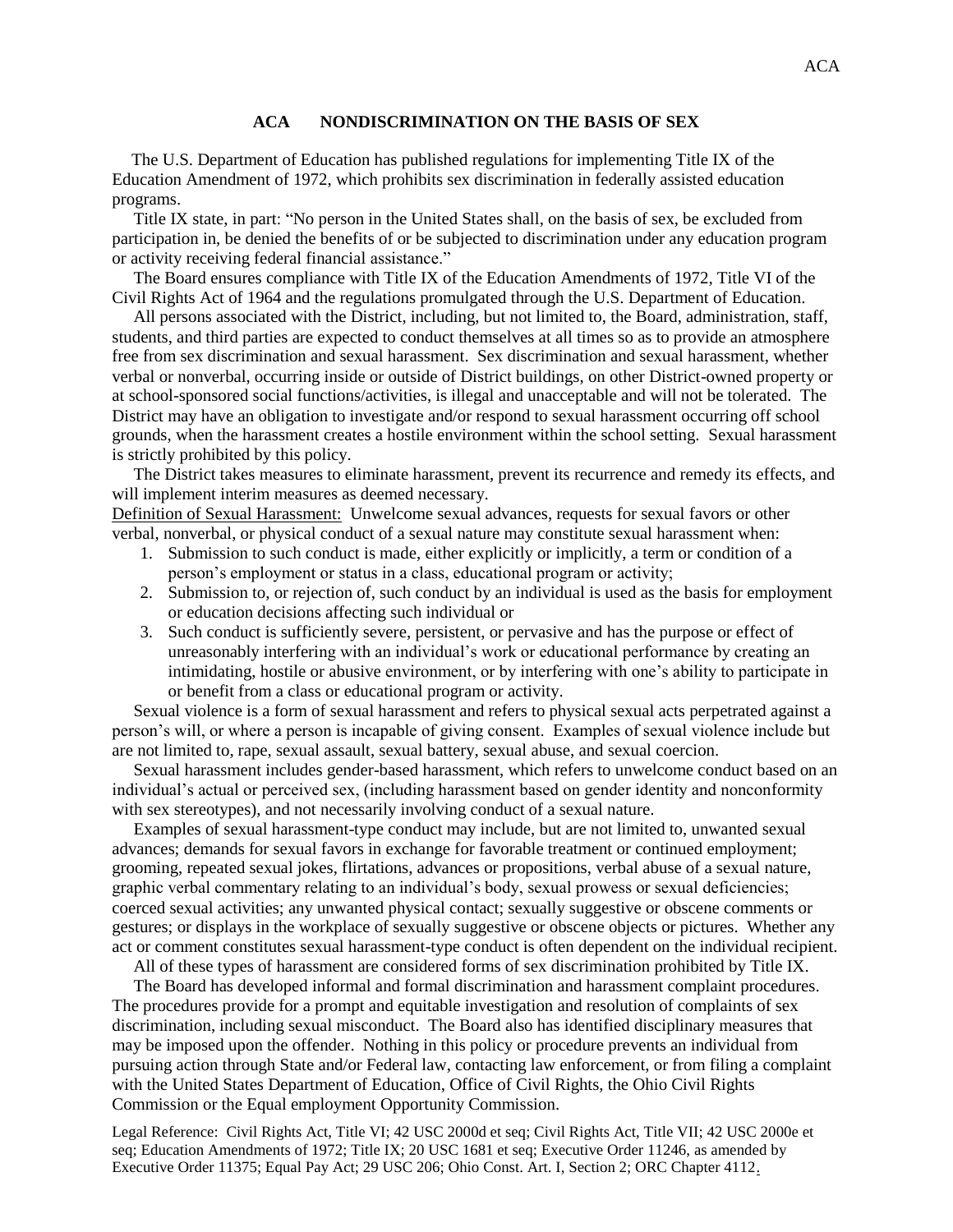The Board designates the following individual to serve as the District's Title IX Coordinator:

Title: Dr.T.C. Chappelear Address: 100 Park Drive, Wintersville, Ohio 43953 Phone number: (740) 264-3502 Email: TC.Chappelear@iclsd.org

 The Title IX Coordinator serves as the grievance officer and coordinates the District's efforts to comply with and carry out responsibilities under Title IX, including any complaint under Title IX. He/She is vested with the authority and responsibility for investigating all sexual harassment complaints in accordance with the procedures set forth in the accompanying regulation and staff and student handbooks. Any investigatory responsibilities of the Title IX Coordinator may be delegated to a designee trained in Title IX compliance and procedures.

# Confidentiality/Retaliation

 Sexual harassment matters, including the identity of both the reporting party and the responding party, are kept confidential to the extent possible, consistent with the Board's legal obligations to investigate. Although discipline may be imposed against the responding party upon a finding of guild, the District prohibits retaliation for an individual's participation in, and/or initiation of a sex discrimination/sexual harassment complaint investigation, including instances where the complaint is not substantiated. The District takes reasonable steps to prevent retaliation and takes strong responsive action if retaliation occurs.

Adopted: May 21, 1987 Revised: January 15, 2004; November 16, 2017 (Revised from ACAA to ACA - November 17, 2016)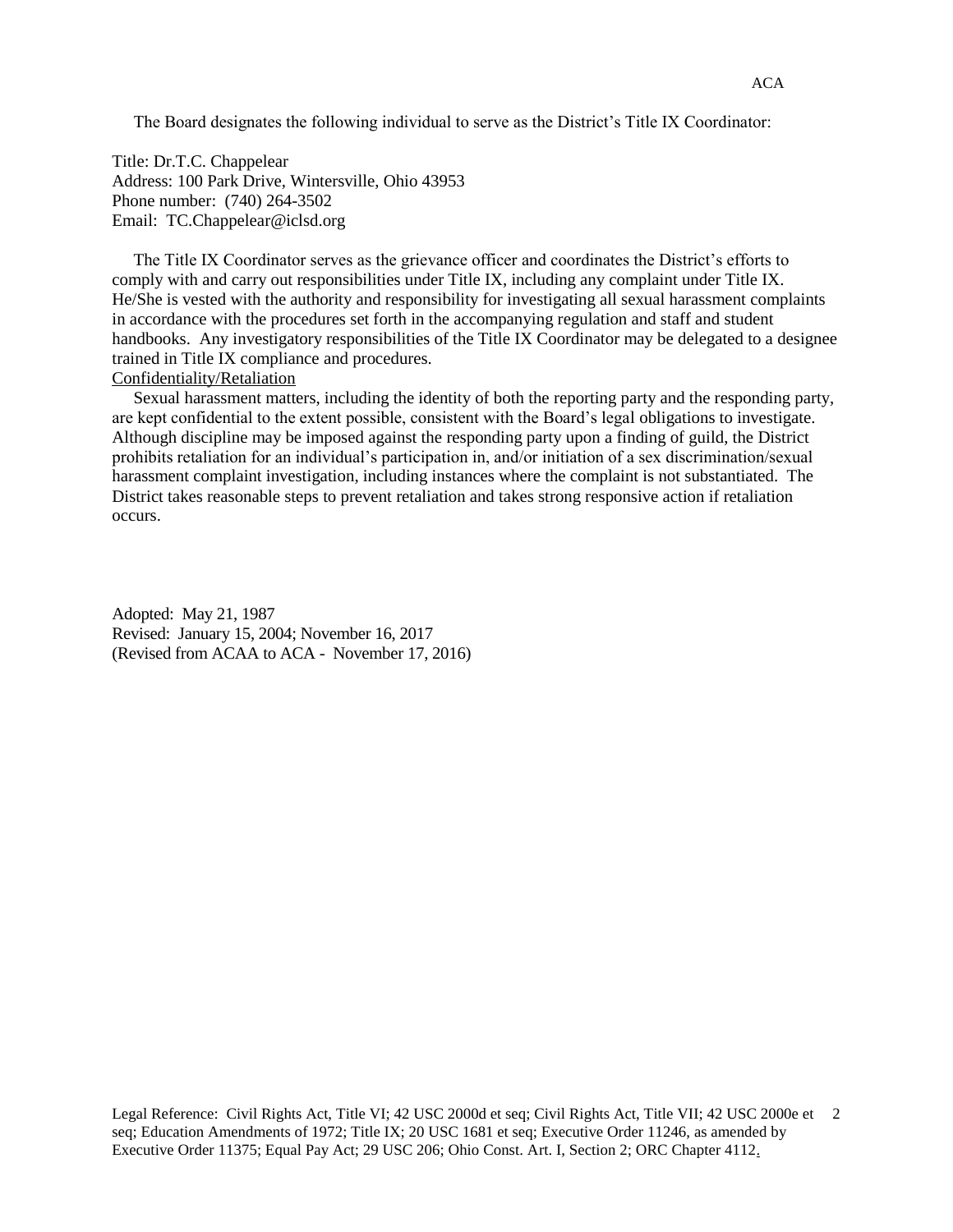## **ACA-R NONDISCRIMINATION ON THE BASIS OF SEXUAL HARASSMENT GRIEVANCE PROCEDUDRES - REGULATIONS**

 The Board has created informal and formal discrimination and harassment grievance procedures, providing for a prompt and Equitable investigation and resolution of complaints of sex discrimination, including sexual misconduct. All students and District Employees are encouraged to fully cooperate when asked to participate in an investigation.

 Members of the school community and third parties are encouraged to promptly report incidents of sex discrimination or sexual harassment. Complaints may be filed with any District employee, or directly with the Title IX Coordinator. District employees are required to report these incidents to the Title IX Coordinator upon becoming aware of an incident, and failure to do so may result in disciplinary action.

 Complaints of sex discrimination or sexual harassment must be filed as soon as possible after the alleged incident, as delays in filing complaints can make it difficult to investigate. Both the informal and formal grievance procedures are completed in a timely manner unless extenuating circumstances exist. Periodic updates are provided to the parties as appropriate during the investigation.

 The Title IX Coordinator determines whether or not, by "a preponderance of the evidence," the alleged victim's allegations are true. "A preponderance of the evidence" means that evidence must show the alleged discrimination/sexual harassment was more likely than not to have occurred.

 Pending the final outcome of an informal or formal investigation, the District institutes interim measures to protect the reporting and/or responding parties and informs him/her of available support services. Interim measures may include, but are not limited to: a District-enforced no contact order, Modification of work or class schedules, academic modifications and/or counseling. These measures should ensure that both parties continue to have equal access to all District programs and activities and the safety of all parties is protected.

 If the Title IX Coordinator or designee is the responding party or the reporting party, the Board designates an alternate investigator and retains final decision-making authority.

 All matters involving sexual harassment complaints remain confidential to the extent possible. Informal Procedure for Addressing Complaints

 An informal grievance procedure can be used the Title IX Coordinator deems it appropriate and/or when the parties involved (reporting party and responding party) agree that an informal process is appropriate and sufficient. The informal process is not used when the alleged discrimination or harassment may constitute sexual violence or any other criminal act.

 The Title IX Coordinator gathers enough information during the informal process to understand and resolve the complaint. The Title IX Coordinator proposes an informal solution based on this fact-gathering process, which may include, but not be limited to: requiring the responding party to undergo training on harassment/discrimination, requiring all students and staff to undergo such training, and instituting protective mechanisms for the reporting party.

Formal Procedure for Addressing Complaints

While the formal grievance procedure may serve as the first step toward the resolution of a charge of sex discrimination or sexual harassment, it also is available when the informal procedure fails to resolve the complaint.

 Through the formal grievance procedure, the Title IX Coordinator attempts to resolve the complaint in the following way:

- 1. The Title IX Coordinator promptly communicates with the responding party/alleged victim in order to obtain a clear understanding of that part's statement of the alleged facts. The statement is put in writing by the Title IX Coordinator and signed by the reporting party where possible, as a testament to the statement's accuracy.
- 2. The Title IX Coordinator communicates with the responding party in order to obtain his/her response to the complaint. The response is put in writing by the Title IX Coordinator and signed by the responding party, where possible, as a testament to the statement's accuracy.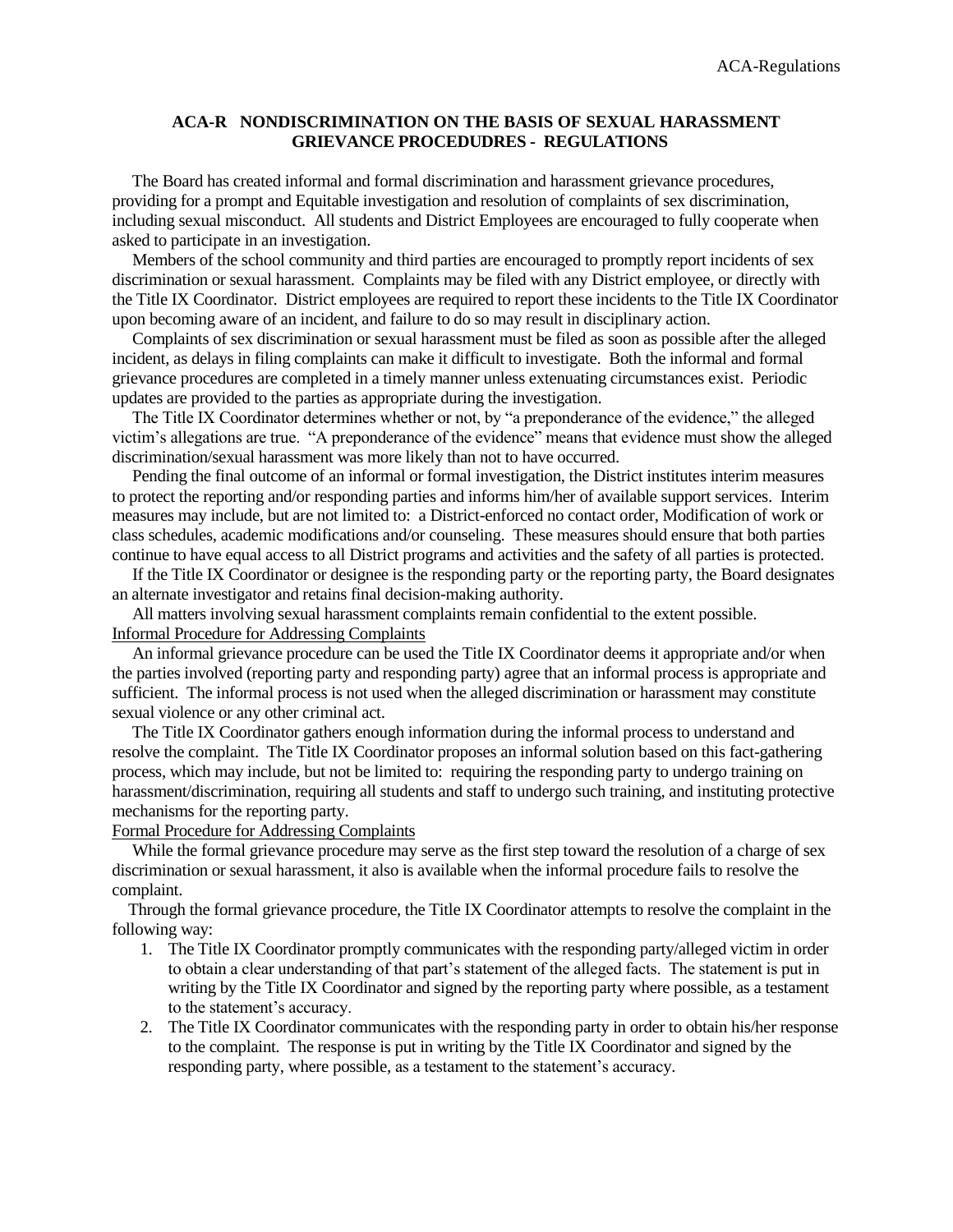The Title IX Coordinator communicates with the parties and witnesses (if any) as necessary to gather all of the relevant facts. The dates any of meetings and the facts gathered are all put in writing. The investigation is prompt and equitable, and allows both parties an equal opportunity to present witness and other evidence.

3. At the conclusion of the investigation, the Title IX Coordinator prepares a written report summarizing: the evidence gathered during the investigation and whether the allegations were substantiated; whether any Board policies or student or employee codes of conduct were violated; any recommendations for corrective action. The investigation report indicates if any measures must be instituted to protect the reporting party. Such measures may include, but are not limited to extending any interim measures taken during the investigation. The report also informs the reporting party of available support services, which at a minimum includes offering school counseling services if the reporting party is a student.

#### Notice of Outcome

 Both the reporting party and the responding party are provided written notice of the outcome of the complaint.

 If either party disagrees with the decision of the Title IX Coordinator, he/she may appeal to the Superintendent. After reviewing the record made by the Title IX Coordinator, the Superintendent may attempt to gather further evidence necessary to decide the case and to determine appropriate action to be take. The decision of the Superintendent is final.

## Disciplinary Action

 Any disciplinary action is carried out in accordance with Board policies, student and employee codes of conduct, State and Federal law, and, when applicable, the negotiated agreement. When recommending discipline, the Title IX Coordinator considers the totality of the circumstances involved, including the ages and maturity levels of those involved. The Title IX Coordinator and the Superintendent determine if a recommendation for expulsion for a responding student or discharge for a responding employee should be made. If this recommendation is made and a hearing is required, the hearing shall be held in accordance with Board policy, State law and/or the negotiated agreement. Both of the parties shall have an equal right to attend the hearing, have a representative and parent (if student) present, present evidence, and question witnesses.

Regulations Adopted: August 28, 2008 Revised: From ACAA-R to ACA-R – November 17, 2016 Revised: November 16, 2017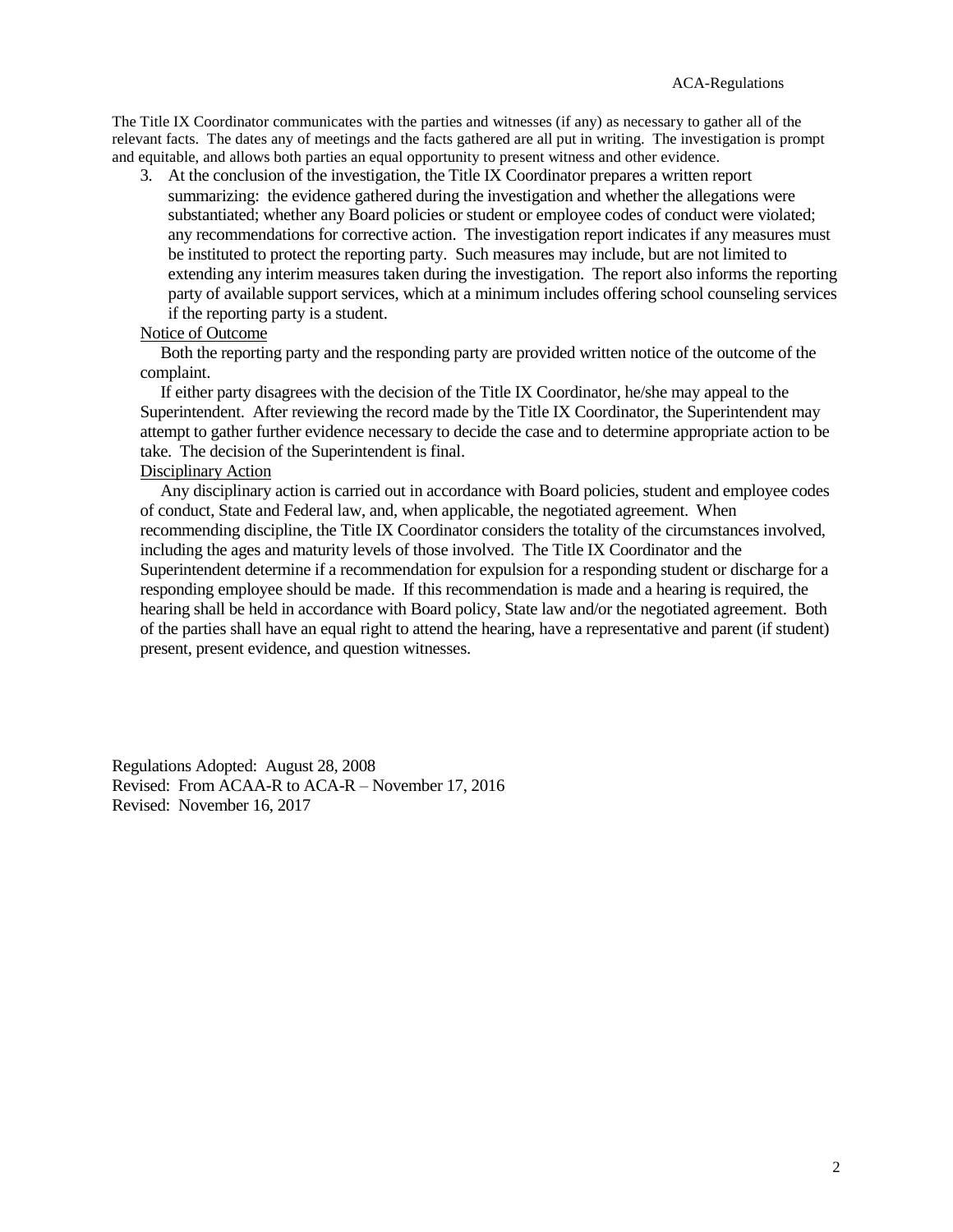# SEXUAL HARASSMENT COMPLAINT FORM

| Date of Report                     |  |
|------------------------------------|--|
|                                    |  |
|                                    |  |
|                                    |  |
|                                    |  |
| Name of Accused (Responding Party) |  |
|                                    |  |
|                                    |  |
|                                    |  |
|                                    |  |
|                                    |  |
|                                    |  |
|                                    |  |
|                                    |  |
|                                    |  |
|                                    |  |
|                                    |  |
|                                    |  |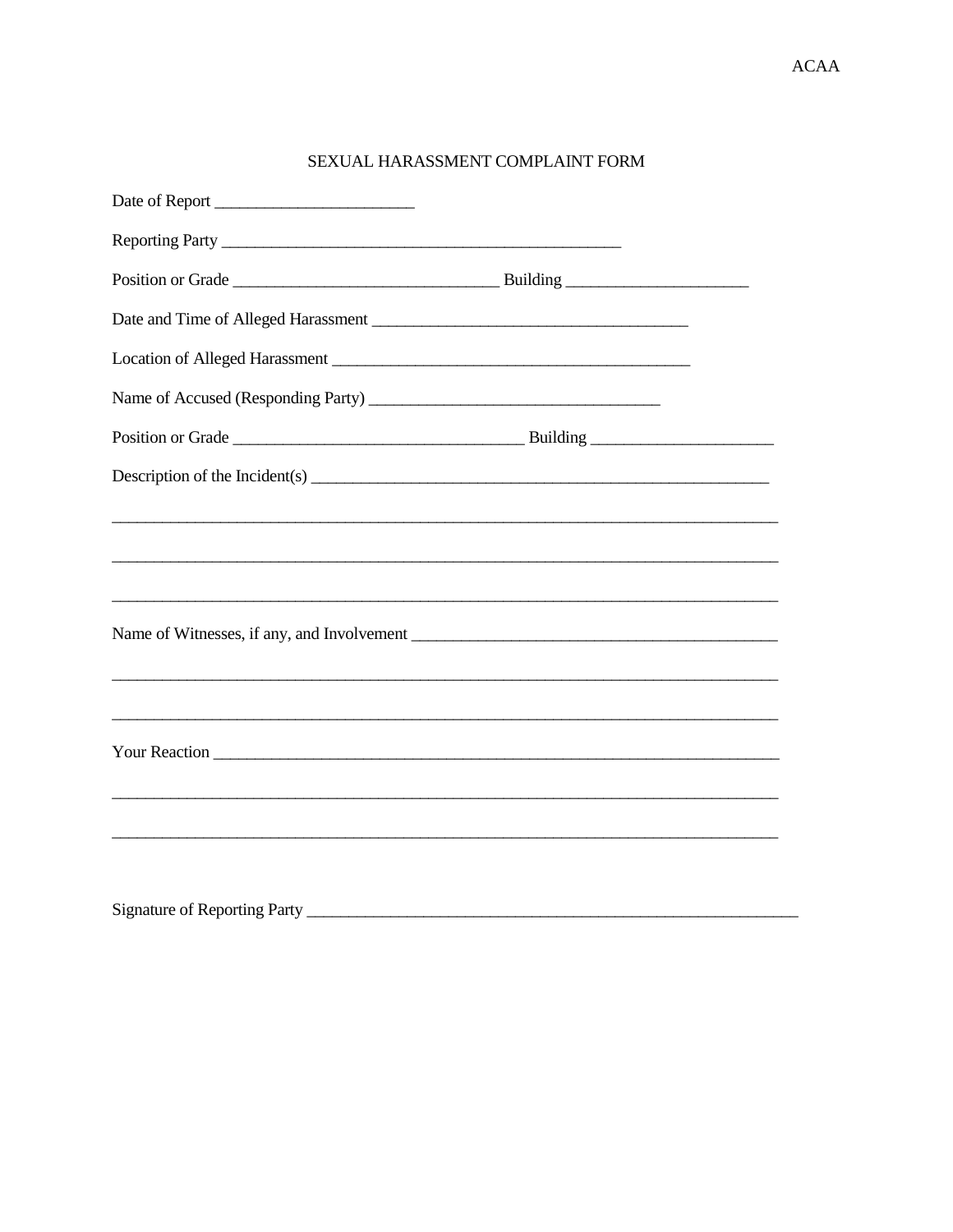## **ACAA SEXUAL HARASSMENT**

The District does not discriminate on the basis of sex in any education program or activity that it operates, including admission and employment. The District is required by Title IX of the Education Amendments of 1972 and the regulations promulgated through the U.S. Department of Education not to discriminate in such a manner. Inquiries about the application of Title IX to the District may be referred to the District's Title IX Coordinator, to the Assistant Secretary for Civil Rights of the Department of Education, or both.

The Board designates the following individual to serve asthe District's Title IX Coordinator:

Title:Dr. TC Chappelear, Superintendent Office Address: 100 Park Drive, Wintersville, Ohio 43953 Email: [TC.Chappelear@iclsd.org](mailto:TC.Chappelear@iclsd.org) Phone Number: 740-264-3502

Any person may report sex discrimination, including sexual harassment, at any time, including during non-business hours. Such a report may be made in person, by mail, by telephone or by electronic mail, using the contact information listed for the Title IX Coordinator, or by any other means that results in the Title IX Coordinator receiving the person's verbal or written report.

For purposes of this policy and the grievance process, "sexual harassment" means conduct on the basis of sex that satisfies one or more of the following:

- 1. A District employee conditioning the provision of an aid, benefit, or service of the District on an individual's participation in unwelcome sexual conduct;
- 2. Unwelcome conduct determined by a reasonable person to be so severe, pervasive and objectively offensive that it effectively denies a person equal access to the District's education program or activity or
- 3. "Sexual assault" as defined in 20 USC  $1092(f)(6)(A)(v)$ , "dating violence" as defined in 34 USC 12291(a) (10), "domestic violence" as defined in 34 USC 1229l(a)(8) or "stalking" as defined in 34 USC 1229l(a) (30).

When the harassment or discrimination on the basis of sex does not meet the definition of sexual harassment, the Title IX Coordinator directs the individual to the applicable sex discrimination process for investigation.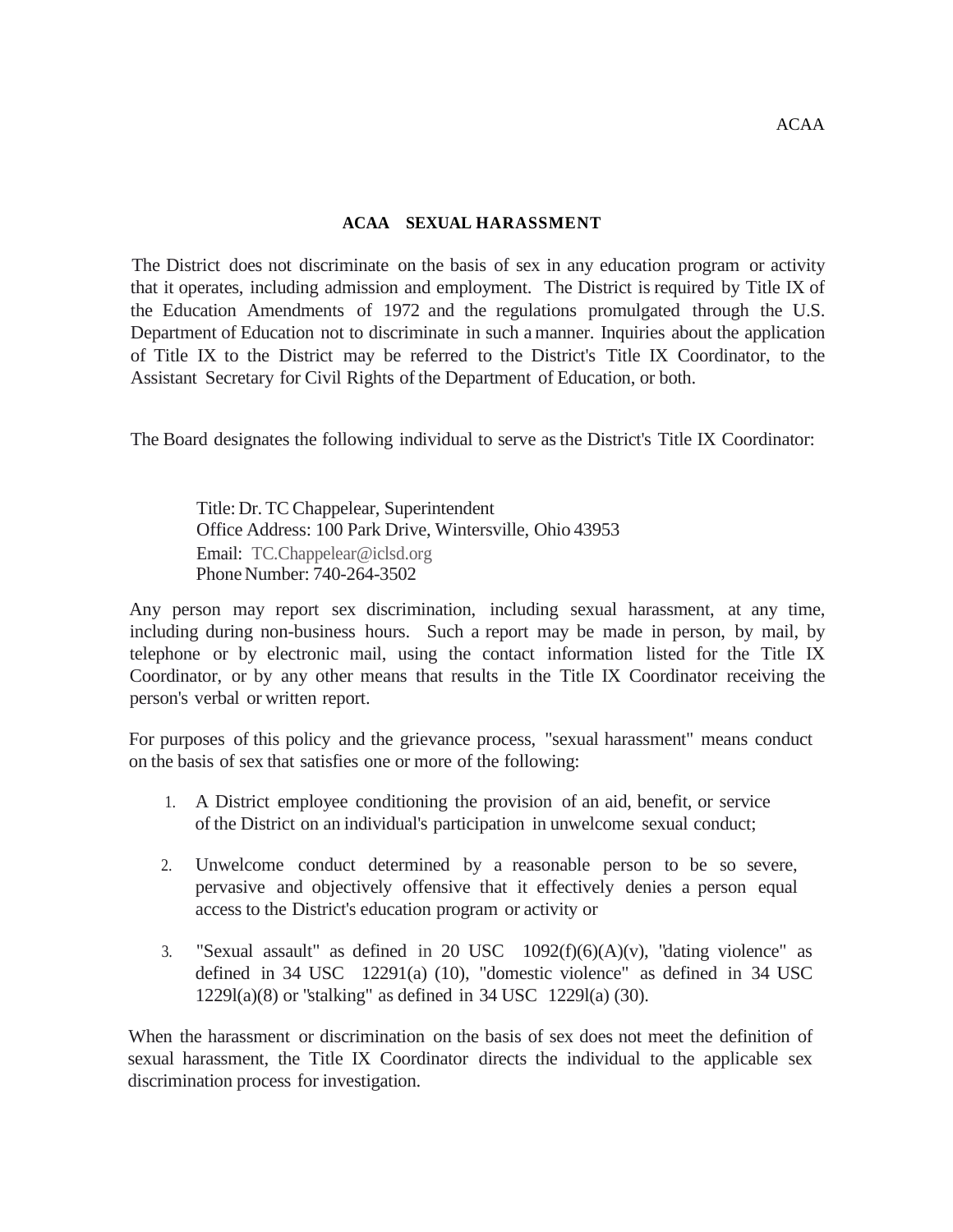# Retaliation Prohibited

The District prohibits intimidation, threats, coercion or discrimination against any individual for the purpose of interfering with any right or privilege secured by Title IX or this policy, or because the individual has made a report or complaint, testified, assisted, or participated or refused to participate in any manner in an investigation proceeding or hearing, if applicable. Intimidation, threats, coercion, or discrimination, including charges against an individual for code of conduct violations that do not involve sex discrimination or sexual harassment, but arise out of the same facts or circumstances as a report or complaint of sex discrimination, or a report or formal complaint of sexual harassment, for the purpose of interfering with any right or privilege secured by Title IX or this part, constitutes retaliation. It is not considered retaliation if the District imposes a punishment under a zero-tolerance policy that always imposes the same punishment for conduct regardless of the circumstances.

# Confidentiality

The District must keep confidential the identity of any individual who has made a report or complaint of sex discrimination, including any individual who has made a report or filed a formal complaint of sexual harassment, any individual who has been alleged to be the victim or perpetrator of conduct that could constitute sexual harassment, and any witness, except as may be permitted by Family Educational Rights and Privacy Act (FERPA) or as required by law, or to carry out the purposes of the Title IX regulations, including the conduct of any investigation, hearing or judicial proceeding arising thereunder.

## Notice Requirements

The District provides notice to applicants for admission and employment, students, parents or legal guardians of elementary and secondary school students, employees and the union(s) with the name or title, office address, email address and telephone number of the Title IX Coordinator and notice of the District grievance procedures and process, including how to report or file a complaint of sex discrimination, how to file a formal complaint of sexual harassment and how the District will respond. The District also posts the Title IX Coordinator's contact information and Title IX policies and procedures in a prominent location on the District website and in all handbooks made available by the District.

## Training Requirements

.

The District ensures that Title IX Coordinators, investigators, decision-makers, and any person who facilitates an informal resolution process, receives training on the definition of sexual harassment, the scope of the District's education program or activity, how to conduct an investigation and grievance process including hearings, appeals and informal resolution processes, when applicable, and how to serve impartially including by avoiding prejudgment of the facts at issue, conflicts of interest and bias. The District also ensures that decisionmakers and investigators receive training on issues of relevance of questions and evidence,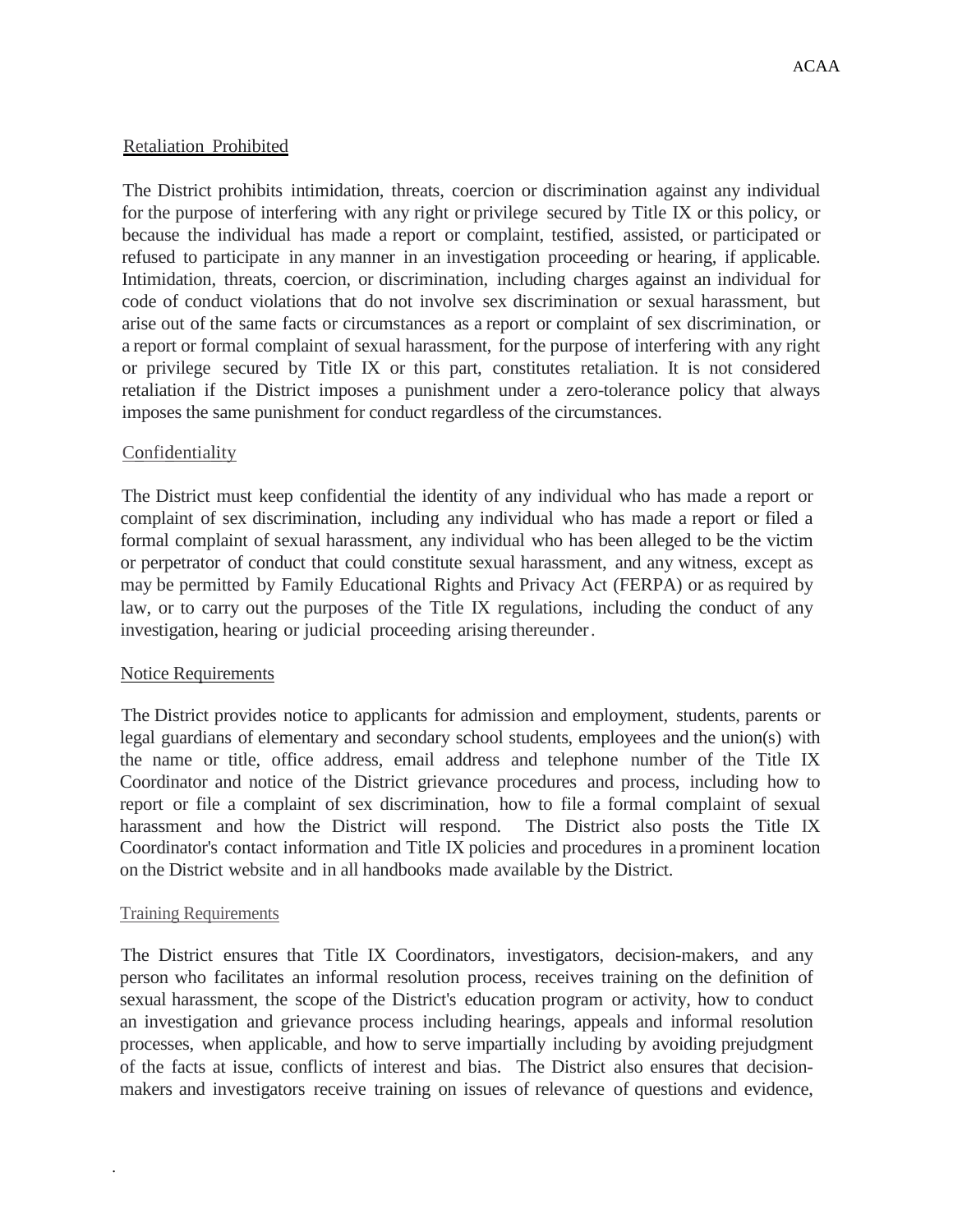including when questions and evidence about the complainant's sexual predisposition or prior sexual

# Conflict of Interest and Bias

The District ensures that Title IX Coordinators, investigators, decision-makers, and any person who facilitates an informal resolution process do not have a conflict of interest or bias for or against complainants or respondents generally or an individual complainant or respondent.

## Determination of Responsibility

The individual who has been reported to be the perpetrator of conduct that could constitute sexual harassment is presumed not responsible for alleged conduct. A determination regarding responsibility will be made by the decision-maker at the conclusion of the investigation in accordance with the process outlined in the accompanying regulation. No disciplinary sanctions will be imposed unless and until a final determination of responsibility is reached.

Adopted: September 19, 2020 Updated: November 18, 2021

.

LEGAL REFS.: Civil Rights Act, Title VI; 42 USC 2000d et seq. Civil Rights Act, Title VII; 42 USC 2000e et seq. Education Amendments of 1972, Title IX; 20 USC 1681 et seq. Executive Order 11246, as amended by Executive Order 11375 Equal Pay Act; 29 USC 206 Ohio Const. Art. I, Section 2 ORC Chapter 4112 34 CFR part 106

CROSS REFS.: AC, Nondiscrimination GBA,Equal Opportunity Employment GBD, Board-Staff Communications (Also BG) GBH, Staff-Student Relations (Also JM) GCPD, Suspension and Termination of Professional Staff Members GDPD, Suspension, Demotion and Termination of Support Staff MembersIGDJ, Interscholastic Athletics JB, Equal Educational Opportunities JEGA, Permanent Exclusion JFC, Student Conduct (Zero Tolerance)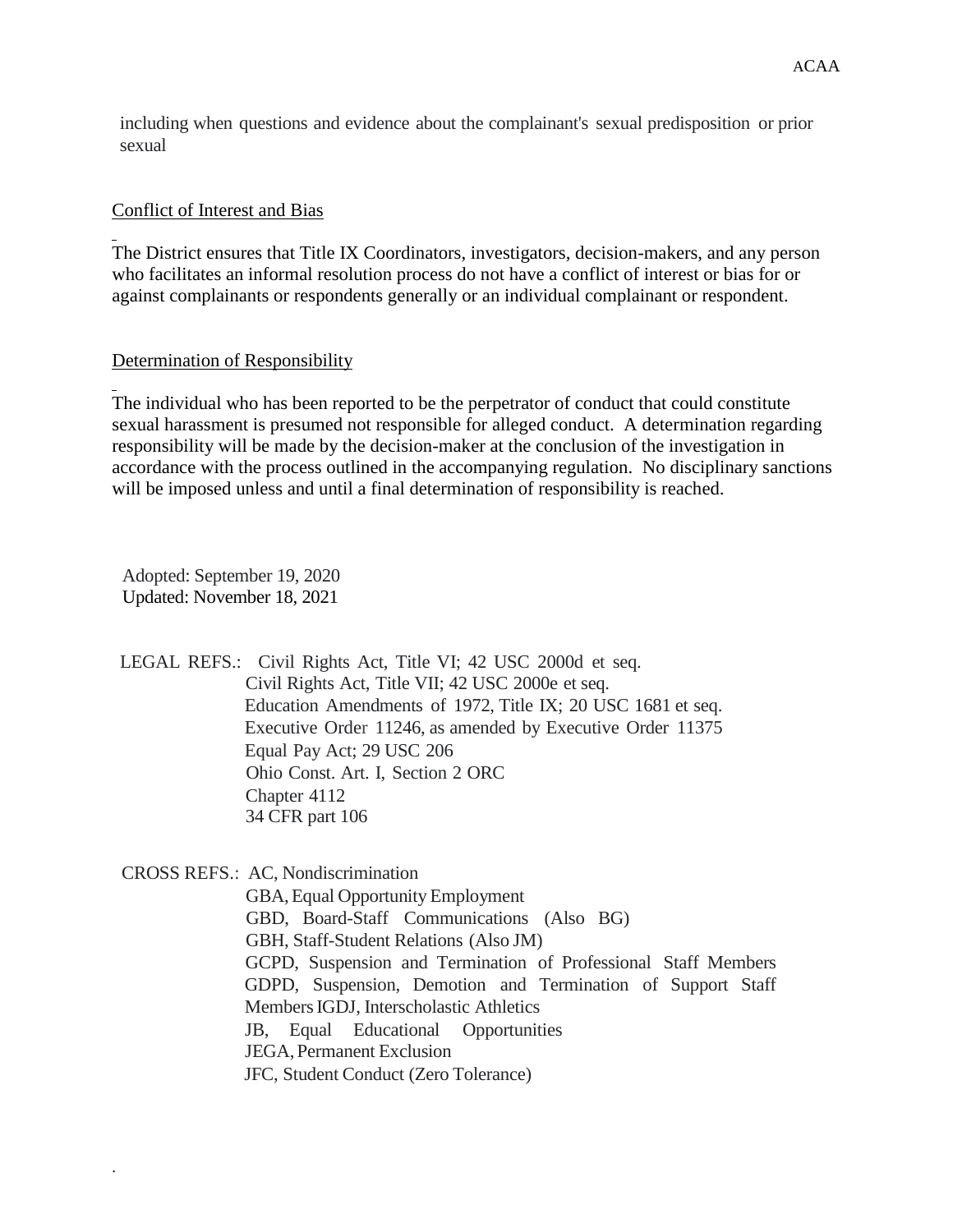JFCF, Hazing and Bullying (Harassment, Intimidation and Dating Violence) JG, Student Discipline JGD, Student Suspension JGE, Student Expulsion JHG, Reporting Child Abuse KLD, Public Complaints About District Personnel Staff Handbooks Student Handbooks

CONTRACT REFS.: Teachers' Negotiated Agreement Support StaffNegotiated Agreement

.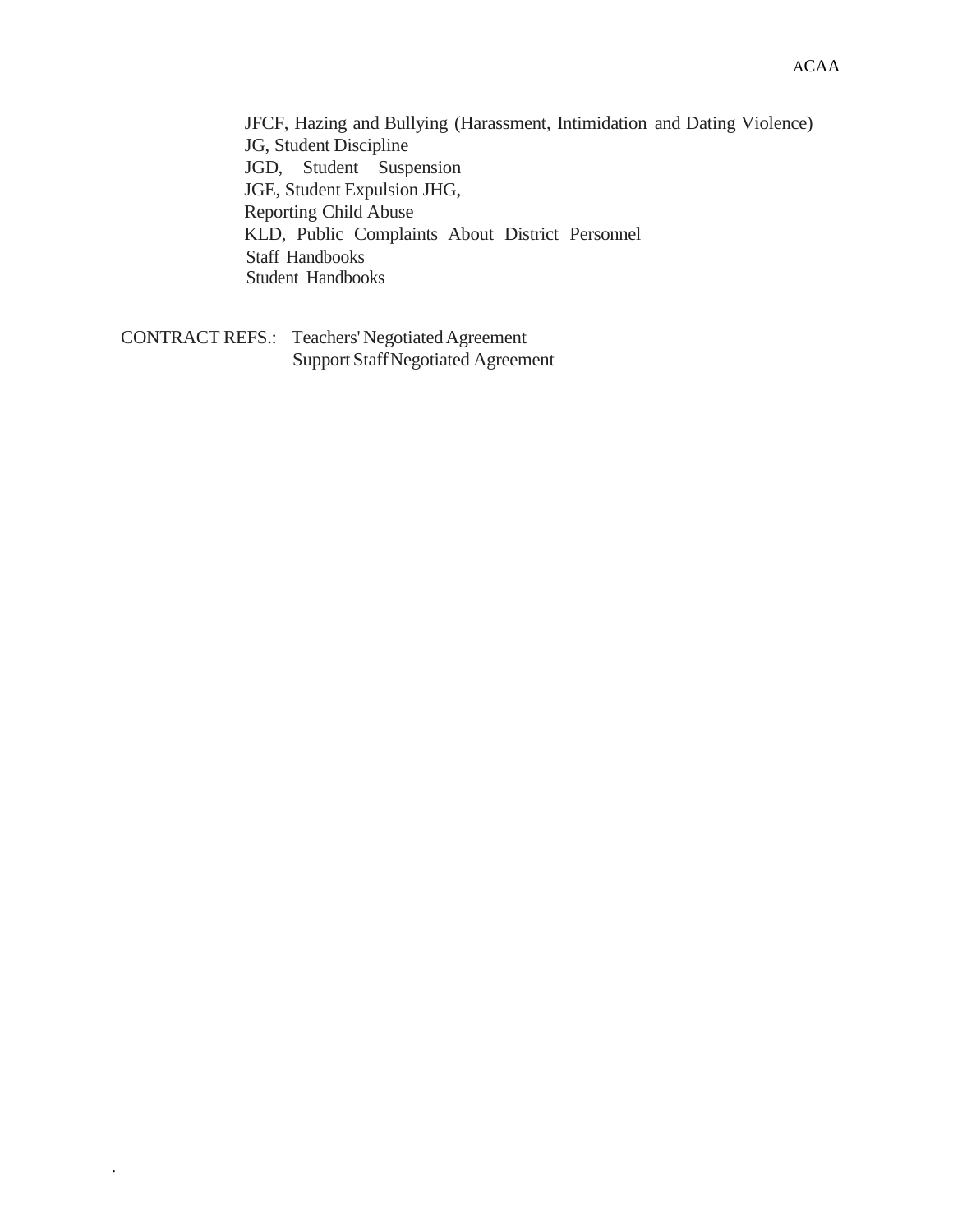# ACAA-R SEXUALHARASSMENT GRIEVANCE PROCESS

The Board requires the following grievance process to be followed for the prompt and equitable resolution of student and employee complaints alleging any action that would be prohibited as sexual harassment by Title IX. The Board directs the process to be published in accordance with all statutory and regulatory requirements.

## Definitions

The following definitions apply for Title IX policies and procedures:

"Actual knowledge: " notice of sexual harassment or allegations of sexual harassment to the District's Title IX Coordinator or any official of the District who has authority to institute corrective measures on behalf of the District, or to any employee of an elementary or secondary school.

"Education program or activity:" includes locations, events or circumstances over which the District exercised substantial control over both the individual who has been reported to be the perpetrator of conduct that could constitute sexual harassment, and the context in which the sexual harassment occurs.

"Complainant:" an individual who is alleged to be the victim of conduct that could constitute sexual harassment.

"Respondent:" an individual who has been reported to be the perpetrator of conduct that could constitute sexual harassment.

"Formal complaint:" a document filed by a Complainant or signed by the Title IX Coordinator alleging sexual harassment against a Respondent and requesting that the District investigate the allegation of sexual harassment.

"Supportive measures: " non-disciplinary, non-punitive individualized services offered as appropriate, as reasonably available and without fee or charge to the Complainant or Respondent before or after the filing of a formal complaint or where no formal complaint has been filed.

## District requirements

.

When the District has actual knowledge of sexual harassment in an education program or activity of the District, the District will respond promptly in a manner that is not deliberately indifferent. When the harassment or discrimination on the basis of sex does not meet the definition of sexual harassment, the Title IX Coordinator will direct the individual to the applicable sex discrimination process for investigation.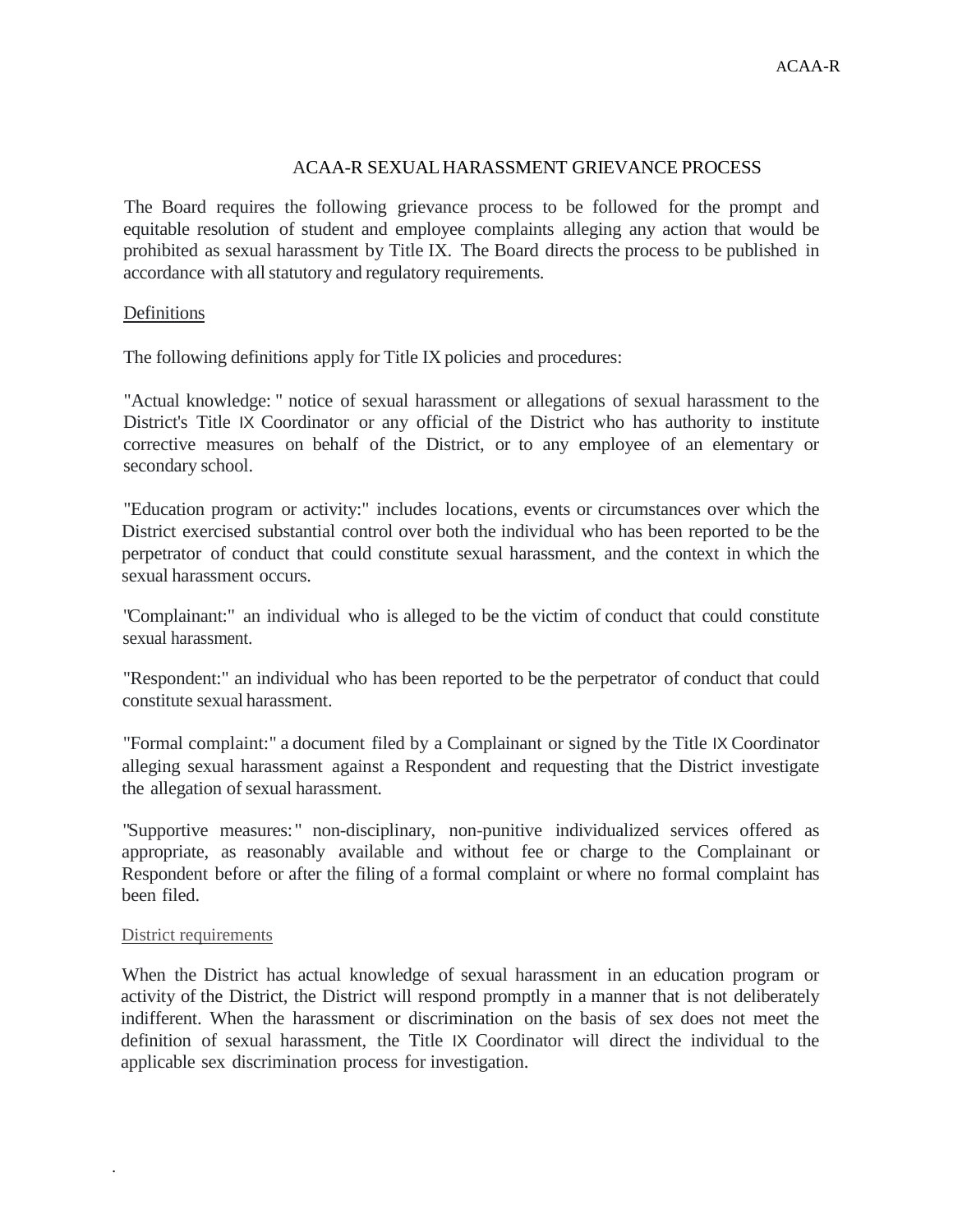.

The District treats individuals who are alleged to be the victim (Complainant) and perpetrator (Respondent) of conduct that could constitute sexual harassment equitably by offering supportive measures. Supportive measures are designed to restore or preserve equal access to the District's education program or activity without unreasonably burdening the other party, including measures designed to protect the safety of all parties or the District's educational environment, or deter sexual harassment. Supportive measures are offered on a temporary basis and may include counseling, extensions of deadlines or other course-related a d j u s t m e n t s, modifications of work or class schedules, mutual restrictions on contact between the parties, leaves of absence, increased security and monitoring of certain areas of the District's property, campus escort services, changes in work locations and other similar measures. The Title IX Coordinator will respect the Complainant's wishes with respect to whether to file a formal complaint unless the Title IX Coordinator determines it is necessary to pursue the complaint in light of a health or safety concern for the District.

The Title IX Coordinator is responsible for coordinating the effective implementation of supportive measures. Upon the receipt of a complaint, the Title IX Coordinator must promptly contact the Complainant to discuss the availability of supportive measures, consider the Complainant's wishes with respect to supportive measures, inform the Complainant of the availability of supportive measures with or without the filing of a formal complaint, and explain to the Complainant the process for filing a formal complaint. If District does not provide the Complainant with supportive measures, then the District must document the reasons why such a response was not clearly unreasonable in light of the known circumstances. The Title IX Coordinator will respect the Complaint's wishes with respect to whether

## Timelines

.

The District has established reasonably prompt time frames for the conclusion of the grievance process, including time frames for filing and resolving appeals and informal resolution processes. The grievance process may be temporarily delayed or extended for good cause. Good cause may include considerations such as the absence of a party, a party's advisor, or a witness; concurrent law enforcement activity; or the need for language assistance or accommodation of disabilities. In the event the grievance process is temporarily dela yed for good cause, the District will provide written notice to the Complainant and the Respondent of the delay or extension and the reasons for the action.

### Response to a Formal Complaint

At the time of filing a formal complaint, a Complainant must be participating in or attempting to participate in the education program or activity of the District with which the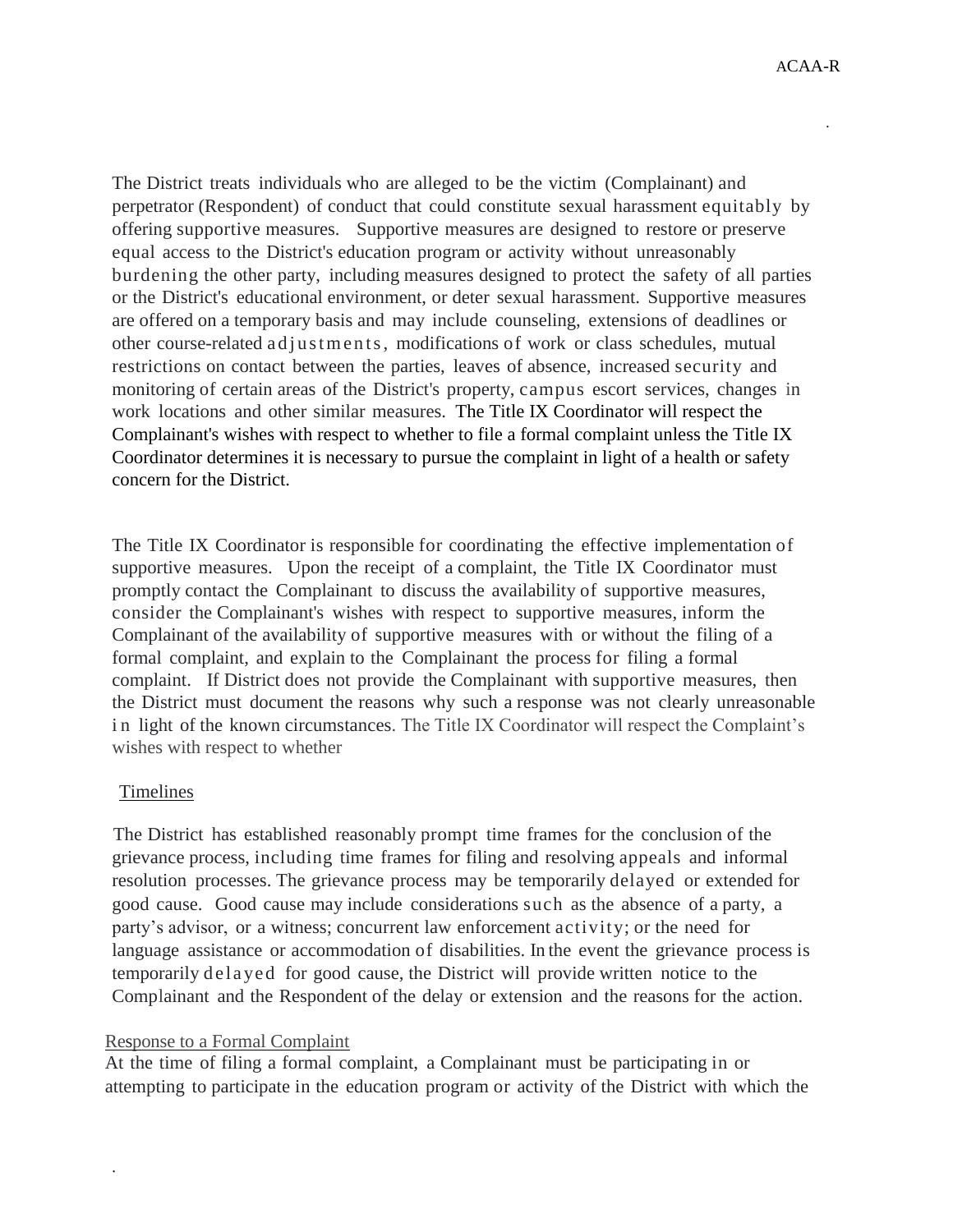formal complaint is filed. A formal complaint may be filed with the Title IX Coordinator in person, by mail, by electronic mail, or other means designated by the District.

The District must follow the formal complaint process before the imposition of any disciplinary sanctions or other actions that are not supportive measures. However, nothing in this policy precludes the District from removing a Respondent from the District's education program or activity on an emergency basis, provided that the District undertakes an individualized safety and risk analysis, determines that an immediate threat to the physical health or safety of any student or other individual arising from the allegations of sexual harassment justifies removal, and provides the Respondent with notice and an opportunity to challenge the decision immediately following the removal. Nor does it preclude the District from placing a non-student employee Respondent on administrative leave during the pendency of the grievance process. This provision may not be construed to modify any rights under the Individuals

with Disabilities Education Act, Section 504 of the Rehabilitation Act of 1973, or the Americans with Disabilities Act.

Upon receipt of a formal complaint, the District must provide written notice to the known parties including:

- 1. Notice of the allegations of sexual harassment, including information about the identities of the parties involved in the incident, the conduct allegedly constituting sexual harassment, the date and location ofthe alleged incident, and Any details known at the time. Such notice must be provided with sufficient time to prepare a response before any initial interview;
- 2. An explanation of the District's investigation procedures, including any informal resolution process;
- 3. A statement that the Respondent is presumed not responsible for the alleged conduct and that a determination regarding responsibility will be made by the decision-maker at the conclusion of the investigation;
- 4. Notice to the parties that they may have an advisor of their choice who may be, but is not required to be, an attorney, and may inspect and review any evidence and
- 5. Notice to the parties of any provision in the District's code of conduct or policy that prohibits knowingly making false statements or knowingly submitting false information.

in the course of an investigation, the District decides to investigate allegations about the Complainant or Respondent that are not included in the notice initially provided,notice of the additional allegations must be provided to known parties.

.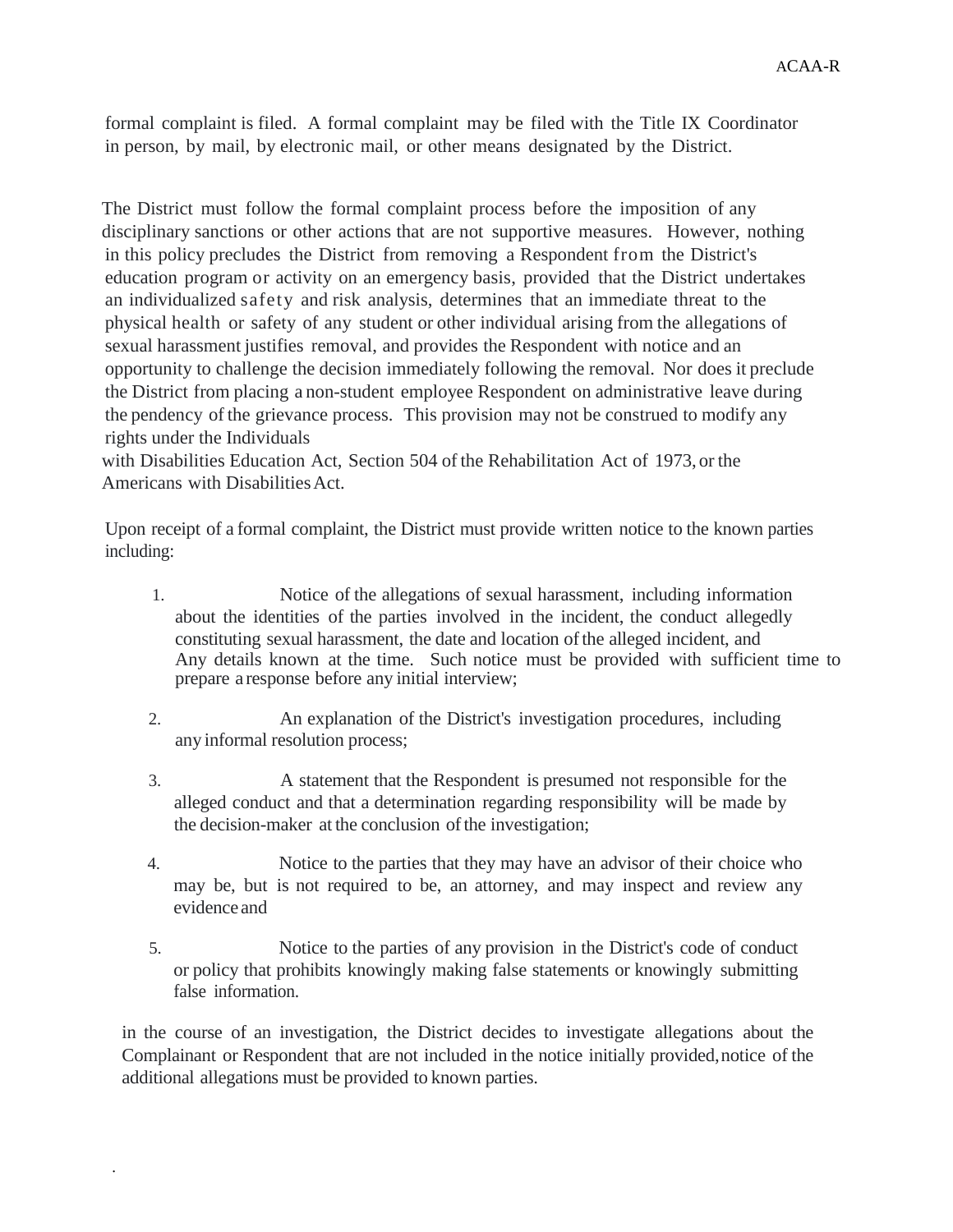The District may consolidate formal complaints as to allegations of sexual harassment against more than one Respondent, or by more than one Complainant against one or more Respondents, or by one party against the other party, where the allegations of sexual harassment arise out of the same facts or circumstances.

# Investigation of a formal complaint

When investigating a formal complaint and throughout the grievance process, the District must:

- 1. Ensure that the burden of proof and the burden of gathering evidence sufficient to reach a determination regarding responsibility rests on the District and not the parties';
- 2. Provide an equal opportunity for the parties to present witnesses and evidence;
- 3. Not restrict either party's ability to discuss the allegations under investigation or to gather and present relevant evidence;
- 4. Allow the parties to be accompanied with an advisor ofthe party's choice who may be, but is not required to be, an attorney. The District may establish restrictions regarding the extent to which the advisor may participate in the proceedings, as long asthe restrictions apply equally to both parties;
- 5. Provide written notice of the date, time, location, participants, and purpose of any interview or meeting at which a party is expected to participate, with sufficient time for the party to prepare to participate;
- 6. Provide the parties equal access to review all the evidence collected which is directly related to the allegations raised in a formal complaint and comply with the review periods outlined in this process;
- 7. Objectively evaluate all relevant evidence without relying on sex stereotypes;
- 8. Ensure that Title IX Coordinators, investigators, decision-makers and individuals who facilitate an informal resolution process, do not have a conflict of interest or bias for or against Complainants or Respondents generally or an individual Complainant or Respondent;
- 9. Not make creditability determinations based on the individual's status as Complainant, Respondent or witness;
- 10. Not use questions or evidence that constitute or seek disclosure of privileged information unless waived.

## Dismissal of Formal Complaints

.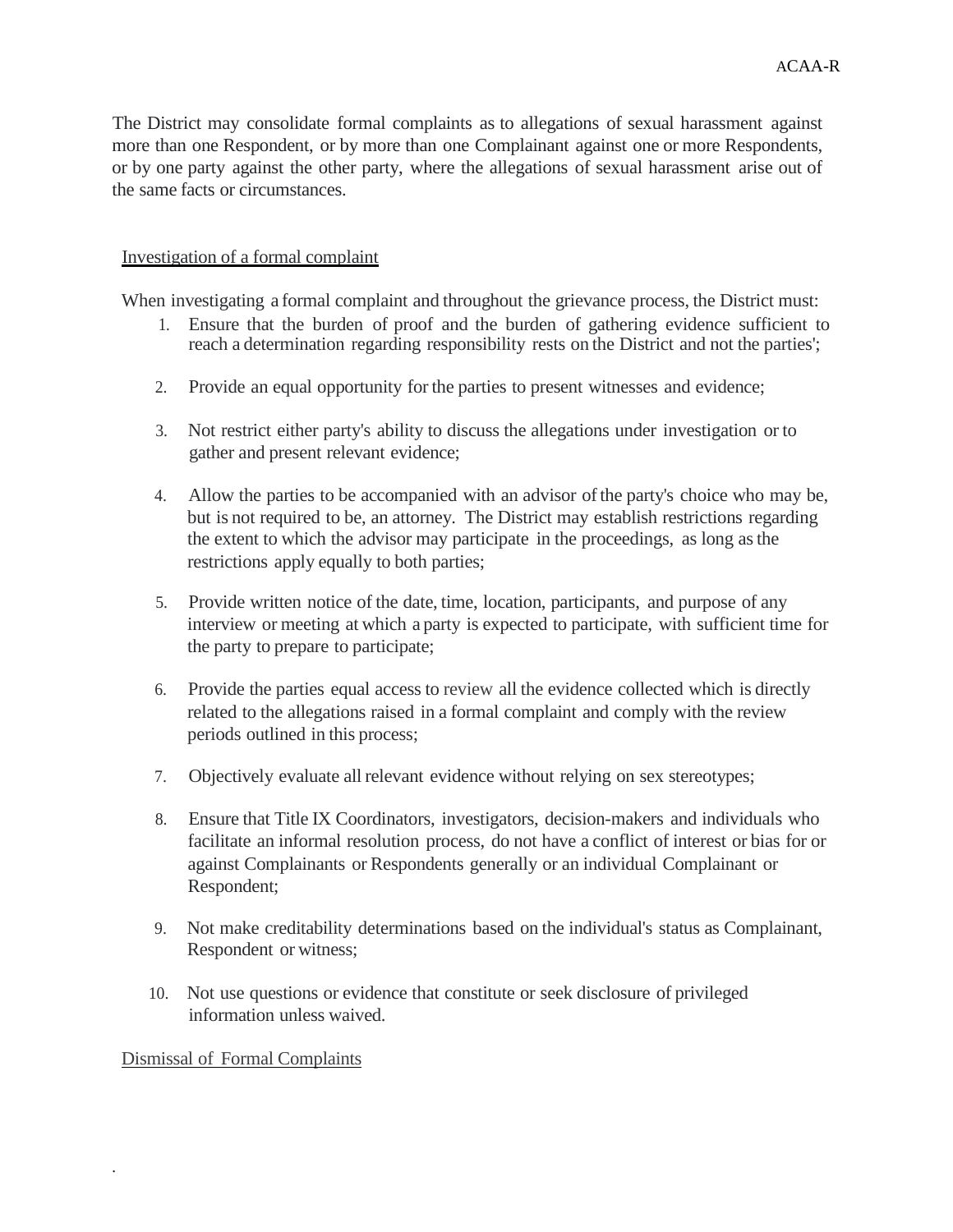If the conduct alleged in the formal complaint would not constitute sexual harassment even if proved, did not occur in the District's education program or activity, or did not occur against a person in the United States, then the District must dismiss the formal complaint with regard to that conduct for purposes of sexual harassment under this policy.

The Title IX Coordinator also may dismiss the formal complaint or any allegations therein at any time during the investigation or hearing, if applicable, when any of the following apply:

- 1. a Complainant provides written notification to the Title IX Coordinator that the Complainant would like to withdraw the formal complaint or any allegations therein; the Respondent is no longer enrolled or employed by the District or
- 2. specific circumstances prevent the District from gathering evidence sufficient to reach a determination as to the formal complaint or allegations therein.

Upon dismissal, the Title IX Coordinator promptly sends written notice of the dismissal and the reasons for dismissal simultaneously to both parties.

#### Evidence Review

The District provides both parties an equal opportunity to inspect and review any evidence obtained as part of the investigation so that each party can meaningfully respond to the evidence prior to the conclusion of the investigation. The evidence provided by the District must include evidence that is directly related to the allegations in the formal complaint, evidence upon which the District does not intend to rely in reaching a determination regarding responsibility, and any inculpatory or exculpatory evidence whether obtained from a party or other source. Prior to completion of the investigative report, the Title IX Coordinator must send to each party and the party's advisor, if any, the evidence subject to inspection and review in an electronic format or a hard copy. The parties have 10 calendar days to submit a written response to the Title IX Coordinator, which the investigator will consider prior to completion of the investigative report.

### Iinvestigative Report

.

The investigator must prepare an investigative report that fairly summarizes relevant evidence and send the report to the Title IX Coordinator. The Title IX Coordinator must send to each party and the party's advisor, if any, the investigative report in an electronic format or a hard copy, for their review and written response. The parties have 1 0 calendar days to submit a written response to the Title IX Coordinator.

#### Decision-Maker's Determination

The investigative report is submitted to the decision-maker. The decision-maker cannot be the same person(s) as the Title IX Coordinator or the investigator. The decision-maker cannot hold a hearing or make a determination regarding responsibility until 1 0 calendar days from the date the Complainant and Respondent receive the investigator's report.

Prior to reaching a determination regarding responsibility, the decision-maker mu st afford each party the opportunity to submit written, relevant questions that a party wants asked of any party or witness,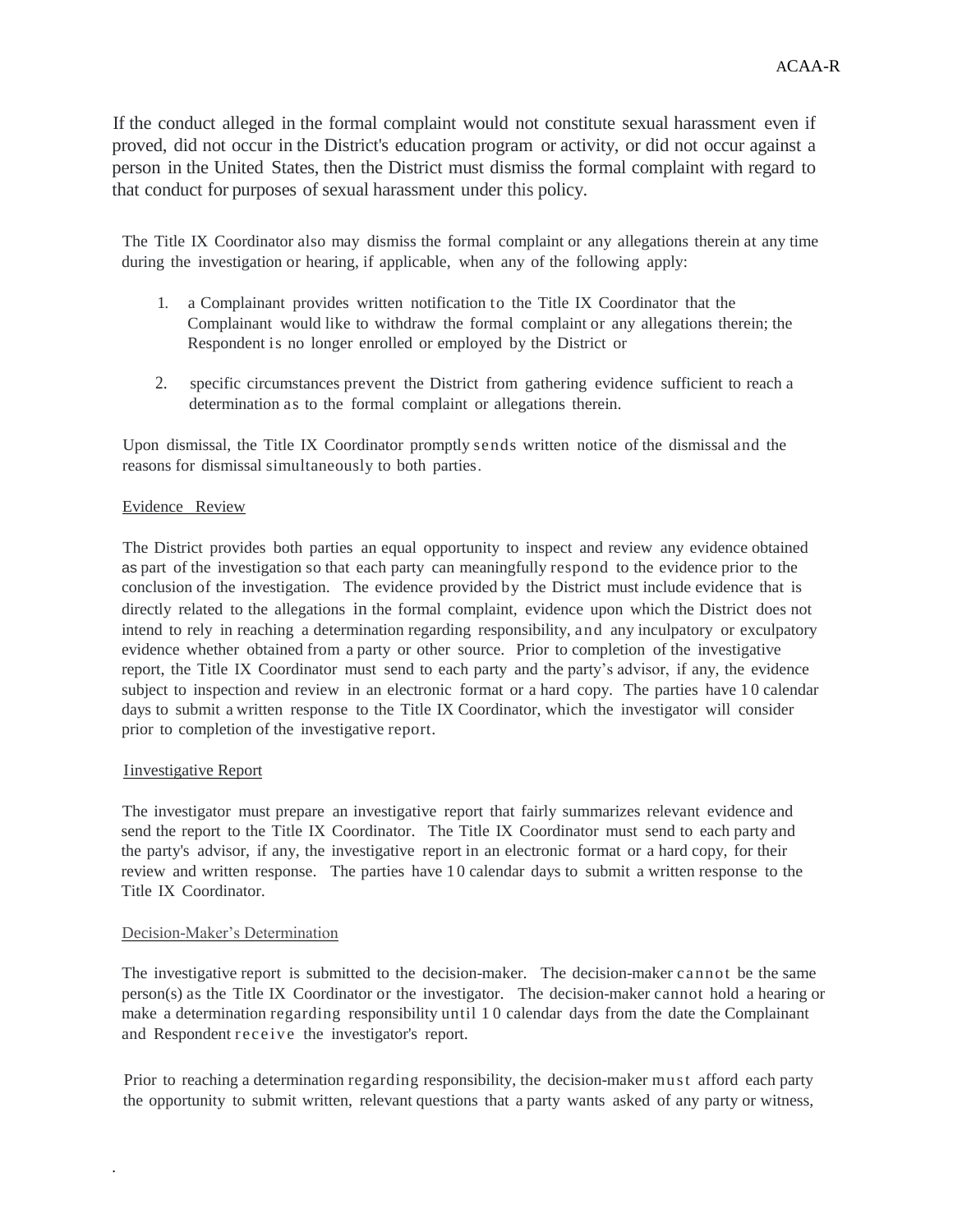provide each party with the answers, and allow for additional, limited follow-up questions from each party. Questions and evidence about the Complainant's sexual predisposition or prior sexual behavior are not relevant, unless such questions and evidence about the Complainant's prior sexual behavior are offered to prove that someone other than the Respondent committed the conduct alleged by the Complainant, or if the questions and evidence concern specific incidents of the Complainant's prior sexual behavior with respect to the

Respondent and are offered to prove consent. Questions must be submitted to the Title IX Coordinator within three calendar days from the date the Complainant and Respondent receive the investigator's report.

At the live hearing, the decision-maker must:

.

- 1. Permit each party's advisor to ask the other party and any witnesses all relevant questions and follow-up questions, including that challenging creditability. Such crossexamination at the live hearing must be conducted directly, orally, and in real time by the party's advisor of choice and never by a party personally. If a party does not have an advisor present at the hearing, the District must provide without fee or charge to that party, an advisor of the District's choice, who may be, but is not required to be, an attorney.
- 2. Provide for the live hearing to occur with the parties located in separate rooms with technology enabling the decision-maker and parties to simultaneously see and hear the party or the witness answering questions, ifrequested by either party.
- 3. Limit cross-examination and other questions to those that are relevant. Before a Complainant, Respondent, or witness answers a cross-examination or other question, the parties must pause and allow the decision-maker to determine whether the question isrelevant and explain any decision to exclude a question as not relevant.

Questions and evidence about the Complainant's sexual predisposition or prior sexual behavior are not relevant, unless such questions and evidence about the Complainant's prior sexual behavior are offered to prove that someone other than the Respondent committed the conduct alleged by the Complainant, or if the questions and evidence concern specific incidents of the Complainant's prior sexual behavior with respect to the Respondent and are offered to prove consent.

If a JE1Y or witness does not submit to cross-examination at the live hearing, the decision-maker must not rely on any statement of that party or witness in reaching a determination regarding responsibility. However, the decision-maker cannot draw an inference about the determination regarding responsibility based solely on a party's or witness's absence from the live hearing or refusal to answer cross-examination or other questions.

The District will create an audio or audiovisual recording or transcript of any live hearing and make it available to the parties for inspection and review.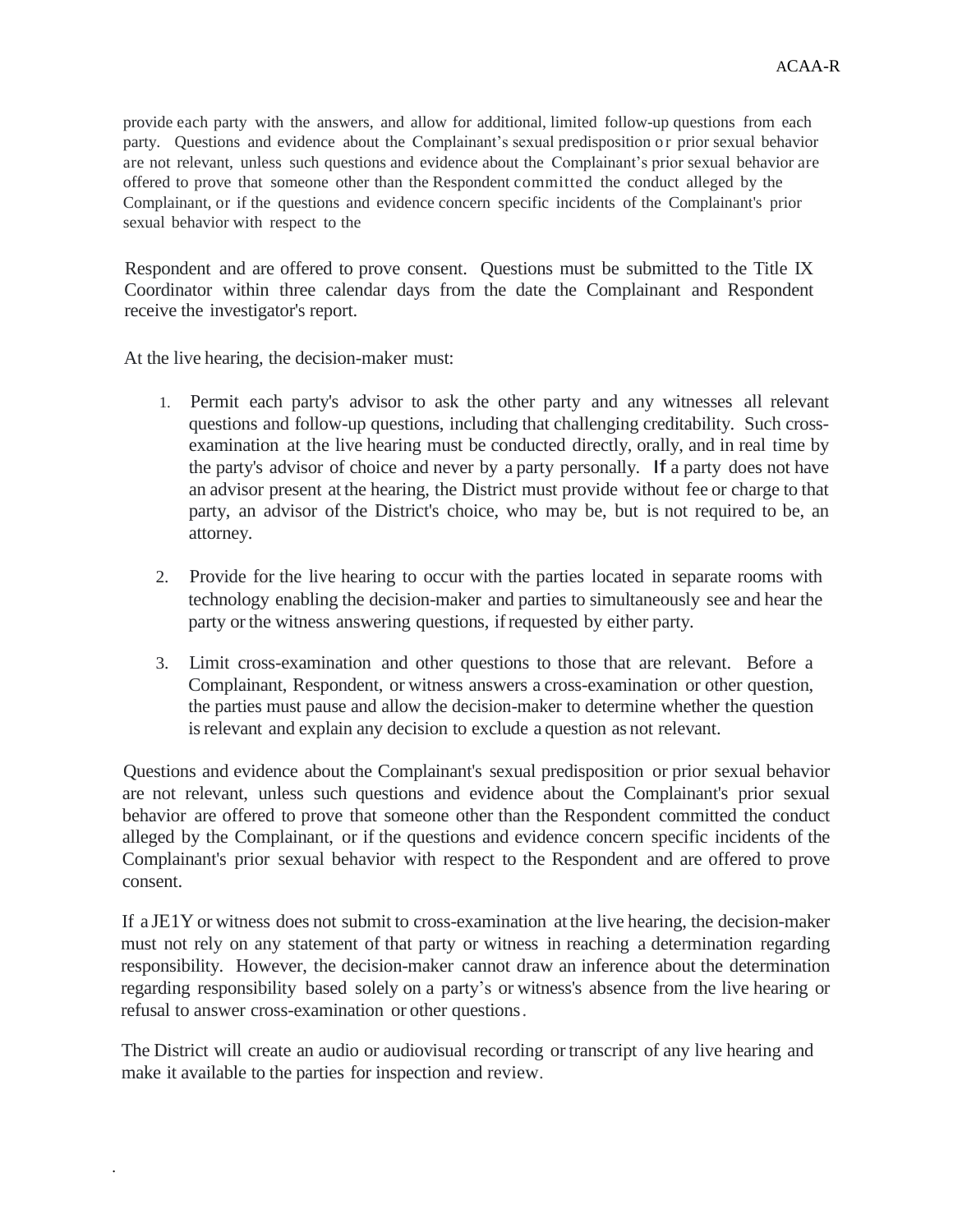The decision-maker must issue a written determination regarding responsibility based on a preponderance ofthe evidence standard. The decision-makers written determination must:

- 1. Identify the allegations potentially constituting sexual harassment;
- 2. Describe the procedural stepstaken, including any notifications to the parties,
- 3. interviews with parties and witnesses, site visits, methods used to gather evidence, and hearings held;
- 4. Include the findings of fact supporting the determination;
- 5. Draw conclusions regarding the application of any District policies and/or code of conduct rules to the facts;
- 6. Address each allegation and a resolution of the complaint including a determination regarding responsibility, the rationale therefor, any recommended disciplinary sanction(s) imposed on the Respondent, and whether remedies designed to restore or preserve access to the educational program or activity will be provided by the District to the Complainant and
- 7. The procedures and permissible bases for the Complainant and/or Respondent to appeal the determination.

A copy of the written determination must be provided to both parties simultaneously, and generally will be provided within 60 calendar days from the District's receipt of a formal complaint.

The determination regarding responsibility becomes final either on the date that the District provides the parties with the written determination of the result of the appeal, if an appeal is filed, or if an appeal is not filed, the date on which an appeal would no longer be considered timely.

Where a determination of responsibility for sexual harassment has been made against the Respondent, the District will provide remedies to the Complainant that are designed to restore or preserve equal access to the District's education program or activity. Such remedies may include supportive measures; however, remedies need not be non-disciplinary or non-punitive and need not avoid burdening the Respondent. The Title IX Coordinator is responsible for effective implementation of any remedies. Following any determination of responsibility, the District may implement disciplinary sanctions in accordance with State or Federal law and or/the negotiated agreement. For students, the sanctions may include disciplinary action, up to and including permanent exclusion. For employees, the sanctions may include any form of responsive discipline, up to and including termination.

.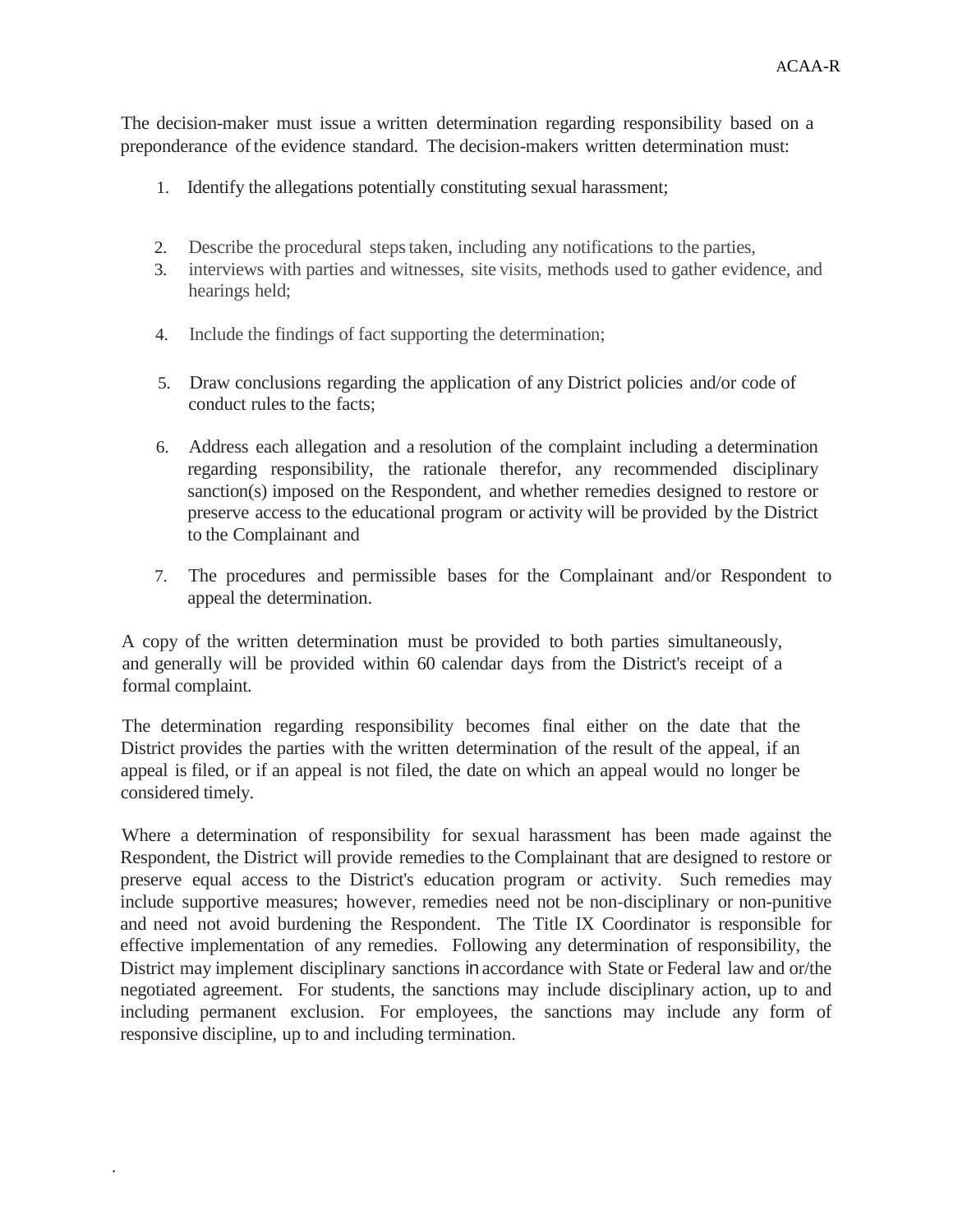# Appeals

Either the Complainant or Respondent may appeal the decision-maker's determination regarding responsibility or a dismissal of a formal complaint, on the following bases:

- 1. Procedural irregularity that affected the outcome of the matter;
- 2. New evidence that was not reasonably available at the time that could affect the outcome and
- 3. The Title IX Coordinator, investigator, or decision-maker had a conflict of interest or bias for or against Complainants or Respondents generally or an individual Complainant or Respondent that affected the outcome.

The request to appeal must be made in writing to the Title IX Coordinator within seven calendar days after the date of the written determination. The appeal decision-maker must not have a conflict of interest or bias for or against Complainants or Respondents generally or an individual Complainant or Respondent and cannot be the Title IX Coordinator, the investigator, or the decision-maker from the original determination.

The appeal decision-maker must notify the other party in writing when an appeal is filed and give both parties a reasonable equal opportunity to submit a written statement in support of, or challenging, the outcome. After reviewing the evidence,'the appeal decision-maker must issue a written decision describing the result of the appeal and the rationale for the result. The decision must be provided to both parties simultaneously, and generally will be provided within 10 calendar days from the date the appeal is filed.

# Informal resolution process

Except when concerning allegations that an employee sexually harassed a student, at any time during the formal complaint process and prior to reaching a determination regarding responsibility, the District may facilitate an informal resolution process, such as mediation, that does not involve a full investigation and determination of responsibility, provided that the District:

- 1. Provides to the parties a written notice disclosing:
	- A. The allegations;

.

B. The requirements of the informal resolution process including the circumstances under which it precludes the parties from resuming a formal complaint arising from the same allegations, provided, however, that at any time prior to agreeing to a resolution, any party has the right to withdraw from the informal resolution process and resume the Title IX formal complaint process with respect to the formal complaint and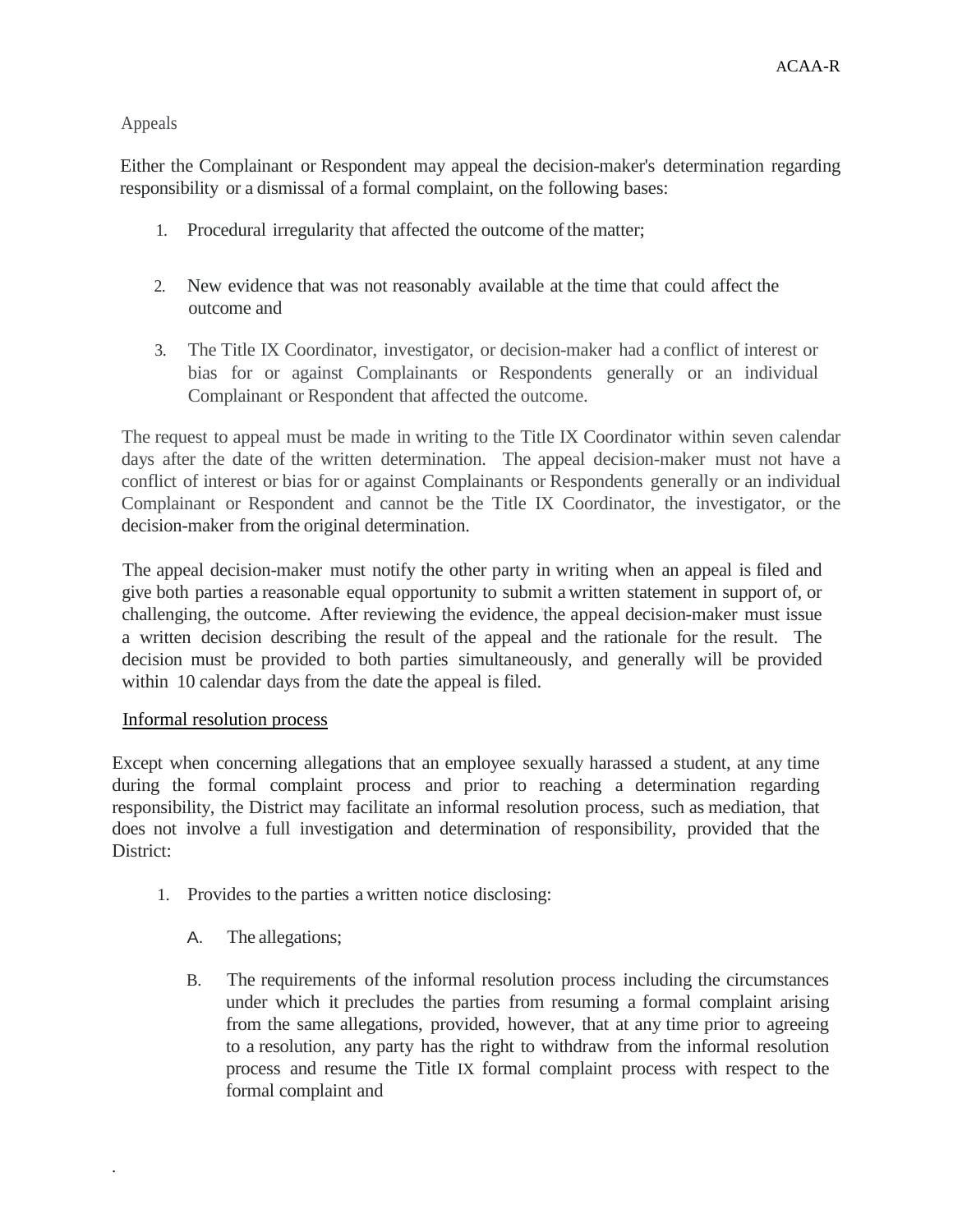- C. Any consequences resulting from participating in the informal resolution process, including the records that will be maintained or could be shared.
- 2. Obtains the parties' voluntary, written consent to the informal resolution process.

The informal resolution process generally will be completed within 30 calendar days, unless the parties and the Title IX Coordinator mutually agree to temporarily delay or extend the process. The formal grievance process timelines are stayed during the parties' participation in the informal resolution process. If the parties do not reach resolution through the informal resolution process, the parties will resume the formal complaint grievance process, including timelines for resolution, at the point they left off.

# Recordkeeping

The District must maintain for a period of seven years• records of:

- 1. Each sexual harassment investigation, including any determination regarding responsibility, any disciplinary sanctions imposed on the Respondent, and any remedies provided to the Complainant designed to restore or preserve equal accessto the District's education program or activity;
- 2. Any appeal and the result there from;
	- 3. Any informal resolution and the result therefrom and
	- 4. All materials used to train Title IX Coordinators, investigators, decision-makers, and any person who facilitates an informal resolution process. The District must make these training materials publicly available on itswebsite.

The District must create, and maintain for a period of seven years, records of any actions, including any supportive measures, taken in response to a report or formal complaint of sexual harassment. In each instance, the District must document the basis for its conclusion that its response was not deliberately indifferent, and document that it has taken measures designed to restore or preserve equal accessto the District's education program or activity.

Adopted: September 17, 2020 Revised: November 18, 2021

.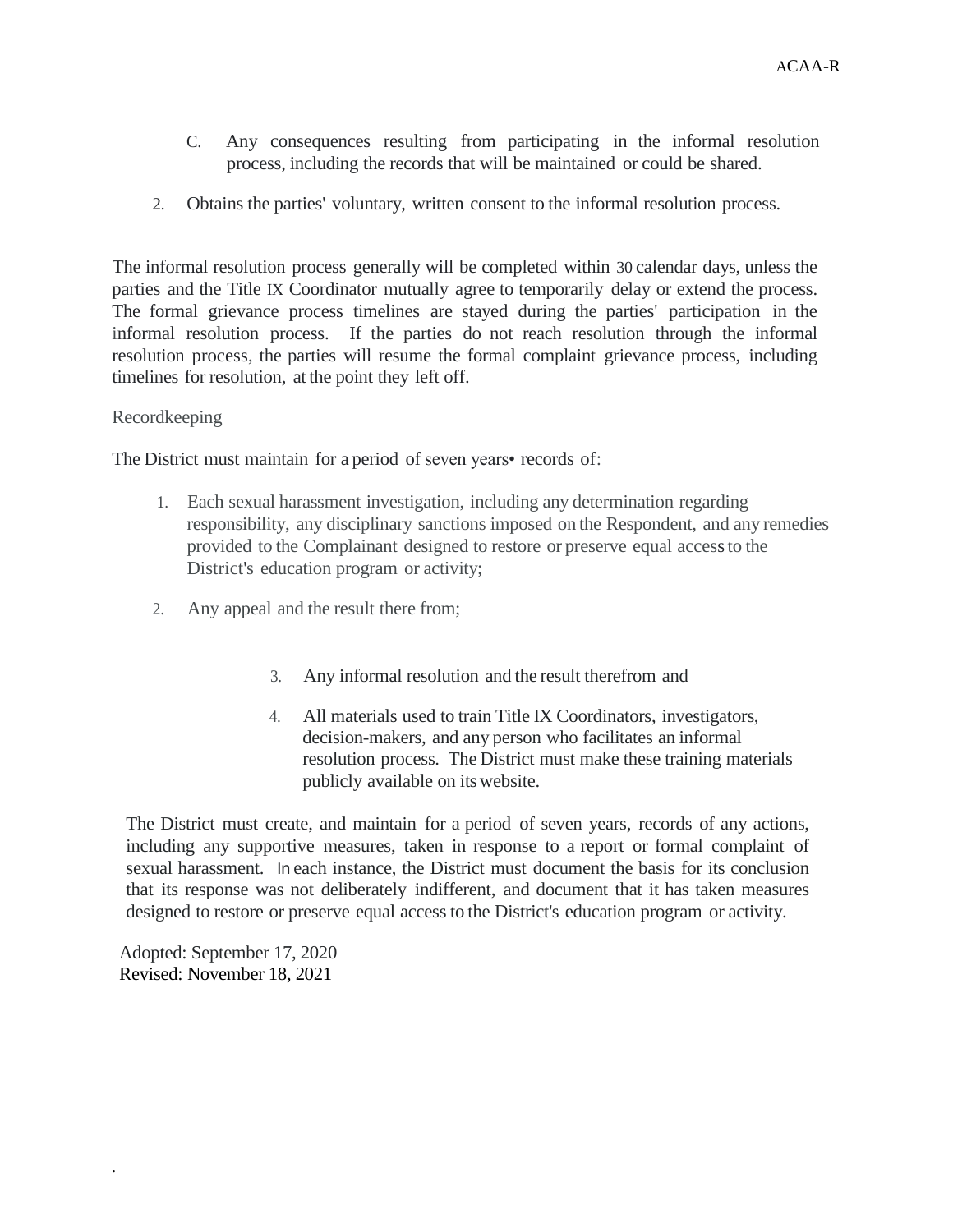#### **ACAB NONDISCRIMINATION**

 The Board's policy of nondiscrimination extends to students, staff, job applicants, the general public and individuals with whom it does business and applies to race, color, national origin, ancestry, citizenship status, religion, sex, economic status, age, disability or military status.

The Board does not discriminate on the basis of legally acquired genetic information.

 The Board does not permit discriminatory practices and views harassment as a form of discrimination. Harassment is defined as intimidation by threats of or actual physical violence; the creation, by whatever means including the use of electronic communications devices, or a climate of hostility or intimidation; or the use of language, conduct or symbols in such a manner as to be commonly understood to convey hatred, contempt, or prejudice or to have the effect of insulting or stigmatizing an individual.

 Employees or students who engage in discrimination of another employee or student shall be subject to disciplinary action.

 Permission, consent or assumption of risk by an individual subjected to discrimination does not lessen the prohibition contained in this policy.

 No one shall retaliate against an employee or student because he/she files a grievance; assists or participates in an investigation, proceeding or hearing regarding the charge of discrimination of an individual; or because he/she has opposed language, or conduct which violates this policy.

 The Board designates the following individual to serve as the District's compliance officer/civil rights coordinator:

Title: Dr.T.C. Chappelear Address: 100 Park Drive, Wintersville, Ohio 43953 Phone number: (740) 264-3502 Email: TC.Chappelear@iclsd.org

 The name, title, and contact information of this individual is annually published in District handbooks and on the District website.

 The compliance officer is responsible for coordinating the Districts efforts to comply with applicable Federal and State laws and regulations, including the District's duty to address any inquiries or complaints regarding discrimination/retaliation or denial of equal access in a prompt and equitable manner. Reports and Complaints of Unlawful Discrimination/Harassment

 All persons associated with the District, including, but not limited to, the Board, administration, staff, students and third parties are encouraged to promptly report incidents of unlawful discrimination/harassment.

 The Board has developed complaint procedures, which are made available to every member of the school community. The board also has identified disciplinary penalties, which may be imposed on the offender(s).

 Matters, including the identity of both the charging party and the accused, are kept confidential to the extent possible.

Adopted: July 25, 2008 Revised: April 21, 2011; November 17, 2016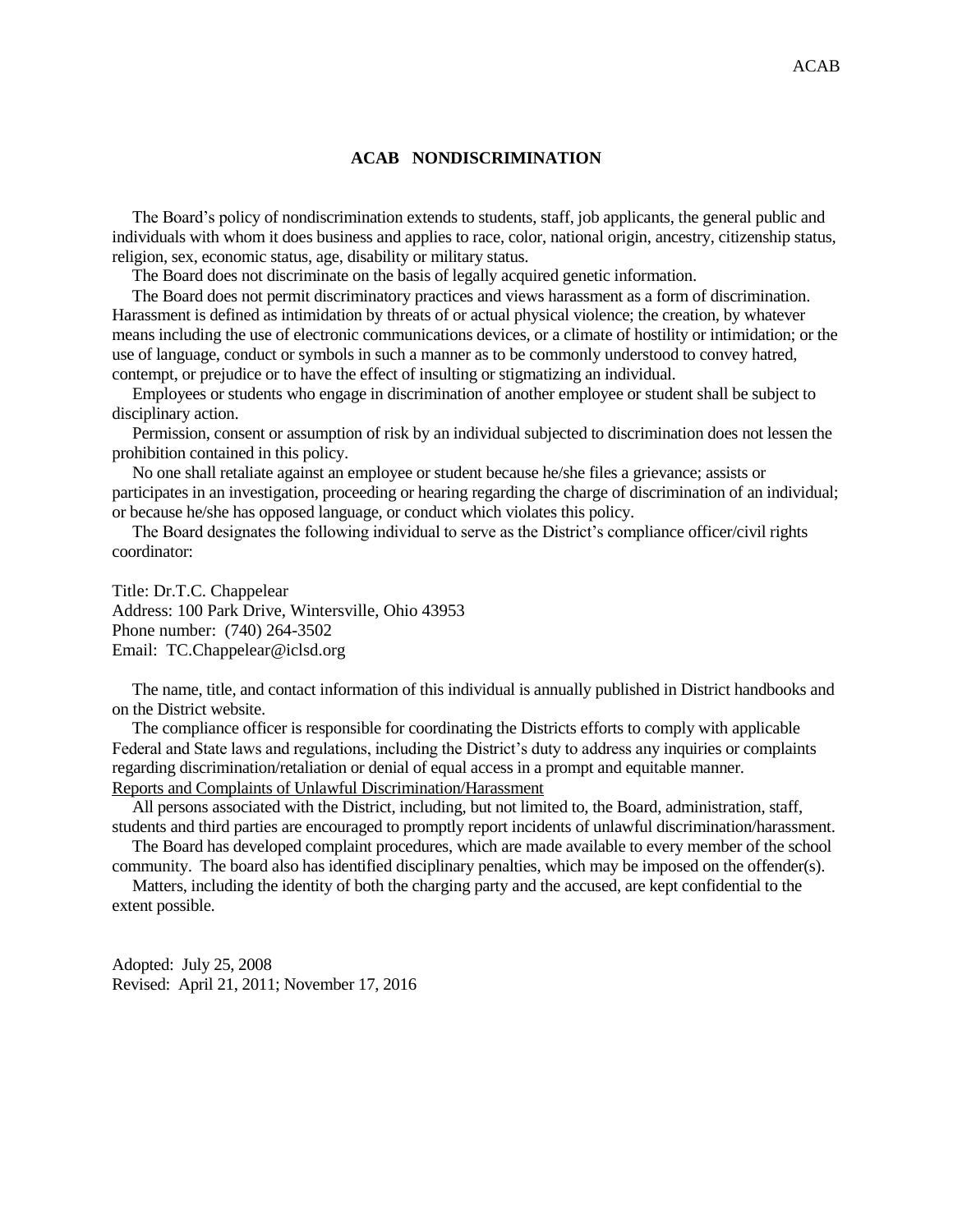#### **ACB NONDISCRIMINATION ON THE BASIS OF DISABILITY**

 The Indian Creek Local School District does not discriminate on the basis of disability in the educational programs or activities of the District. The Board of Education hereby designates the Superintendent or his/her designee as the District Section 504/ADA Coordinator. The designee shall, once each academic year, notify all students and employees of the District of the name, office, address and telephone number of the Section 504/ADA compliance officer. Notification shall be by posting and/or other means sufficient to reasonably advise all students and employees. The Coordinator's duties shall include coordinating the School District's effort to comply with and carry out its responsibilities under Section 504 and/or the ADA and the investigation of any complaints communicated to the School District alleging noncompliance with Section 504 and/or the ADA. Any alleged discriminatory practices within the scope of Section 504, or the Americans with Disabilities Act should be addressed through the grievance procedure which follows: Step 1:

 The person who believes he/she has a valid basis for grievance under Section 504, or the Americans with Disabilities Act shall informally discuss the complaint with the District 504/ADA Coordinator.

 The District 504/ADA Coordinator will investigate and document the complaint (including dates of meetings, disposition and dates of disposition), and give a written reply to the complainant within five (5) working days of meeting with the complainant.

#### Step 2:

 If the complaint is not satisfactorily resolved through Step 1, the alleged grievance may be filed in writing by the complainant. To be considered, the written complaint must fully set out the circumstances giving rise to the alleged grievance and must be filed with the District 504/ADA Coordinator within five (5) working days of disposition at Step 1.

 The District 504/ADA Coordinator will appoint a hearing officer within five (5) working days of receipt of the written complaint.

 The hearing officer will conduct a hearing regarding the alleged grievance within fifteen (15) working days of appointment. The hearing officer shall give the parent, student, or employee full and fair opportunity to present evidence relevant to the issues raised under the grievance. The parent, student, or employee may, at their own expense, be assisted or represented by individuals of their choice, including legal counsel. The hearing officer will present his/her written decision to the District 504/ADA Coordinator and complainant within ten  $(10)$  working days of the hearing.

#### Step 3:

 If the complaint is not satisfactorily resolved through Step 2, the complainant may file a written appeal to the Board of Education. To be considered, the written complaint must fully set out the circumstances giving rise to the alleged grievance and must be filed with the District Superintendent's Office within five (5) working days of disposition at Step 2.

 The Board of Education will address the complaint at its next regularly scheduled meeting provided the written complaint is received in the Superintendent's Office at least one (1) week prior to the next scheduled meeting of the Board of Education.

Within ten (10) working days of addressing the complaint, the Board of Education will issue a written disposition of the alleged grievance through the Superintendent's Office. Step 4:

 If the complaint is not satisfactorily resolved following Step 3, further appeal may be made to the U.S. Department of Education - Office for Civil Rights, Bank One Center, Room 750, 600 Superior Avenue East, Cleveland, Ohio 44114-7650.

#### Dissemination of Policy

 The Superintendent shall notify applicants for admission, students, parents of elementary and secondary school students, sources of referral of applicants for admission, employees and applicants for employment that it does not discriminate on the basis of disability in the educational programs or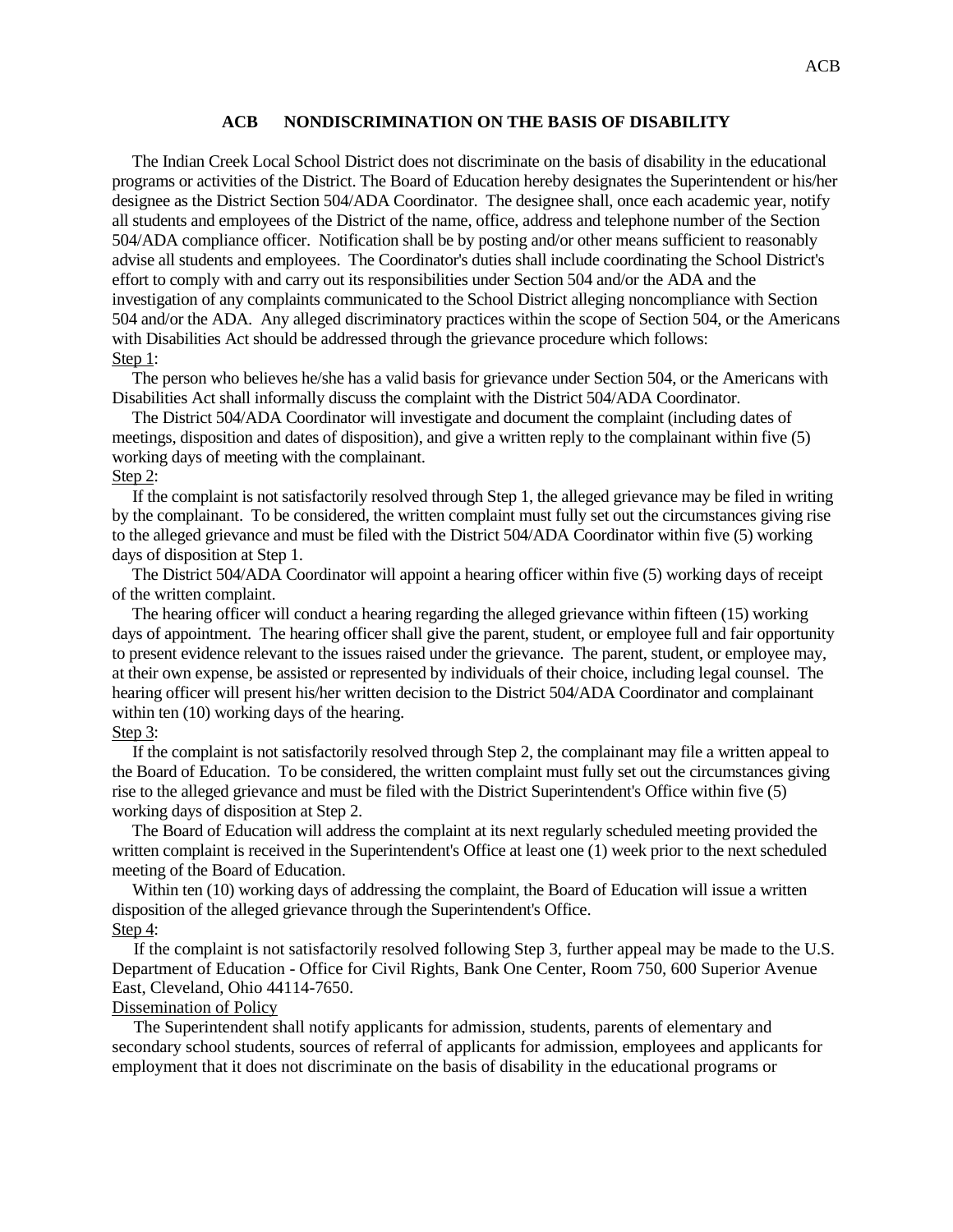activities which it operates and that it is required by Section 504/ADA and its administrative regulations not to discriminate in such a manner. The notification shall be made in the form and manner required by law or regulation.

 The Board maintains discrimination against a qualified person with a disability solely on the basis of disability is unfair. To the extent possible, a qualified person with a disability should be in the mainstream of life in a school community. In addition, the District is the recipient of federal funds and therefore must be in compliance with all laws and regulations that deal with disabled individuals.

 Accordingly, employees of the District comply with the law and Board policy to ensure nondiscrimination of the basis of disability. The following is expected.

- 1. No one discriminates against qualified persons with a disability in any aspect of school employment solely on the basis of disability.
- 2. Facilities, programs and activities are made available to qualified persons with a disability.
- 3. Free appropriate public education at elementary and secondary levels, including nonacademic and extracurricular services and activities, are provided to qualified persons with a disability.
- 4. No one excludes any qualified person with a disability, solely on the basis of disability, from participation in any preschool education, day care, adult education or career-technical education program.
- 5. Each qualified person with a disability is provided with the same health, welfare and other social services that are provided to others.

Adopted July 17, 1986; Adopted by Revision January 15, 2004 Revised: November 20, 2008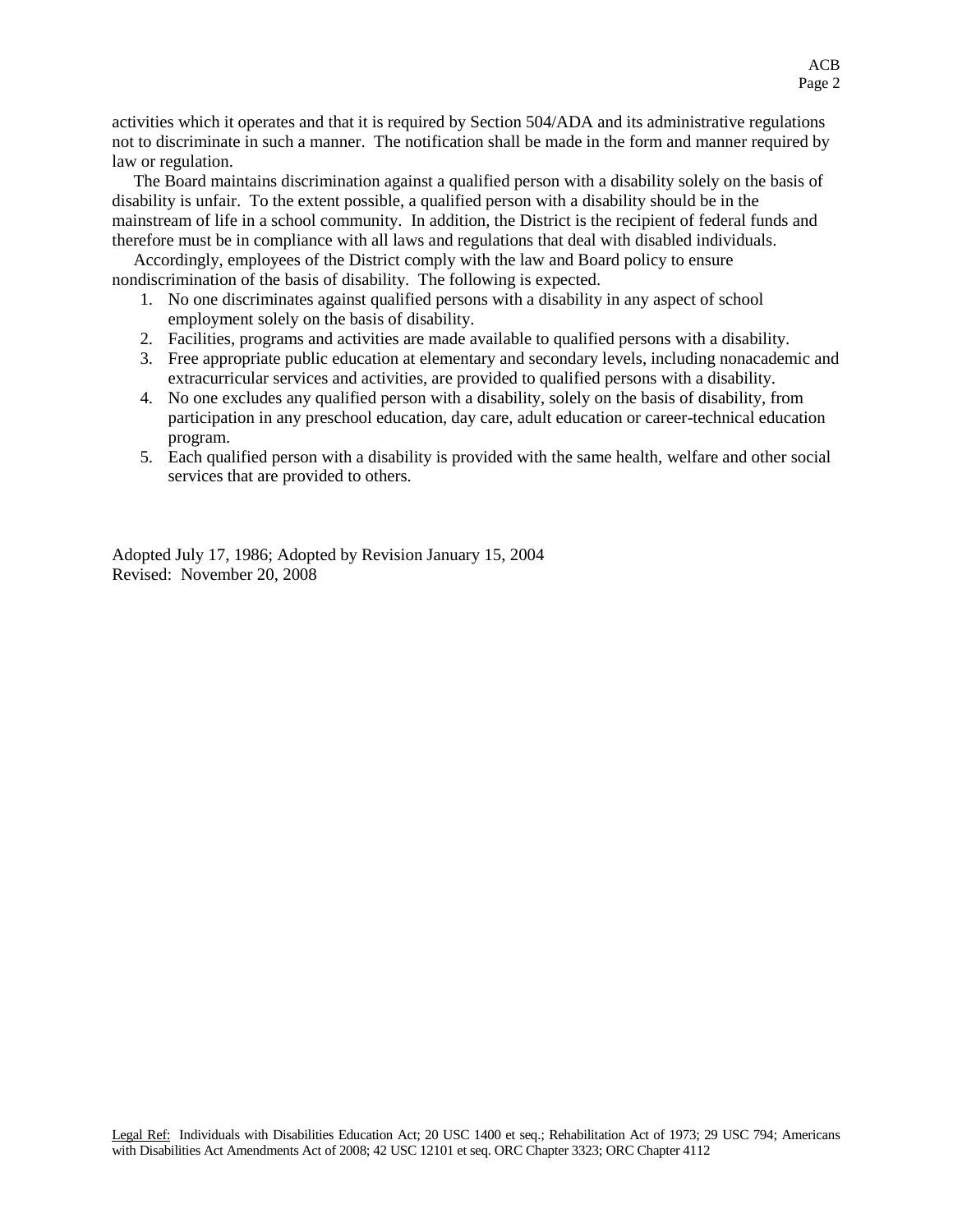## **AD EDUCATIONAL PHILOSOPHY AND INSTRUCTIONAL GOALS**

 It is the belief and policy of this Board that the learning process must accomplish the goals and general program objectives listed below in a manner that makes learning interesting, relevant, exciting, and enjoyable. The Board believes these goals and objectives can only be accomplished by dedicated teachers and staff who believe in the worth of youth, are committed to the goals and objectives, and are given the encouragement, means, freedom, and guidance to accomplish them. The Board further adheres to a policy of equivalence in staffing of teachers, administrators, and support personnel among our schools to insure achieving the goals listed below.

These are the District's instructional goals:

- 1. To help meet the physical, intellectual, and emotional needs of children and youth, particularly the need to inquire, learn, think, and create.
- 2. To help students establish aesthetic, moral, and ethical values.
- 3. To help students relate satisfactorily to others in situations involving their family, work, government, and recreation.
- 4. To give students a mastery of the basic skills of reading, oral and written communication and problem solving.
- 5. To teach students to use the various media of self-expression.
- 6. To instill in students a knowledge of the social and natural sciences.
- 7. To acquaint students with the richness of our heritage.
- 8. To stimulate students to work productively in the various areas of human behavior.
- 9. To acknowledge the importance of, and to aid the school's supplementary role to, the home and other social agencies in developing the habits and attitudes which make for effective personal living, the maintenance of optimum physical and mental health.

 The goals of the instructional program are to be considered guides rather than limits, capable of wide interpretation; flexible enough to meet changing needs of both students and society; and pervasive throughout the entire School District, for all levels and subject areas.

These guides include the following objectives:

- 1. Acknowledging the importance of self-discipline, defined as the strength to do what we believe we should do, even when we would rather not do it.
- 2. Being trustworthy, so that when we say we will or will not do something, we can be believed.
- 3. Telling the truth, especially when it hurts us to do so.
- 4. Being honest in all aspects of life, including our business practices and in our relations with the government.
- 5. Having the courage to resist group pressures to do what we would refuse to do if we were alone.
- 6. Being ourselves, but being our best selves.
- 7. Using honorable means, those that respect the rights of others, in seeking our individual and collective ends.
- 8. Conducting ourselves, where significant moral behavior is concerned, in a manner that does not fear exposure.
- 9. Having the courage to say, "I'm sorry. I was wrong."
- 10. Practicing good sportsmanship. Recognizing that although the will to win is important, winning is not all-important.
- 11. Maintaining courtesy in human relations, including the courtesy of really listening to others.
- 12. Treating others as we would wish to be treated, recognizing that this principle applies to persons of every class, race, nationality, and religion.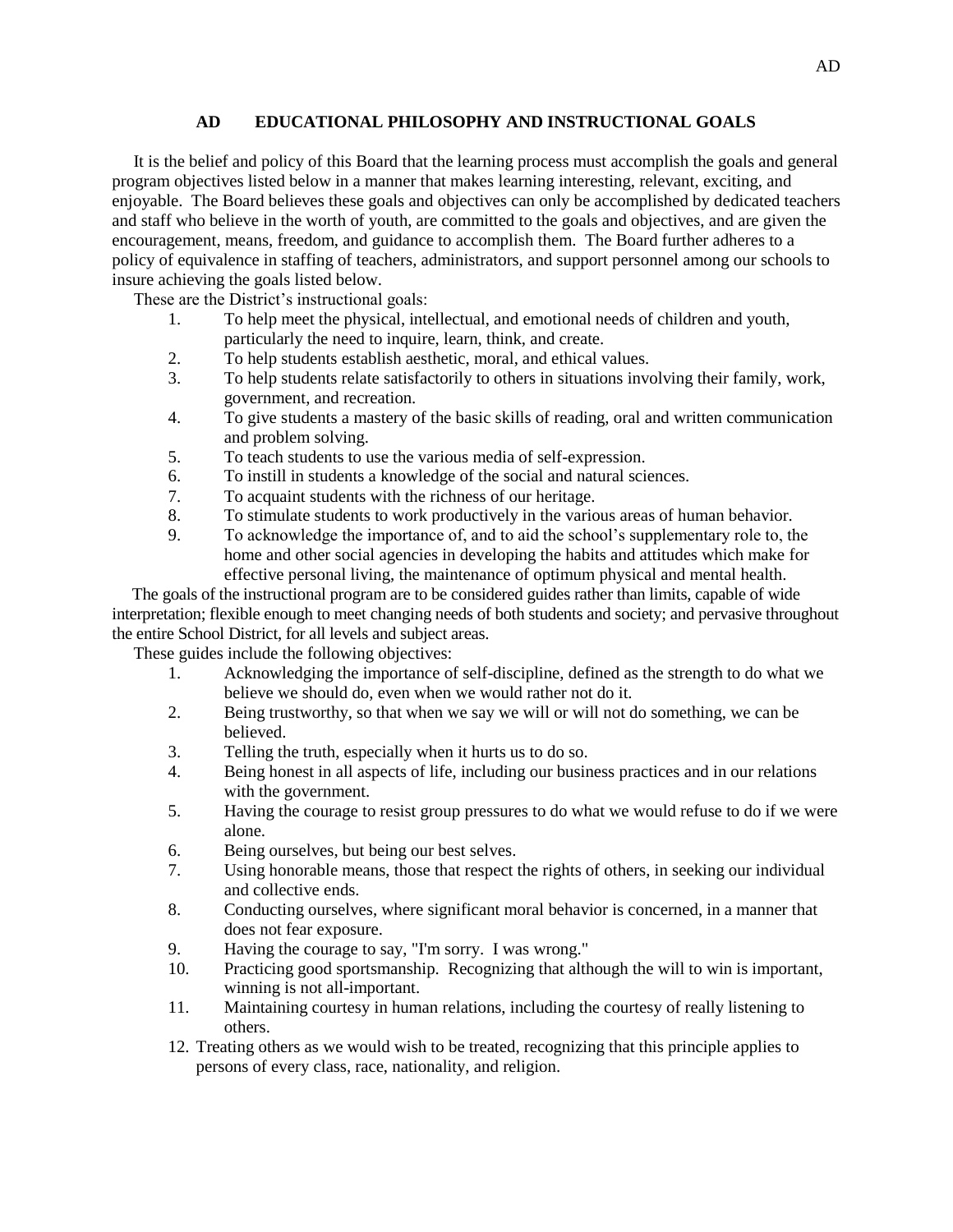- 13. Recognizing that no person is an island, and behavior that may seem to be of purely private concern often affects those around us and society itself.
- 14. Bearing in mind that how we conduct ourselves in times of adversity is the best test of our maturity and our mettle.
- 15. Doing work well, whatever that work may be.
- 16. Showing respect for the property of others school property, business property, government property, everyone's property.
- 17. Giving obedience to law, except where religious convictions or deeply held moral principles forbid it. Civil disobedience should be non-violent and should accept the penalties prescribed by law.
- 18. Respecting the democratic values of free speech, a free press, freedom of assembly, freedom of religion, and due process of law. Recognizing that this principle applies to speech we abhor, groups we dislike, persons we despise.
- 19. Developing habits that promote physical and emotional health and refraining from activities destructive of those ends.
- 20. Abstaining from premature sexual experience and developing sexual attitudes compatible with the values of family life.
- 21. Recognizing that the most important thing in life is the kind of person we are becoming, the qualities of character and moral behavior we are developing.

Adopted: May 21, 1987 Revised: December 21, 1989; January 15, 2004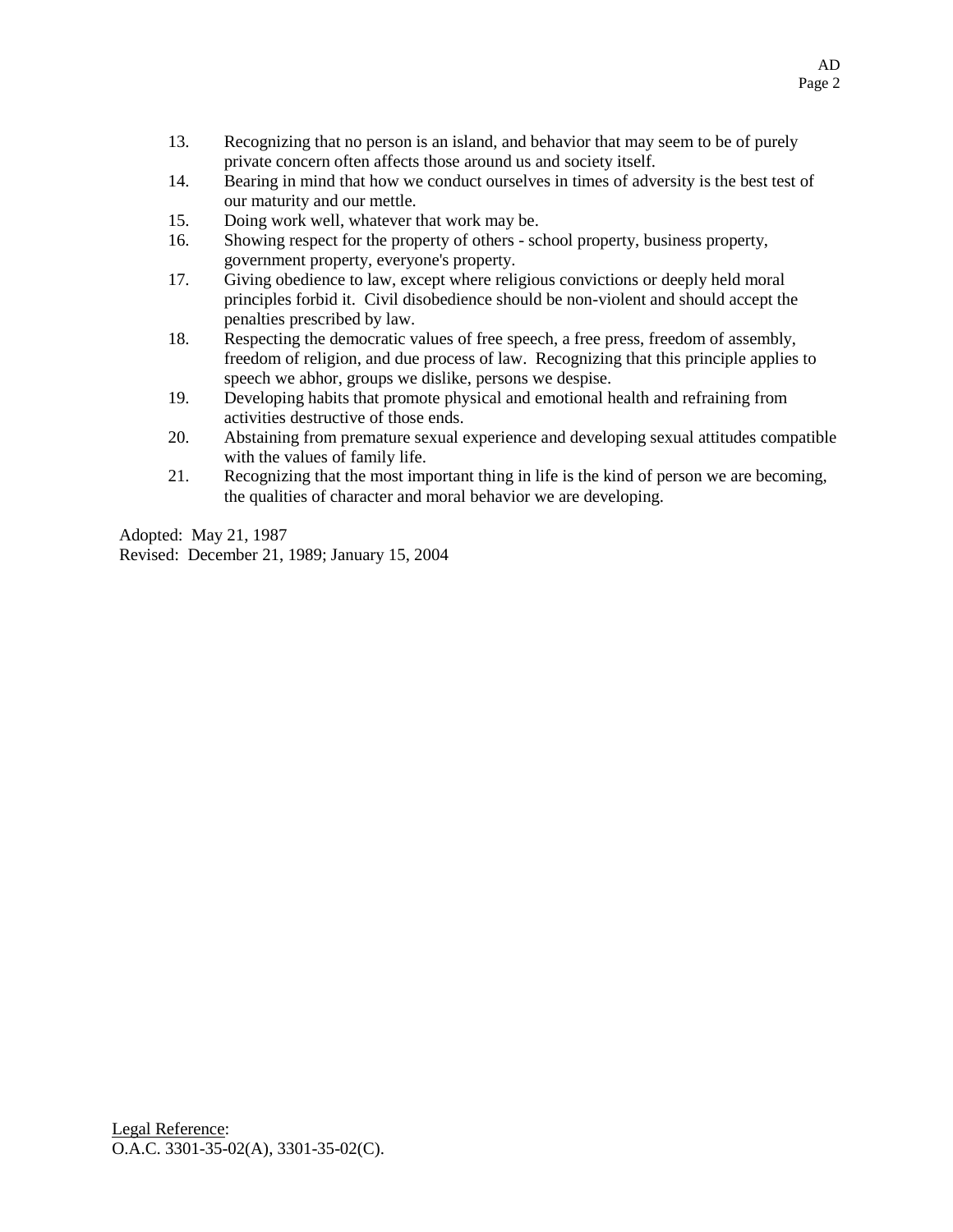## **AFAA EVALUATION PROCEDURES SUPERINTENDENT AND CENTRAL OFFICE PERSONNEL**

 The Board will evaluate the Superintendent and the Superintendent will evaluate all other administrative personnel.

 The evaluation instrument to be used will assess the performance of the central office administrators in each of five categories.

- A. Technical Skills
- B. Professional Characteristics
- C. Personal Characteristics
- D. Community/Human Relations Skills
- E. Professional Growth

and consists of three parts:

- rating scale
- comments
- job targets

## RATING SCALE:

- 1. A check ( ) is placed under the condition (*commendable/acceptable/needs improvement)*  which best describes the person's performance in a particular area.
- 2. Unlike all other central office personnel, the check ( ) for the Superintendent must reflect the composite evaluation of each Board member's individual opinion.
	- a. Trending will be used if the person has three of one rating and two of another, *the trend is toward the rating with the three checks* ( ).
	- b. If the person has two of one rating and two of another, *the trend is toward "acceptable."*
	- c. The President of the Board shall compile the composite rating for each section of each category.

## COMMENTS:

- 1. Comments are encouraged in all categories for any reason.
- 2. All "needs improvement' conditions identified require comments referenced to the specific area of concern, *i.e., E-2, Attendance at workshops.*

### JOB TARGETS:

- 1. In some cases, goals in particular categories will be identified by the Superintendent.
- 2. More often than not, the satisfactory completion of the identified goal will require that many factors in the particular category, *i.e., Ability to assign and delegate, ability to act decisively, etc.,* be addressed.

Adopted: November 22, 1982 Revised: September 20, 1990; January 15, 2004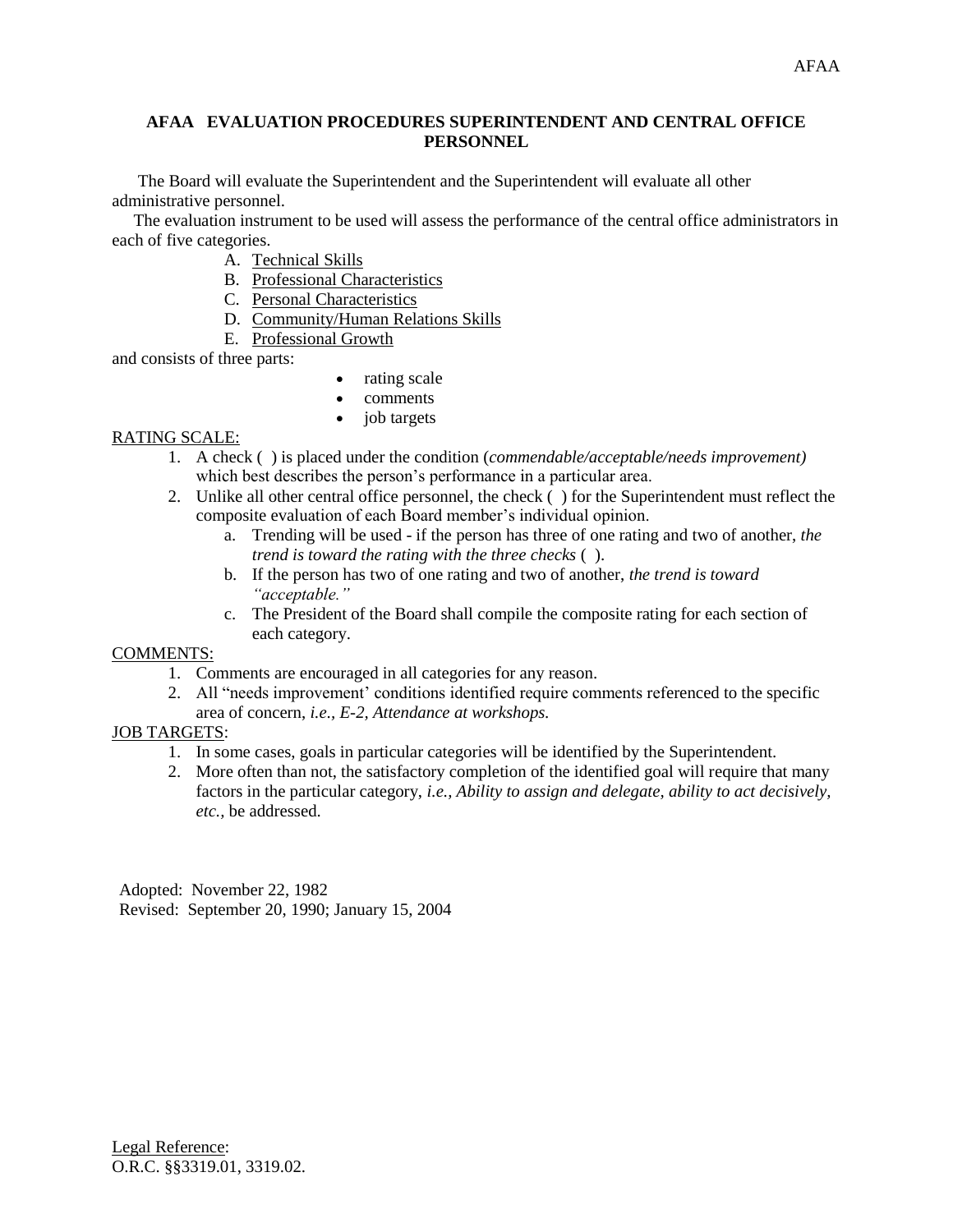## **AFB EVALUATION OF THE SUPERINTENDENT**

 The Superintendent of Schools shall be evaluated by the Board of Education in accordance with evaluative procedures developed by the Board of Education.

 The Board shall use the adopted evaluation instrument to assess the performance of the Superintendent.

 A written composite of the evaluations completed by each Board member and compiled by the Board President, must be given to the Superintendent prior to December 1.

 This evaluation must be considered by the Board when deciding to renew the Superintendent's contract; however, the establishment of this evaluation procedure does not create an expectancy of continued employment. Nothing contained herein shall prevent the Board of Education from making the final determination regarding the renewal or nonrenewal of the Superintendent's contract.

Adopted: January 19, 1984 Revised: January 15, 2004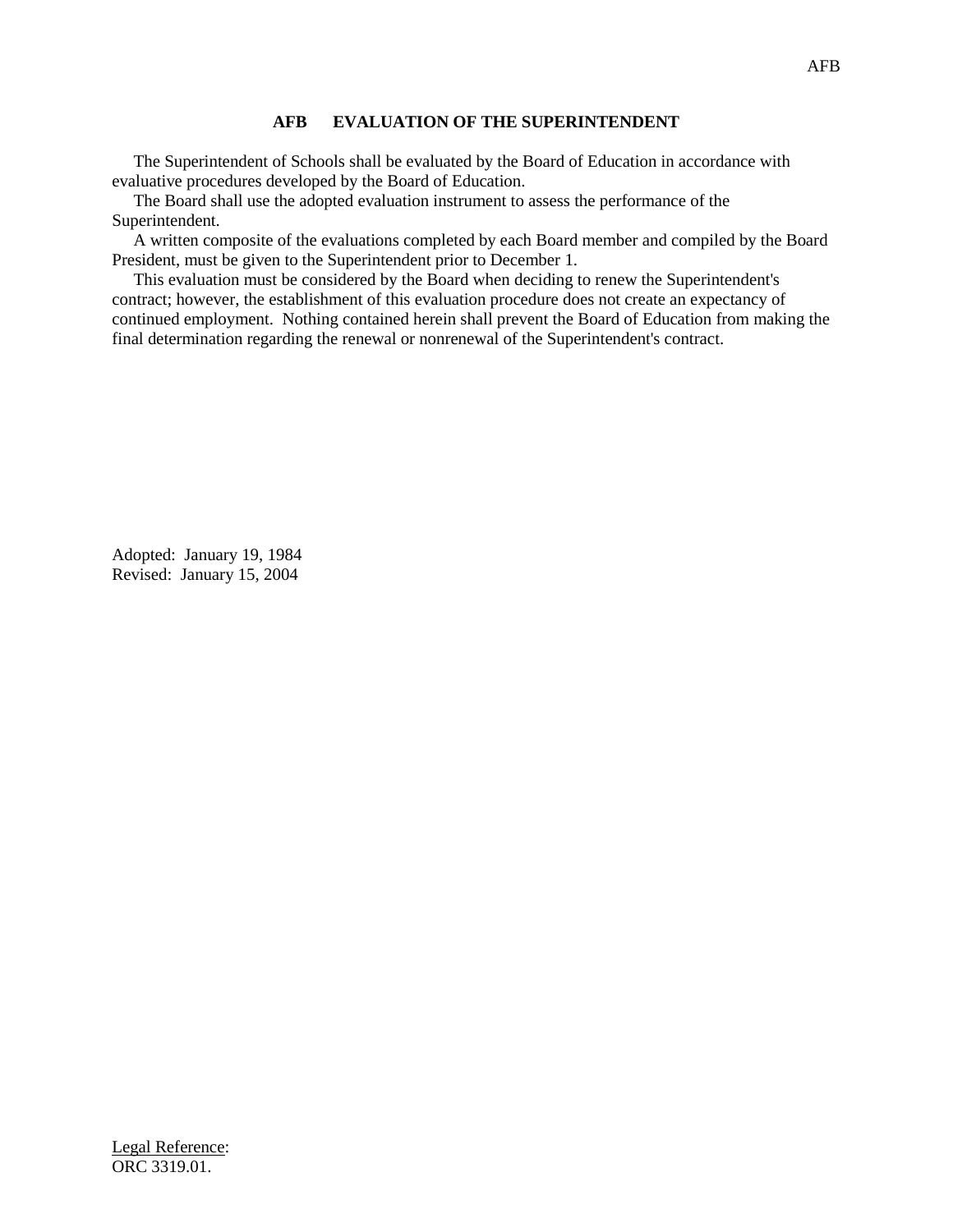### SUPERINTENDENT OF SCHOOLS EVALUATION INSTRUMENT

|    |                                                          |                    |                   | <b>NEEDS</b> |
|----|----------------------------------------------------------|--------------------|-------------------|--------------|
|    | A. TECHNICAL SKILLS:                                     | <b>COMMENDABLE</b> | <b>ACCEPTABLE</b> |              |
|    | <b>IMPROVEMENT</b>                                       |                    |                   |              |
|    | Consider the Technical and professional                  |                    |                   |              |
|    | knowledge of the Superintendent of Schools               |                    |                   |              |
|    | in the understanding of the following as                 |                    |                   |              |
|    | it relates to his/her job:                               |                    |                   |              |
|    | 1. School Law                                            |                    |                   |              |
|    | 2. School Finance                                        |                    |                   |              |
|    | 3. Board Policies/Rules & Regulations _______________    |                    |                   |              |
|    | 4. Management (Personnel)                                |                    |                   |              |
|    | Coordination of efforts in service                       |                    |                   |              |
|    | of areas for optimal efficiency                          |                    |                   |              |
|    |                                                          |                    |                   |              |
|    | 6. Comments:                                             |                    |                   |              |
| 7. |                                                          |                    |                   |              |
|    |                                                          |                    |                   |              |
|    |                                                          |                    |                   |              |
|    | B. PROFESSIONAL CHARACTERISTICS:                         |                    |                   |              |
|    | Factors such as being able to analyze a situation and    |                    |                   |              |
|    | reach a workable conclusion; being an effective leader   |                    |                   |              |
|    | without being dictatorial; and the ability to contribute |                    |                   |              |
|    | new ideas should be considered in this area.             |                    |                   |              |
|    |                                                          |                    |                   |              |
|    | 1. Decision Making (Ability to act                       |                    |                   |              |
|    | decisively and effectively)                              |                    |                   |              |
|    | 2. Leadership (Ability to assign and                     |                    |                   |              |
|    | delegate work, to guide, to lead)                        |                    |                   |              |
|    | 3. Initiative (Evidence of resource-                     |                    |                   |              |
|    | fulness in dealing with complex as well                  |                    |                   |              |
|    | as routine situations)                                   |                    |                   |              |
|    | 4. Understanding role of superintendent                  |                    |                   |              |
| 5. |                                                          |                    |                   |              |
| б. |                                                          |                    |                   |              |
| 7. | Job Targets: 1.                                          |                    |                   |              |
|    |                                                          |                    |                   |              |

2.\_\_\_\_\_\_\_\_\_\_\_\_\_\_\_\_\_\_\_\_\_\_\_\_\_\_\_\_\_\_\_\_\_\_\_\_\_\_\_\_\_\_\_\_\_\_\_\_\_\_\_\_\_\_\_\_\_\_\_\_\_\_\_\_\_\_\_\_\_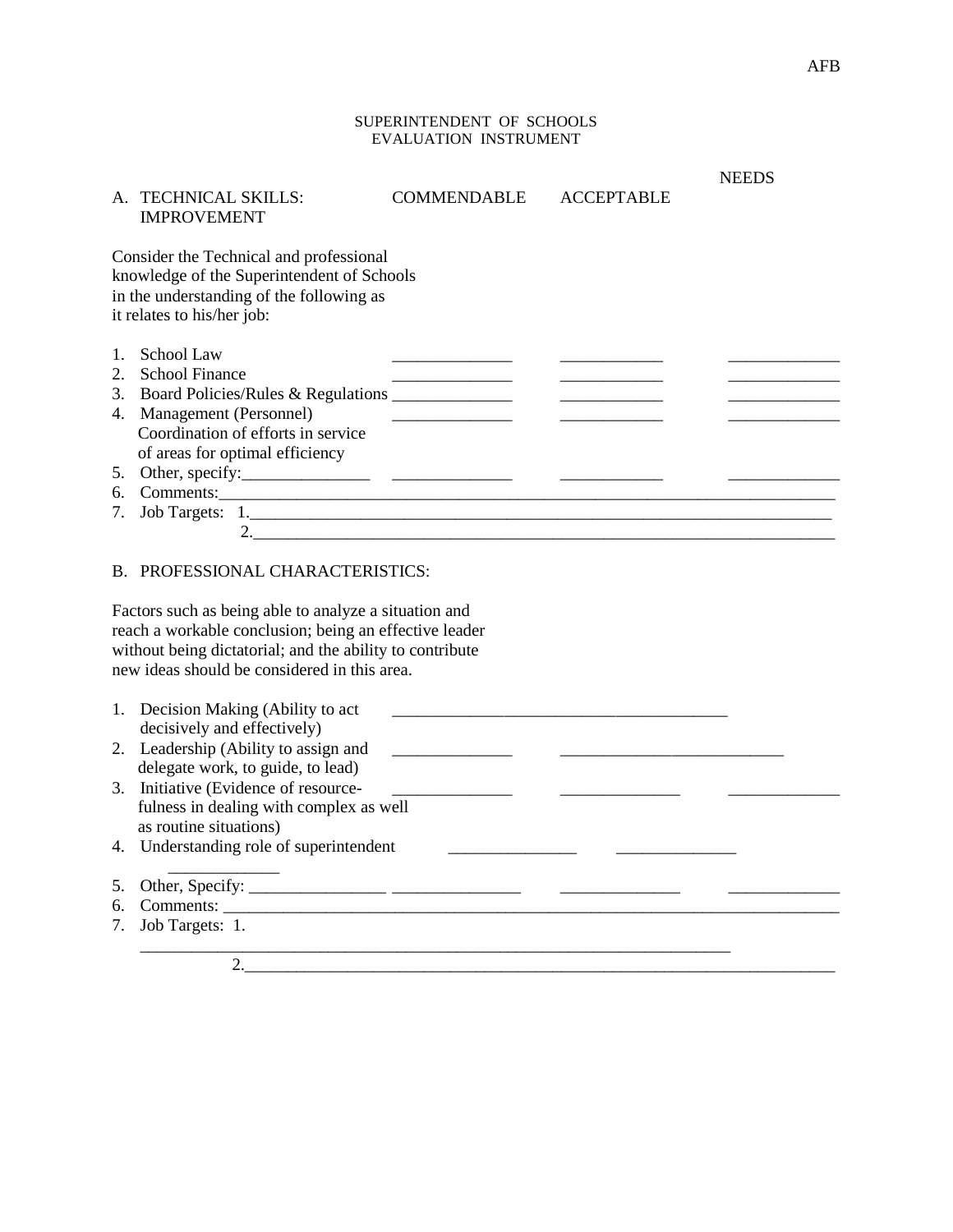## C. PERSONAL CHARACTERISTICS COMMENDABLE ACCEPTABLE IMPROVEMENT

2. \_\_\_\_\_\_\_\_\_\_\_\_\_\_\_\_\_\_\_\_\_\_\_\_\_\_\_\_\_\_\_\_\_\_\_\_\_\_\_\_\_\_\_\_\_\_\_\_\_\_\_\_\_\_\_\_\_\_\_\_\_\_\_\_\_\_\_

**NEEDS** 

(Impressions the individual makes on others by their actions, judgments, decisions or dealings with people. Visible characteristics.)

| 1. Enthusiasm      |  |  |
|--------------------|--|--|
| 2. Integrity       |  |  |
| 3. Appearance      |  |  |
| 4. Self Control    |  |  |
| 5. Judgment        |  |  |
| 6. Other, specify: |  |  |
| 7. Comments:       |  |  |
| 8. Job Targets: 1. |  |  |

# D. COMMUNITY/HUMAN RELATIONS SKILLS: (How effectively and harmoniously the individual deals or gets along with the public, staff and board. Composure)

| 1. Communications                      |                    |  |  |
|----------------------------------------|--------------------|--|--|
| 2. Ability                             |                    |  |  |
| 3. Flexibility                         |                    |  |  |
| 4. Human Interaction                   |                    |  |  |
| 5. Promotes and encourages cooperation |                    |  |  |
|                                        |                    |  |  |
|                                        |                    |  |  |
|                                        | 8. Job Targets: 1. |  |  |
|                                        |                    |  |  |

E. PROFESSIONAL GROWTH

(How does the individual view the job? Do they aggressively seek knowledge and better understanding of the job and their role in the District?)

| 1. Participation and involvement in local |  |  |
|-------------------------------------------|--|--|
| and state organizations                   |  |  |
| 2. Attendance at workshops.               |  |  |
| 3. In-service training                    |  |  |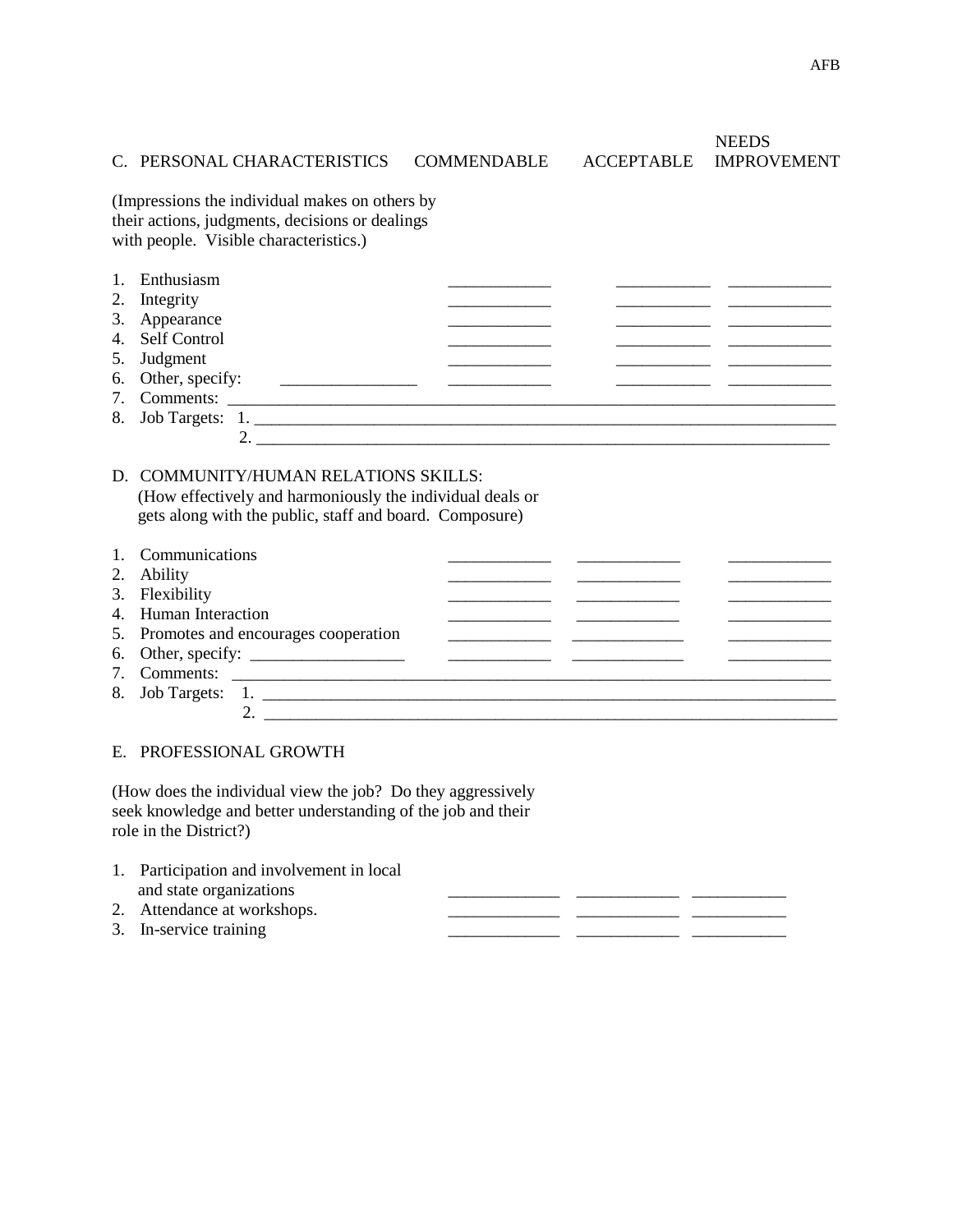| COMMENDABLE ACCEPTABLE | <b>NEEDS</b>       |
|------------------------|--------------------|
|                        | <b>IMPROVEMENT</b> |

|                                      | $\mathbf{u}$ $\mathbf{u}$ $\mathbf{v}$ $\mathbf{u}$ $\mathbf{v}$ $\mathbf{u}$ $\mathbf{u}$ $\mathbf{v}$ $\mathbf{u}$ |
|--------------------------------------|----------------------------------------------------------------------------------------------------------------------|
| 4. Personal skill development        |                                                                                                                      |
| 5. Sets and Strives to achieve goals |                                                                                                                      |
|                                      |                                                                                                                      |
| 7. Comments:                         |                                                                                                                      |
|                                      |                                                                                                                      |
|                                      |                                                                                                                      |
|                                      |                                                                                                                      |

Additional Comments

Superintendent: \_\_\_\_\_\_\_\_\_\_\_\_\_\_\_\_\_\_\_\_\_\_\_\_\_\_\_\_\_\_\_\_\_\_\_\_\_\_\_\_

President, Board of Education: \_\_\_\_\_\_\_\_\_\_\_\_\_\_\_\_\_\_\_\_\_\_\_\_\_\_\_\_\_\_\_\_\_\_

Date: \_\_\_\_\_\_\_\_\_\_\_\_\_\_\_\_\_\_\_\_\_\_\_\_

Adopted: October 19, 1982 Revised: January 15, 2004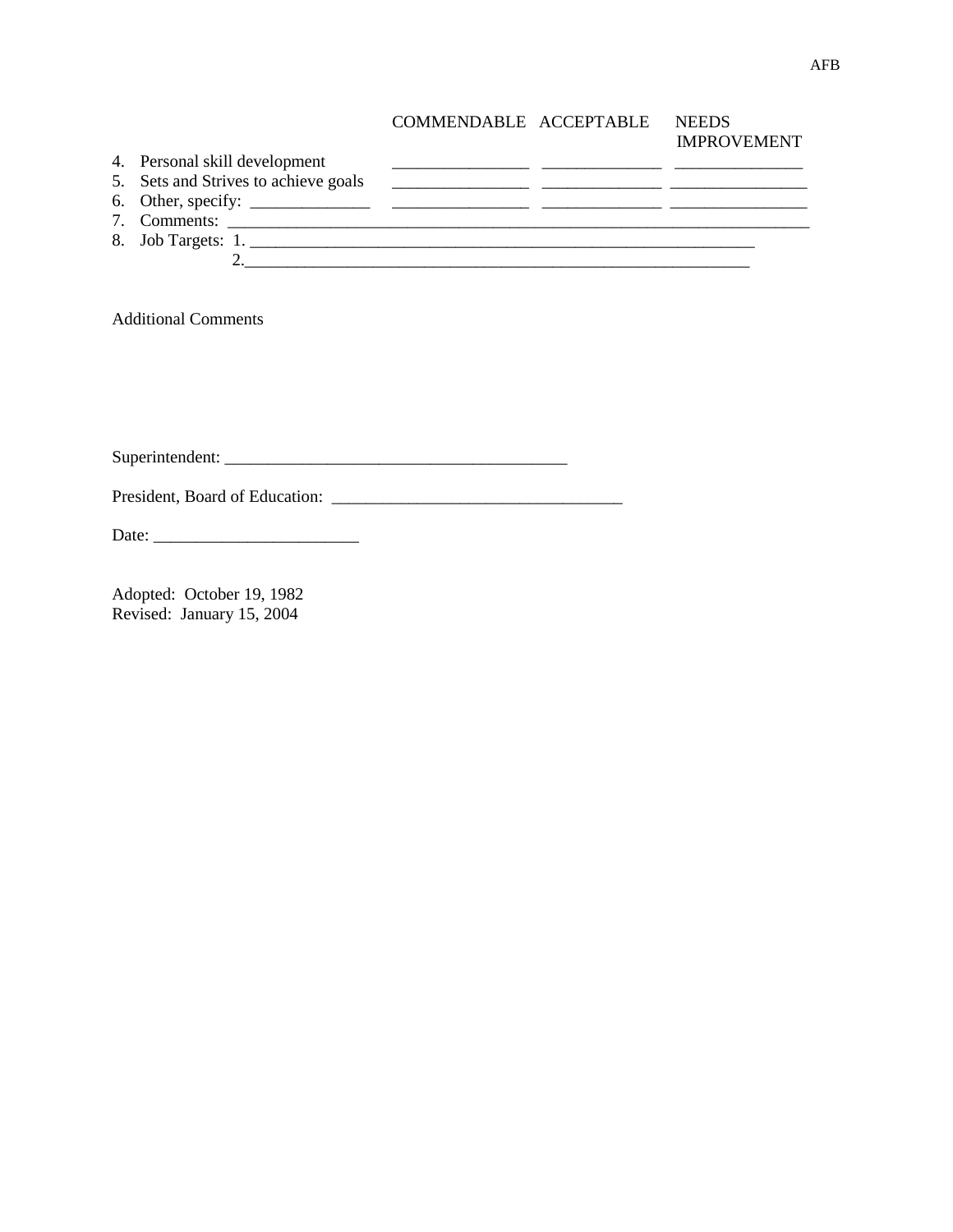## **AFC EVALUATION OF ADMINISTRATORS**

 Each administrator and supervisor shall be evaluated annually through a Board adopted written evaluation and in accordance with O.R.C. §3319.02.

Philosophy of Performance Evaluation

 The Board of Education has a responsibility to create a favorable climate for all administrators in which to perform their duties and meet their responsibilities to the children and community. The school system uses its evaluation procedures to facilitate this goal.

 The insight and growth of each administrator resulting from participating in the evaluation process are more significant than the process itself. Evaluation should be continuous and should be a constructive, cooperative enterprise between the administrator and the evaluator.

 The evaluative process is tailored to the individual's needs and minimizes the comparison of one person's performance with that of another. Each administrator has the opportunity to use initiative and leadership in defining specific goals and working cooperatively with his/her evaluator in accomplishing them.

 Evaluation in the Indian Creek Local Schools is constructed to promote improved performance, professional growth, and professional integrity.

Objectives of a Performance Evaluation

- A. To facilitate and improve communication and understanding among administration and staff.
- B. To improve instructional performance and provide means for professional growth through establishment of long and/or short range goals.
- C. To stimulate, through accountability, a search for a better understanding of the scope of one's duties and responsibilities.
- D. To provide an opportunity for each administrator to periodically assess his/her performance.
- E. To provide assistance which the administrator may need for self-improvement and growth.
- F. To provide documentation in questions of dismissal or promotion.

Procedures for Administrative Evaluation

- A. The evaluation shall be conducted by the Superintendent or designee.
- B. The evaluation shall measure each administrator's effectiveness in performing the duties outlined in the job description.
- C. In order to provide time to show progress in correcting deficiencies identified in the evaluation process, the evaluation process shall be completed as follows:
	- 1. In any school year that the administrator's contract is not due to expire, at least one (1) evaluation shall be completed. A written copy of the evaluation shall be provided to the administrator no later than the end of his/her contract year as defined by the annual salary notice.
	- 2. In any school year that the administrator's contract is due to expire, at least a preliminary evaluation and at least a final evaluation shall be completed. A written copy of the preliminary evaluation shall be provided to the administrator at least sixty (60) days prior to any action by the Board of Education on the administrator's contract. A written copy of the final evaluation, indicating the Superintendent's intended recommendation to the Board of Education regarding a contract for the administrator, shall be provided to the administrator at least five (5) days prior to the Board's action to renew or not renew the contract.
- D. Before taking action on the administrator's contract, the Board of Education will send written notice to the employee of the pending action and advise him/her of the date the contract expires and of his/her right to request a meeting in executive session at which the Board shall discuss its reasons for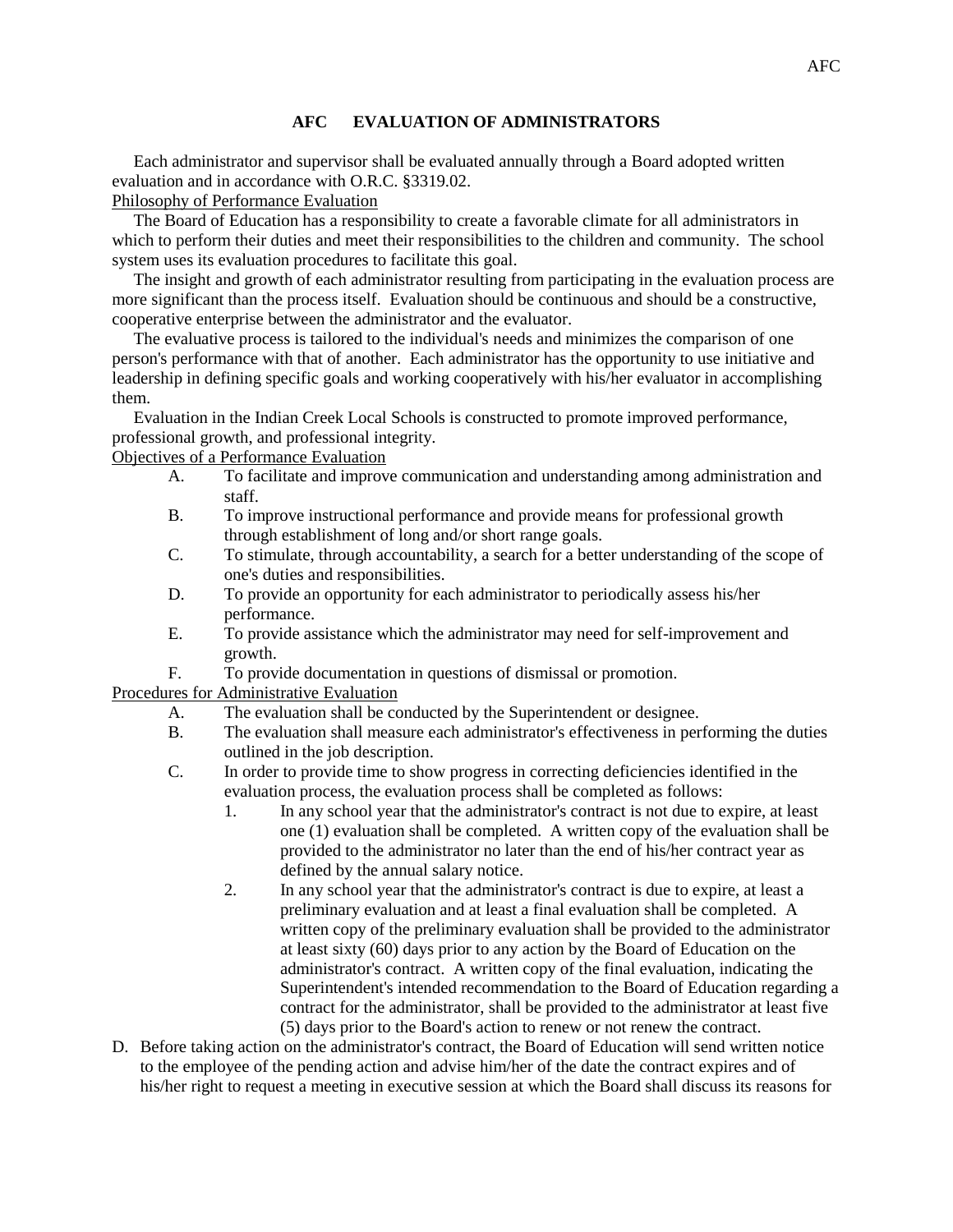considering renewal or non-renewal of the contract. The administrator shall be permitted to have a representative present at this meeting.

- E. The evaluation and recommendation shall be considered by the Board when acting on an administrator's contract.
- F. If the Board takes action to non-renew the contract of an administrator, the administrator shall be provided with written notice of the Board's action on or before the last day of March of the year in which his/her contract expires.
- G. This evaluation procedure does not create an expectancy of continued employment. Nothing contained herein shall prevent the Board of Education from making the final determination regarding the renewal or non-renewal of the contract of any administrator. However, if the Board fails to evaluate the administrator pursuant to paragraph C. of this policy, or fails to provide a meeting to the administrator at his/her request, pursuant to paragraph D. of this policy, the administrator shall be automatically reemployed for the period of one (1) year at the same salary plus any increments authorized by the Board, except that, if the administrator has been employed by the District for three (3) years or more, the period of reemployment shall be for two (2) years.

Adopted: December 18, 1980 Revised: May 21, 1987; August 17, 2000; January 15, 2004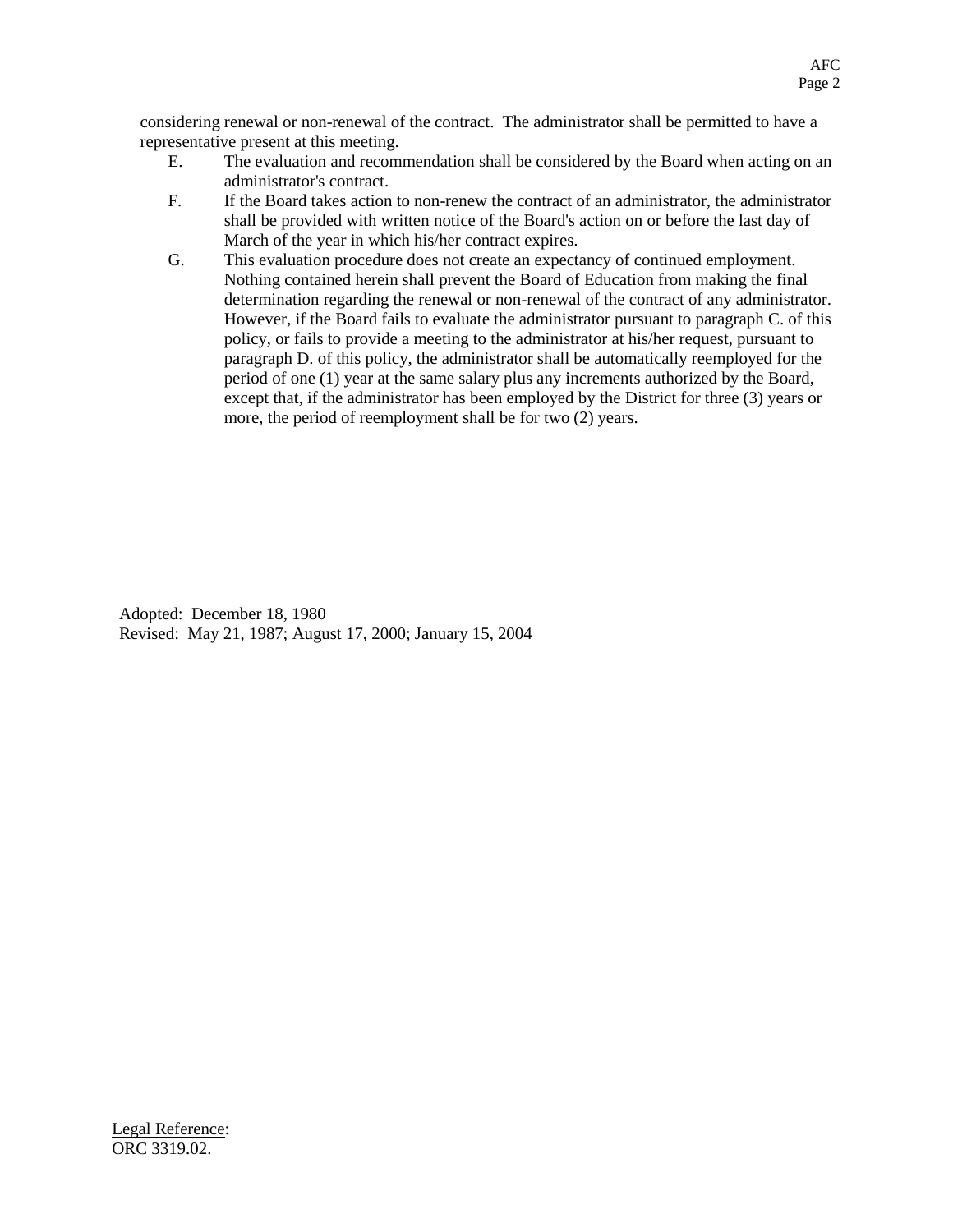# **AFCA ADMINISTRATIVE ASSISTANT**

 BUSINESS, FINANCE, AND CLASSIFIED PERSONNEL EVALUATION INSTRUMENT

|    | A. TECHNICAL SKILLS:<br>Consider the technical and professional knowledge of the administrative assistant in the understanding | <b>COMMENDABLE</b>                                                                                                                                                                                                                   | ACCEPTABLE | <b>NEEDS</b><br><b>IMPROVEMENT</b>                                                                                                                                                                                                   |
|----|--------------------------------------------------------------------------------------------------------------------------------|--------------------------------------------------------------------------------------------------------------------------------------------------------------------------------------------------------------------------------------|------------|--------------------------------------------------------------------------------------------------------------------------------------------------------------------------------------------------------------------------------------|
|    | and implementation of the following as it relates to his/her job.                                                              |                                                                                                                                                                                                                                      |            |                                                                                                                                                                                                                                      |
| 1. | O.A.P.S. E. Agreement                                                                                                          |                                                                                                                                                                                                                                      |            |                                                                                                                                                                                                                                      |
| 2. | <b>School Finance</b>                                                                                                          |                                                                                                                                                                                                                                      |            |                                                                                                                                                                                                                                      |
| 3. |                                                                                                                                |                                                                                                                                                                                                                                      |            | <u> Alexandria de la conte</u>                                                                                                                                                                                                       |
| 4. | Management:                                                                                                                    |                                                                                                                                                                                                                                      |            |                                                                                                                                                                                                                                      |
|    | food service                                                                                                                   |                                                                                                                                                                                                                                      |            |                                                                                                                                                                                                                                      |
|    | transportation                                                                                                                 |                                                                                                                                                                                                                                      |            |                                                                                                                                                                                                                                      |
|    | school plant                                                                                                                   | <u> Alexandro Alexandro Alexandro Alexandro Alexandro Alexandro Alexandro Alexandro Alexandro Alexandro Alexandro Alexandro Alexandro Alexandro Alexandro Alexandro Alexandro Alexandro Alexandro Alexandro Alexandro Alexandro </u> |            |                                                                                                                                                                                                                                      |
|    |                                                                                                                                |                                                                                                                                                                                                                                      |            |                                                                                                                                                                                                                                      |
| 5. |                                                                                                                                |                                                                                                                                                                                                                                      |            |                                                                                                                                                                                                                                      |
| 6. |                                                                                                                                |                                                                                                                                                                                                                                      |            |                                                                                                                                                                                                                                      |
| 7. | <b>Job Targets:</b>                                                                                                            |                                                                                                                                                                                                                                      |            |                                                                                                                                                                                                                                      |
|    |                                                                                                                                | 2. $\overline{\phantom{a}}$                                                                                                                                                                                                          |            |                                                                                                                                                                                                                                      |
|    |                                                                                                                                |                                                                                                                                                                                                                                      |            |                                                                                                                                                                                                                                      |
|    | <b>B. PROFESSIONAL CHARACTERISTICS:</b>                                                                                        |                                                                                                                                                                                                                                      |            |                                                                                                                                                                                                                                      |
|    | Factors such as being able to analyze a situation and reach a workable conclusion; being an effective                          |                                                                                                                                                                                                                                      |            |                                                                                                                                                                                                                                      |
|    | leader without being dictatorial; and the ability to contribute new ideas should be considered in this area.                   |                                                                                                                                                                                                                                      |            |                                                                                                                                                                                                                                      |
|    | 1. Decision Making (Ability to act                                                                                             | <u> 1980 - Jan Samuel Barbara, politik eta pro</u>                                                                                                                                                                                   |            |                                                                                                                                                                                                                                      |
|    | decisively and effectively)                                                                                                    |                                                                                                                                                                                                                                      |            |                                                                                                                                                                                                                                      |
|    | 2. Leadership (Ability to assign and                                                                                           |                                                                                                                                                                                                                                      |            |                                                                                                                                                                                                                                      |
|    | and delegate work, to guide, to lead)                                                                                          |                                                                                                                                                                                                                                      |            |                                                                                                                                                                                                                                      |
|    | 3. Initiative (Evidence of resource-                                                                                           |                                                                                                                                                                                                                                      |            |                                                                                                                                                                                                                                      |
|    | fulness in dealing with complex as                                                                                             |                                                                                                                                                                                                                                      |            |                                                                                                                                                                                                                                      |
|    | well as routine situations)                                                                                                    |                                                                                                                                                                                                                                      |            |                                                                                                                                                                                                                                      |
| 4. | Understanding role of administrative                                                                                           |                                                                                                                                                                                                                                      |            |                                                                                                                                                                                                                                      |
|    | assistant.                                                                                                                     |                                                                                                                                                                                                                                      |            |                                                                                                                                                                                                                                      |
| 5. |                                                                                                                                |                                                                                                                                                                                                                                      |            |                                                                                                                                                                                                                                      |
| 6. |                                                                                                                                |                                                                                                                                                                                                                                      |            |                                                                                                                                                                                                                                      |
| 7. | <b>Job Targets:</b>                                                                                                            |                                                                                                                                                                                                                                      |            |                                                                                                                                                                                                                                      |
|    |                                                                                                                                |                                                                                                                                                                                                                                      |            |                                                                                                                                                                                                                                      |
|    | C. PERSONAL CHARACTERISTICS                                                                                                    |                                                                                                                                                                                                                                      |            | <b>NEEDS</b><br>COMMENDABLE ACCEPTABLE IMPROVEMENT                                                                                                                                                                                   |
|    | (Impressions the individual makes on others by their actions, judgments, decisions or dealings with                            |                                                                                                                                                                                                                                      |            |                                                                                                                                                                                                                                      |
|    | people. Visible characteristics)                                                                                               |                                                                                                                                                                                                                                      |            |                                                                                                                                                                                                                                      |
|    | 1. Enthusiasm                                                                                                                  |                                                                                                                                                                                                                                      |            |                                                                                                                                                                                                                                      |
|    | 2. Integrity                                                                                                                   |                                                                                                                                                                                                                                      |            |                                                                                                                                                                                                                                      |
|    | 3. Appearance                                                                                                                  |                                                                                                                                                                                                                                      |            | <u> Alexandro Alexandro de Alexandro de Alexandro de Alexandro de Alexandro de Alexandro de Alexandro de Alexandro de Alexandro de Alexandro de Alexandro de Alexandro de Alexandro de Alexandro de Alexandro de Alexandro de Al</u> |
|    | 4. Self Control                                                                                                                |                                                                                                                                                                                                                                      |            | <u> Alexandro Alexandro de Alexandro de Alexandro de Alexandro de Alexandro de Alexandro de Alexandro de Alexandro de A</u>                                                                                                          |
|    | 5. Judgment                                                                                                                    |                                                                                                                                                                                                                                      |            |                                                                                                                                                                                                                                      |
|    |                                                                                                                                | <u> Alexandro Alexandro Alexandro Alexandro Alexandro Alexandro Alexandro Alexandro Alexandro Alexandro Alexandro A</u>                                                                                                              |            |                                                                                                                                                                                                                                      |
|    |                                                                                                                                |                                                                                                                                                                                                                                      |            |                                                                                                                                                                                                                                      |
|    |                                                                                                                                |                                                                                                                                                                                                                                      |            |                                                                                                                                                                                                                                      |

7. Comments: \_\_\_\_\_\_\_\_\_\_\_\_\_\_\_\_\_\_\_\_\_\_\_\_\_\_\_\_\_\_\_\_\_\_\_\_\_\_\_\_\_\_\_\_\_\_\_\_\_\_\_\_\_\_\_\_\_\_\_\_\_\_\_\_\_\_\_\_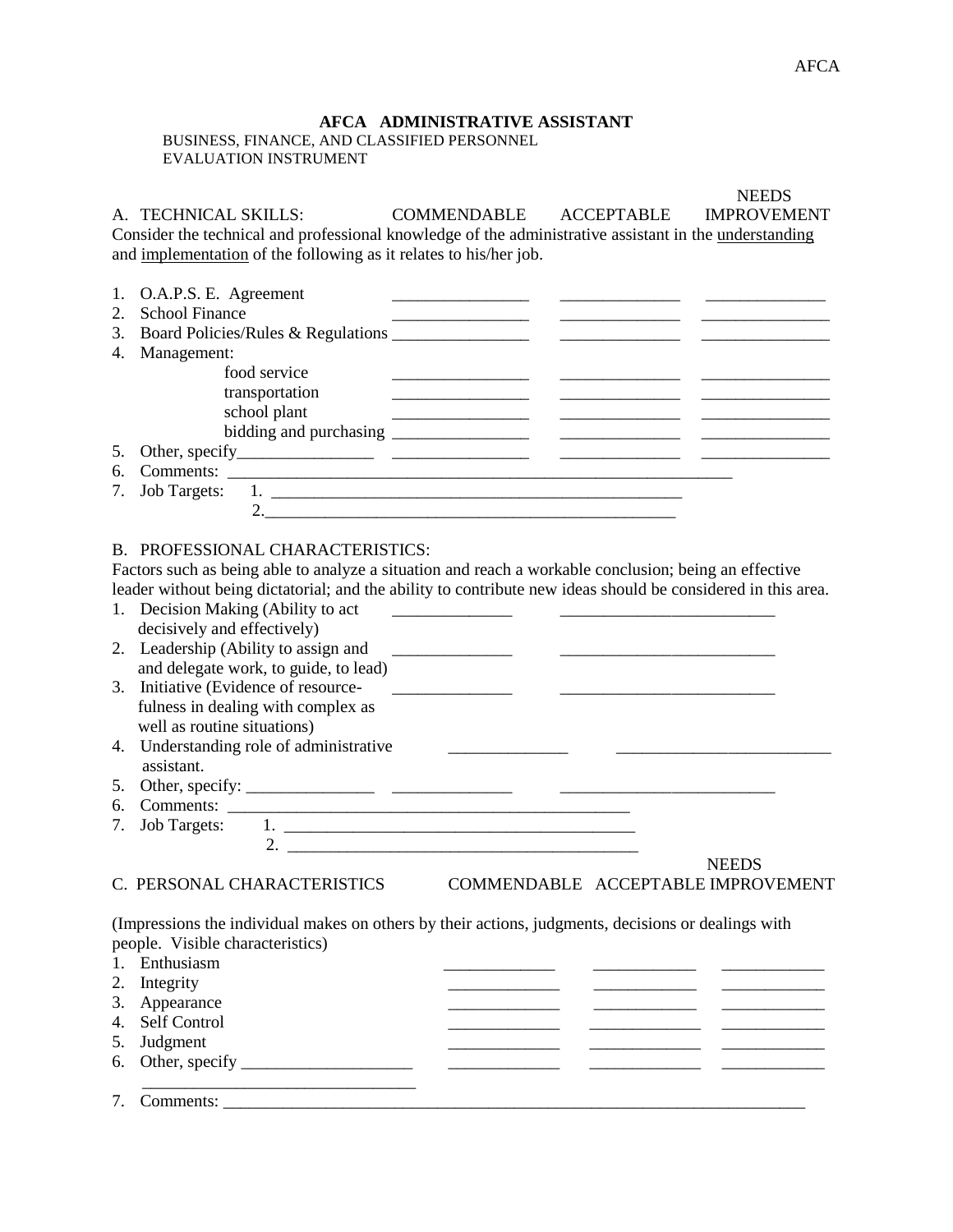| 8.                         | <b>Job Targets:</b>                                                                                                                                                        |                                                                                                                                                                                                                                                                                                                        |                        |                                                               |                                    |
|----------------------------|----------------------------------------------------------------------------------------------------------------------------------------------------------------------------|------------------------------------------------------------------------------------------------------------------------------------------------------------------------------------------------------------------------------------------------------------------------------------------------------------------------|------------------------|---------------------------------------------------------------|------------------------------------|
| 2.<br>3.<br>4.<br>5.<br>6. | Composure)<br>1. Communication<br>Ability<br>Flexibility<br><b>Human Interaction</b>                                                                                       | D. COMMUNITY/HUMAN RELATIONS SKILLS:<br>(How effectively and harmoniously the individual deals or gets along with the public, staff and board.<br>Promotes and encourages cooperation                                                                                                                                  |                        | <u> 1989 - Andrea Andrewski, amerikansk politik (d. 1989)</u> |                                    |
| 7.<br>8.                   |                                                                                                                                                                            | 2. $\frac{1}{2}$ $\frac{1}{2}$ $\frac{1}{2}$ $\frac{1}{2}$ $\frac{1}{2}$ $\frac{1}{2}$ $\frac{1}{2}$ $\frac{1}{2}$ $\frac{1}{2}$ $\frac{1}{2}$ $\frac{1}{2}$ $\frac{1}{2}$ $\frac{1}{2}$ $\frac{1}{2}$ $\frac{1}{2}$ $\frac{1}{2}$ $\frac{1}{2}$ $\frac{1}{2}$ $\frac{1}{2}$ $\frac{1}{2}$ $\frac{1}{2}$ $\frac{1}{2}$ |                        |                                                               |                                    |
|                            | E. PROFESSIONAL GROWTH<br>state organizations.<br>2. Attendance at workshops<br>3. In-service training<br>4. Personal skill development<br>(technical and human relations) | (How does the individual view the job? Do they aggressively seek knowledge and better understanding<br>of the job and their role in the District?)<br>1. Participation and involvement in local and                                                                                                                    |                        |                                                               |                                    |
| 5.<br>6.                   |                                                                                                                                                                            | Sets and strives to achieve goals                                                                                                                                                                                                                                                                                      | COMMENDABLE ACCEPTABLE |                                                               | <b>NEEDS</b><br><b>IMPROVEMENT</b> |
| 7.<br>8.                   | <b>Job Targets:</b>                                                                                                                                                        | <u> 1989 - Jan Barat, Amerikaansk politiker (* 1989)</u>                                                                                                                                                                                                                                                               |                        |                                                               |                                    |
|                            | <b>Additional Comments</b>                                                                                                                                                 |                                                                                                                                                                                                                                                                                                                        |                        |                                                               |                                    |
|                            |                                                                                                                                                                            |                                                                                                                                                                                                                                                                                                                        |                        |                                                               |                                    |
|                            |                                                                                                                                                                            |                                                                                                                                                                                                                                                                                                                        |                        |                                                               |                                    |
|                            |                                                                                                                                                                            |                                                                                                                                                                                                                                                                                                                        |                        |                                                               |                                    |
|                            |                                                                                                                                                                            |                                                                                                                                                                                                                                                                                                                        |                        |                                                               |                                    |

Adopted: October 19, 1982 Revised: January 15, 2004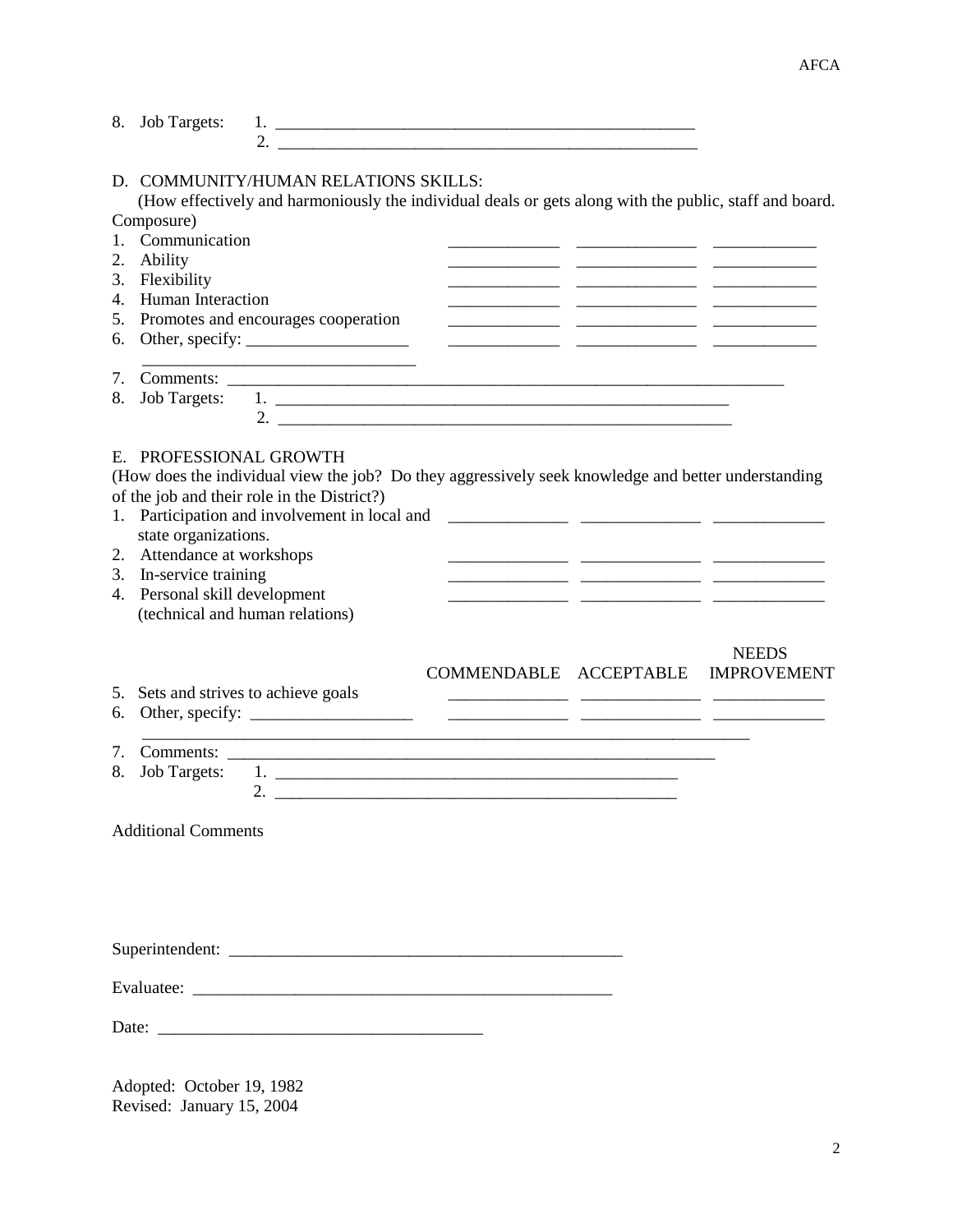## ADMINISTRATIVE ASSISTANT **AFCB CURRICULUM, INSTRUCTION, AND CERTIFICATED PERSONNEL** EVALUATION INSTRUMENT

| 1.       | <b>COMMENDABLE</b><br><b>ACCEPTABLE</b><br>A. TECHNICAL SKILLS:<br>Consider the technical and professional knowledge of the administrative assistant in the understanding<br>and implementation of the following as it relates to his/her job.<br>I.C.E.A. Agreement                                                                                                                                                                                                                                                                  | <b>NEEDS</b><br><b>IMPROVEMENT</b> |
|----------|---------------------------------------------------------------------------------------------------------------------------------------------------------------------------------------------------------------------------------------------------------------------------------------------------------------------------------------------------------------------------------------------------------------------------------------------------------------------------------------------------------------------------------------|------------------------------------|
| $2^{1}$  | O.D.E. Standards                                                                                                                                                                                                                                                                                                                                                                                                                                                                                                                      |                                    |
| 3.       |                                                                                                                                                                                                                                                                                                                                                                                                                                                                                                                                       |                                    |
| 5.       | Coordination of efforts in service of<br>areas for optimal efficiency.                                                                                                                                                                                                                                                                                                                                                                                                                                                                |                                    |
| 6.       | Comments:<br><u> 1989 - Johann John Stoff, deutscher Stoff und der Stoff und der Stoff und der Stoff und der Stoff und der Sto</u>                                                                                                                                                                                                                                                                                                                                                                                                    |                                    |
| 7.       |                                                                                                                                                                                                                                                                                                                                                                                                                                                                                                                                       |                                    |
|          |                                                                                                                                                                                                                                                                                                                                                                                                                                                                                                                                       |                                    |
| 3.<br>5. | B. PROFESSIONAL CHARACTERISTICS:<br>Factors such as being able to analyze a situation and reach a workable conclusion; being an effective<br>leader without being dictatorial; and the ability to contribute new ideas should be considered in this area.<br>1. Decision Making (Ability to act<br>decisively and effectively)<br>2. Leadership (Ability to assign<br>and delegate work, to guide, to lead)<br>ness in dealing with complex as well<br>as routine situations)<br>4. Understanding role of administrative<br>assistant |                                    |
| 6.       |                                                                                                                                                                                                                                                                                                                                                                                                                                                                                                                                       |                                    |
|          | 7. Job Targets:<br>2.                                                                                                                                                                                                                                                                                                                                                                                                                                                                                                                 |                                    |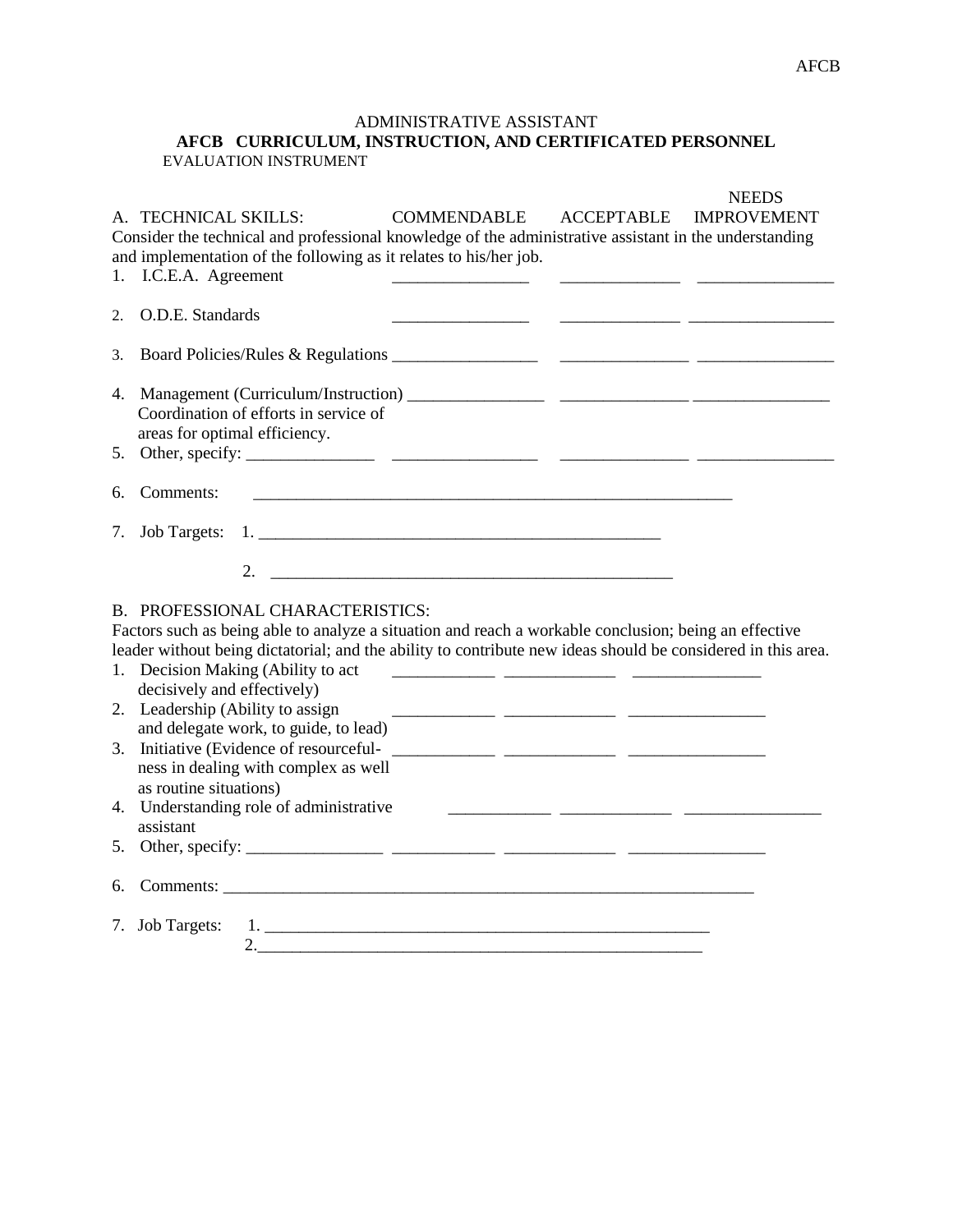## **NEEDS**

C. PERSONAL CHARACTERISTICS: COMMENDABLE ACCEPTABLE IMPROVEMENT (Impressions the individual makes on others by their actions, judgments, decisions or dealings with people. Visible characteristics.)

| 1. | Enthusiasm                                                                                                                                                         |
|----|--------------------------------------------------------------------------------------------------------------------------------------------------------------------|
| 2. | Integrity                                                                                                                                                          |
| 3. | Appearance                                                                                                                                                         |
| 4. | Self Control                                                                                                                                                       |
| 5. | Judgment                                                                                                                                                           |
| 6. |                                                                                                                                                                    |
|    |                                                                                                                                                                    |
|    |                                                                                                                                                                    |
| 7. |                                                                                                                                                                    |
|    |                                                                                                                                                                    |
| 8. | <b>Job Targets:</b>                                                                                                                                                |
|    | 2. $\frac{1}{2}$                                                                                                                                                   |
|    |                                                                                                                                                                    |
|    | D. COMMUNITY/HUMAN RELATIONS SKILLS:                                                                                                                               |
|    | (How effectively and harmoniously the individual deals or gets along with the public, staff and board.                                                             |
|    | Composure)                                                                                                                                                         |
|    | 1. Communication                                                                                                                                                   |
| 2. | Ability                                                                                                                                                            |
|    | 3. Flexibility                                                                                                                                                     |
| 4. | <b>Human Interaction</b>                                                                                                                                           |
| 5. | Promotes and encourages cooperation                                                                                                                                |
| 6. |                                                                                                                                                                    |
|    | <u> 1989 - Johann Harry Harry Harry Harry Harry Harry Harry Harry Harry Harry Harry Harry Harry Harry Harry Harry</u>                                              |
| 7. |                                                                                                                                                                    |
| 8. | <b>Job Targets:</b>                                                                                                                                                |
|    |                                                                                                                                                                    |
|    |                                                                                                                                                                    |
|    | E. PROFESSIONAL GROWTH                                                                                                                                             |
|    | (How does the individual view the job? Do they aggressively seek knowledge and better understanding?                                                               |
|    | of the job and their role in the District?)                                                                                                                        |
|    | 1. Participation and involvement in local<br><u> 1989 - Johann John Stone, mars eta inperiodo eta inperiodo eta inperiodo eta inperiodo eta inperiodo eta inpe</u> |
|    | and state organizations                                                                                                                                            |
|    | 2. Attendance at workshops                                                                                                                                         |
|    | 3. In-service training                                                                                                                                             |
| 4. | Personal skill development                                                                                                                                         |
| 5. | Sets and strives to achieve goals                                                                                                                                  |
| 6. |                                                                                                                                                                    |
|    |                                                                                                                                                                    |
| 7. | Comments:                                                                                                                                                          |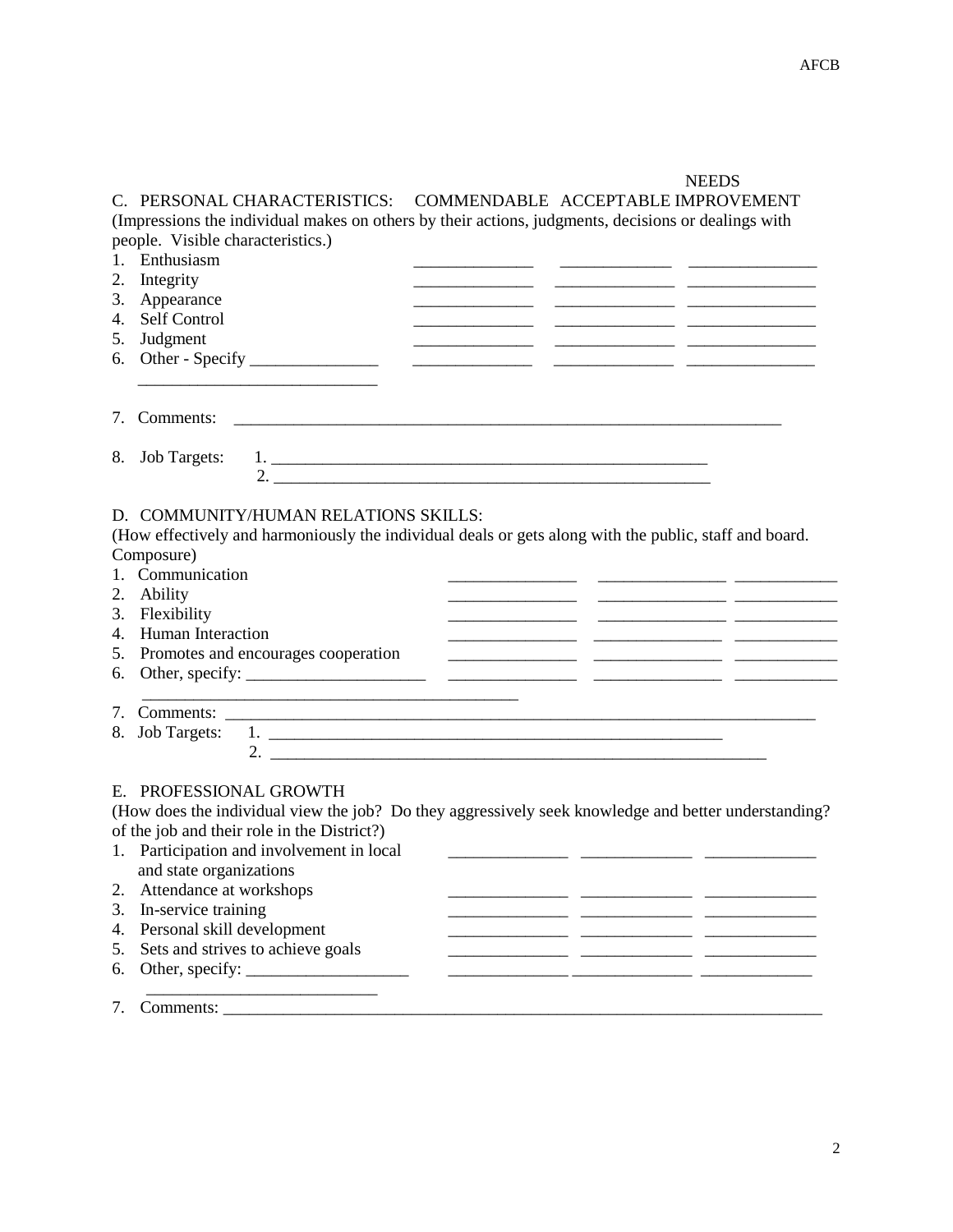**Additional Comments** 

Adopted: October 19, 1982 Revised: January 15, 2004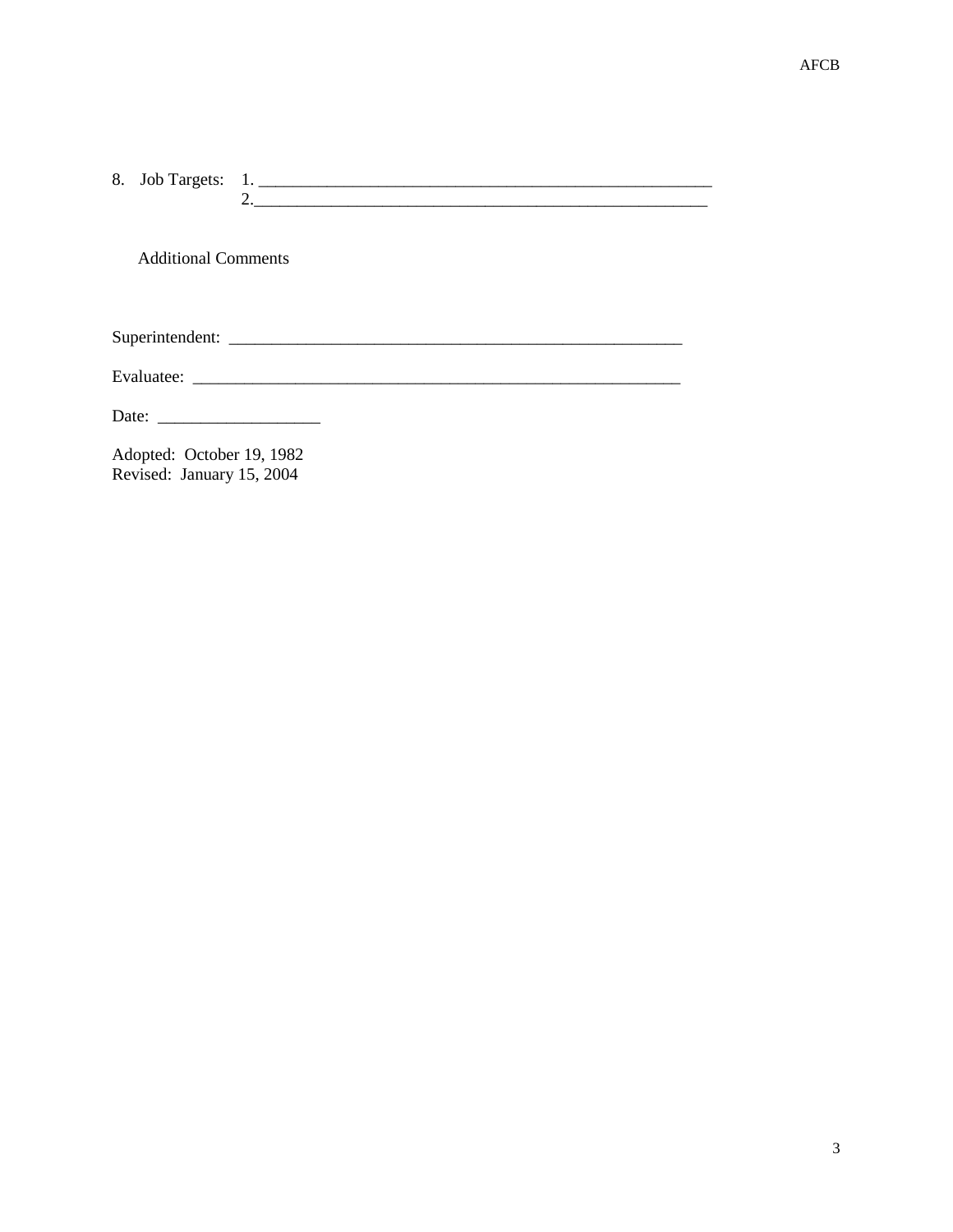## **AFI EVALUATION OF EDUCATIONAL PROGRAM AND RESOURCES**

 The Superintendent will on a continuing basis, evaluate the effectiveness of the instructional program and the educational resources used in achieving the District's educational goals and objectives. On or before the beginning of each calendar year, the Superintendent will submit a written and comprehensive report of his evaluative findings to the Board for its consideration and action. The specific purposes of this report will be to provide the Board with data for planning and budgeting for instructional improvements. The report will include facts about:

- 1. Relation of student growth and development to the objectives of the School District.
- 2. Attitude of community toward the instructional program.
- 3. The number of students who matriculate in a program of higher education and the percentage of these who successfully graduate.
- 4. Extent of and trends in admissions to colleges and universities.
- 5. Employment data of graduates not going to college.
- 6. All other relevant data that the Superintendent deems necessary.
- The Superintendent is instructed to keep abreast of current research and successful practices and to employ the best and most reliable methods and measures in the evaluative process.

Adopted: May 21, 1987 Revised: December 21, 1989; January 15, 2004